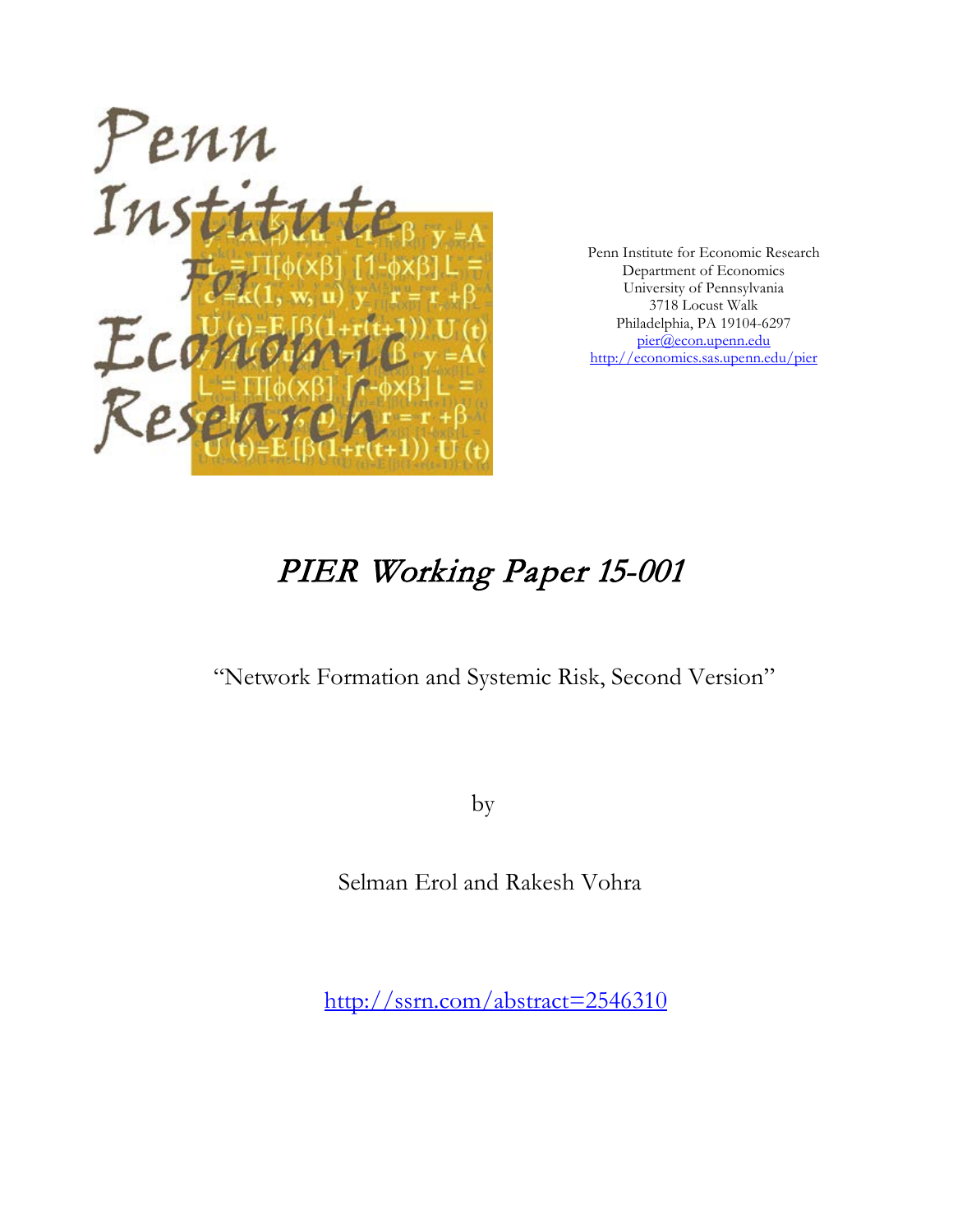# Network Formation and Systemic Risk<sup>∗</sup>

Selman Erol<sup>†</sup> Rakesh Vohra<sup>‡</sup>

December 12th, 2014

#### **Abstract**

This paper introduces a model of endogenous network formation and systemic risk. In it, strategic agents form networks that efficiently trade-off the possibility of systemic risk with the benefits of trade. Efficiency is a consequence of the high risk of contagion which forces agents to endogenize their externalities. Second, fundamentally 'safer' economies generate much higher interconnectedness, which in turn leads to higher systemic risk. Third, the structure of the network formed depends crucially on whether the shocks to the system are believed to be correlated or independent of each other. This underlines the importance of specifying the shock structure before investigating a given network as a particular network and shock structure could be incompatible.

*JEL classification*: D85, G01.

*Keywords*: Network Formation, Systemic Risk, Contagion, Rationalizability, Core.

<sup>∗</sup>We are grateful for helpful comments from Nageeb Ali, Harun Alp, Robert Anderson, Simon Board, Mustafa Dogan, Behrang Kamali, Robert Kleinberg, SangMok Lee, George Mailath, Guillermo Ordonez, Antonio Penta, Andrew Postlewaite, Marzena Rostek, Ricardo Serrano-Padial, Randall Wright, Yuichi Yamamoto, and participants at several workshops and presentations.

<sup>†</sup>Department of Economics, University of Pennsylvania (email: erols@sas.upenn.edu).

<sup>‡</sup>Department of Economics and Department of Electrical & Systems Engineering, University of Pennsylvania (email: rvohra@seas.upenn.edu).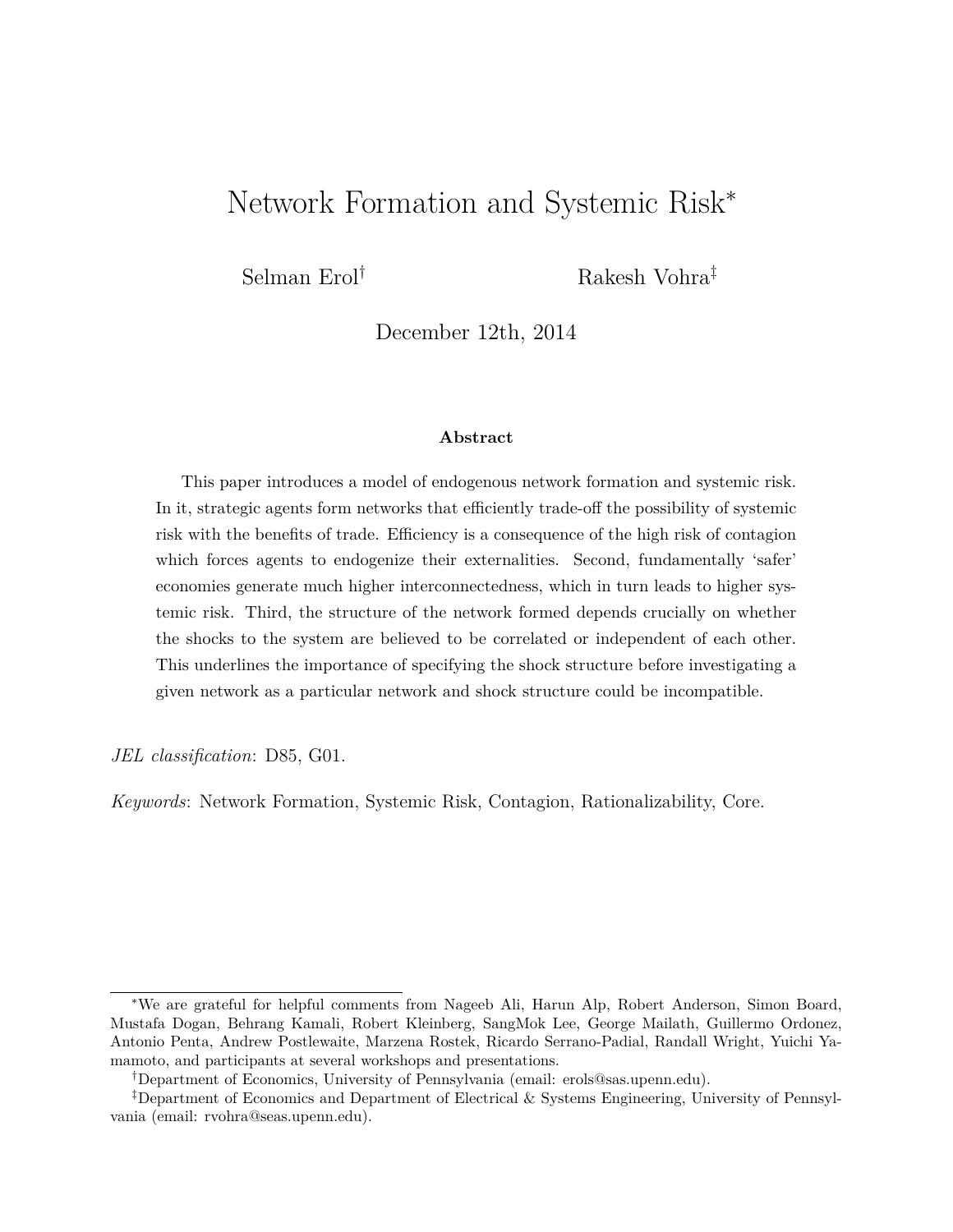### **1 Introduction**

The awkward chain of events that upset the bankers, began with the collapse of Lehmann Brothers in 2008. Panic spread, the dollar wavered and world markets fell. Interconnectedness of the financial system, some suggested, allowed Lehmann's fall to threaten the stability of the entire system. Thus prompted, scholars have sought to characterize the networks that would allow shocks to one part of the financial network to be spread and amplified. Blume et al. (2013) as well as Vivier-Lirimonty (2006), for example, argue that dense interconnections pave the way to systemic failures. In contrast, Allen and Gale (2000) as well as Freixas et al. (2000), argue that a more interconnected architecture protects the system against contagion because the losses of a distressed institution can be divided among many creditors. Other than very few of them, a common feature of these and other papers (Acemoglu et al. (2013), Eboli (2013), Elliott et al. (2014), Gai et al. (2011), Glasserman and Young (2014)) is an exogenously given network. A node (or subset of them) is subjected to a shock and its propagation studied as the size of the shock varies. Absent are reasons for the presence of links between agents.<sup>1</sup> After all, one could eliminate the possibility of a system-wide failure by never forming links. This is, of course, silly. The presence of a link between two agents represents a potentially lucrative joint opportunity. Yet, every link increases the possibility of contagion. If agents form links anticipating the possibility of system-wide failure, what kinds of networks would they form? In particular, do they form networks that are susceptible to contagion?

In the model we use to answer these questions, agents form links. The payoff to each party that shares a link is uncertain and depends upon the future realization of a random variable (which we will call a shock) and actions taken contingent on the shock. Specifically, there are three stages. In stage one, agents form links which can be interpreted as partnerships or joint ventures. In stage two, each link formed is subjected to a shock. In stage three, with full knowledge of the realized shocks, each agent decides whether to 'default' or not. The payoff of an agent depends on the action she takes in the third stage as well the actions of her neighbors and the realized shocks. The default decision corresponds to exiting from every partnership formed in stage one. If the only Nash equilibrium of the game in stage three is that everyone defaults, we call that a system wide failure. In our model, default is the result of a 'loss of confidence' rather than simple 'spillover' effects.<sup>2</sup>

In the benchmark version of this model we show that the network formed in stage one,

<sup>&</sup>lt;sup>1</sup>Blume et al. (2013) and Farboodi (2014) are exceptions.

<sup>2</sup>Glasserman and Young (2014) argue that spillover effects have only a limited impact. They suggest that the "mere possibility (rather than the actuality) of a default can lead to a general and widespread decline in valuations....."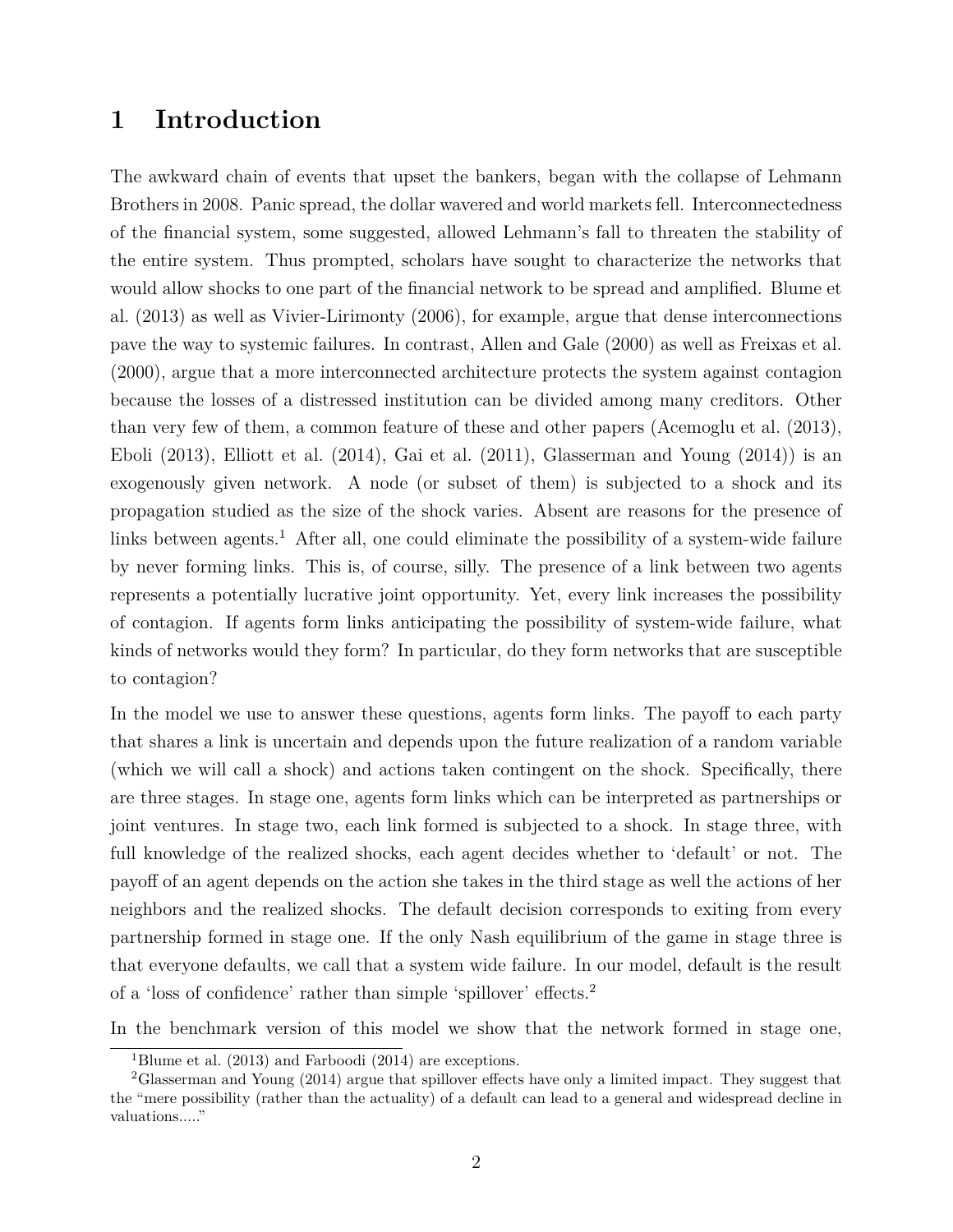efficiently trades-off the risk of system wide failure with the benefits of trade. Efficiency is a consequence of the high risk of contagion which forces agents to endogenize their externalities. When the risk of contagion is *decreased*, the networks formed are no longer efficient. Another factor detrimental for the level of efficiency is the extent to which parties can cooperate during the network formation stage.

A second contribution is to examine how the probability of system wide failure varies with a change in the distribution of shocks. In a setting where shocks are independent and binary (good or bad), the probability of system wide failure *increases* with an increase in the probability of a good shock, up to the point at which the formed network becomes a complete graph, i.e. every pair of agents is linked. After this point, systemic risk declines. Intuitively, as partnerships become less risky, agents are encouraged to form more partnerships increasing interconnectedness which increases the probability of system wide failure.

Our third contribution is to show that the structure of the network formed in stage one depends on whether the shocks to the system are believed to be correlated or independent of each other. When shocks are perfectly correlated, the network formed in stage one is a complete graph, i.e., a link between every pair of agents. We think this finding relevant to the debate between two theories of financial destruction advanced to explain the 2008 financial crisis. The first, mentioned above, is dubbed the 'domino theory'. The alternative, advocated most prominently by Edward Lazear<sup>3</sup>, is dubbed 'popcorn'. Lazear describes it thusly in a 2011 opinion piece in the Wall Street Journal:

"The popcorn theory emphasizes a different mechanism. When popcorn is made (the old fashioned way), oil and corn kernels are placed in the bottom of a pan, heat is applied and the kernels pop. Were the first kernel to pop removed from the pan, there would be no noticeable difference. The other kernels would pop anyway because of the heat. The fundamental structural cause is the heat, not the fact that one kernel popped, triggering others to follow.

Many who believe that bailouts will solve Europe's problems cite the Sept. 15, 2008 bankruptcy of Lehman Brothers as evidence of what allowing one domino to fall can do to an economy. This is a misreading of the historical record. Our financial crisis was mostly a popcorn phenomenon. At the risk of sounding defensive (I was in the government at the time), I believe that Lehman's downfall was more a result of the factors that weakened our economic structure than the cause of the crisis."

<sup>3</sup>Chair of the US President's Council of Economic Advisers during the 2007-2008 financial crisis.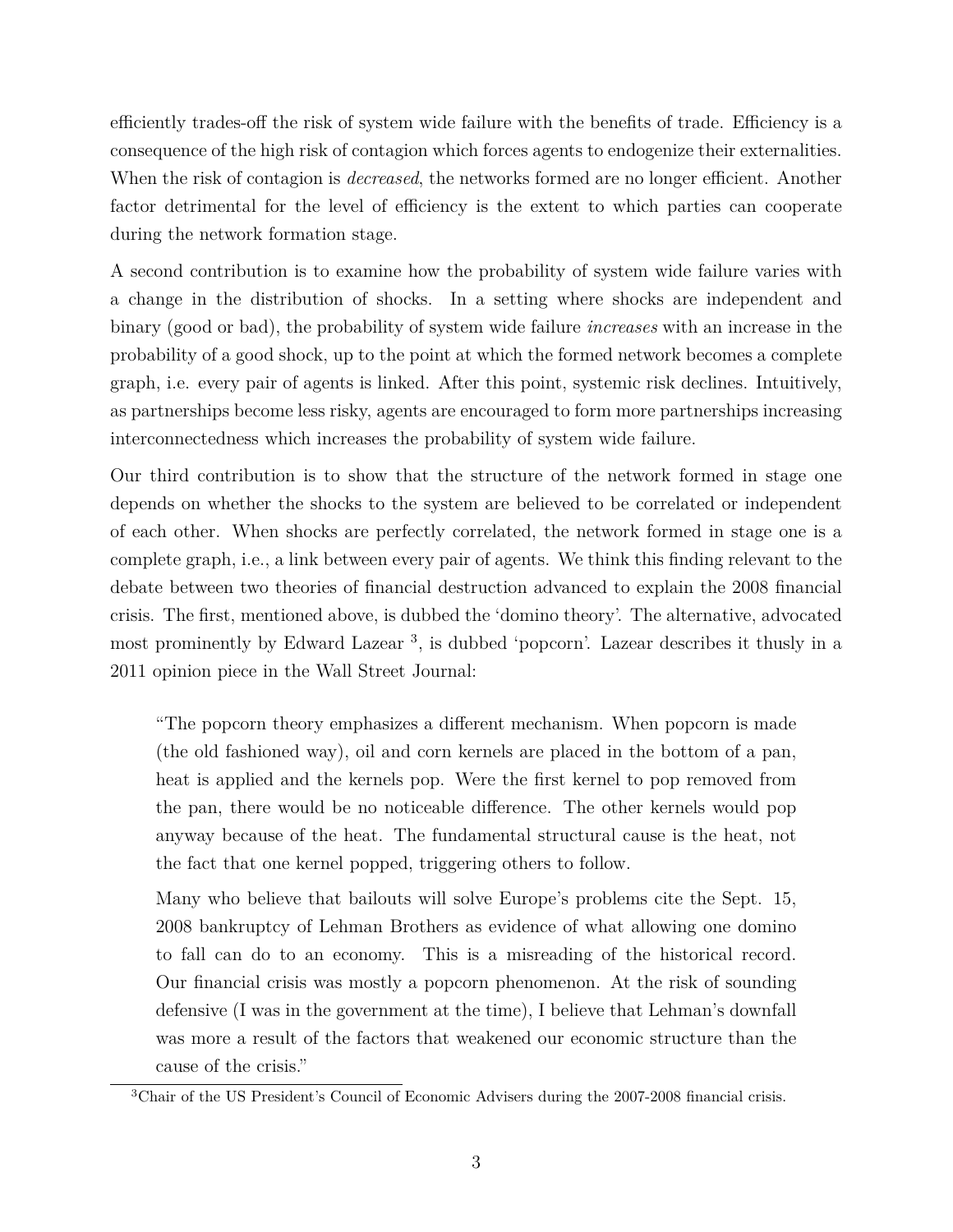Our model suggests that underlying structural weaknesses (as modeled by strong correlations between shocks) and greater interconnectedness can coexist. Therefore, it would be incorrect to highlight the interconnectedness of the system and suggest it *alone* as the cause of instability.

Our model differs from the prior literature in three important ways.

1. The networks we study are formed endogenously.

Babus (2013) also has a model of network formation, but one in which agents share the goal of minimizing the probability of system wide default. In our model agents are concerned with their own expected payoffs and only indirectly with the possibility of system wide failure. Acemoglu et al. (2013) also discusses network formation, but the links permitted to form are constrained by an exogenously given 'opportunity' network is exogenously given. If the opportunity network is complete then all links are permitted. However, the networks that are compared in their paper arise from different opportunity networks; one complete and the other a ring. When the opportunity network is complete, agents form a complete network. When the opportunity network is a ring, agents form a ring. In our model, agents are free to partner with anyone and we compare networks that arise within the same world of possibilities. In this sense our network formation is genuinely endogenous. Zawadowski (2013) models the decision of agents to purchase default insurance on their counter-parties. This can be interpreted as a model of network formation, but it is not a model of an agent choosing a particular counter-party. Rather, the counter-parties are fixed, and default insurance serves to change the terms of trade with an existing counter-party. The model in Farboodi (2014) includes network formation with the same solution concept we employ. However, the models are different. In particular, default in her model is not strategic. Blume et al. (2013) has networks that form endogenously. However, the risk of a node defaulting is non-strategic and independent of the network formed. In our model, the likelihood of a node defaulting depends on the structure of the network formed.

- 2. We examine the effects of a distribution that generates the shocks rather than the effects of fixed shocks applied to particular nodes. Glasserman and Young (2014) is the only exception we are aware of, but the networks they consider are exogenously given.
- 3. The decision to default in our model is strategic. We are unaware of prior work that incorporates this. In Blume et al. (2013), Acemoglu et al. (2013), Eboli (2013), Elliott et al. (2014), Gai et al. (2011), Glasserman and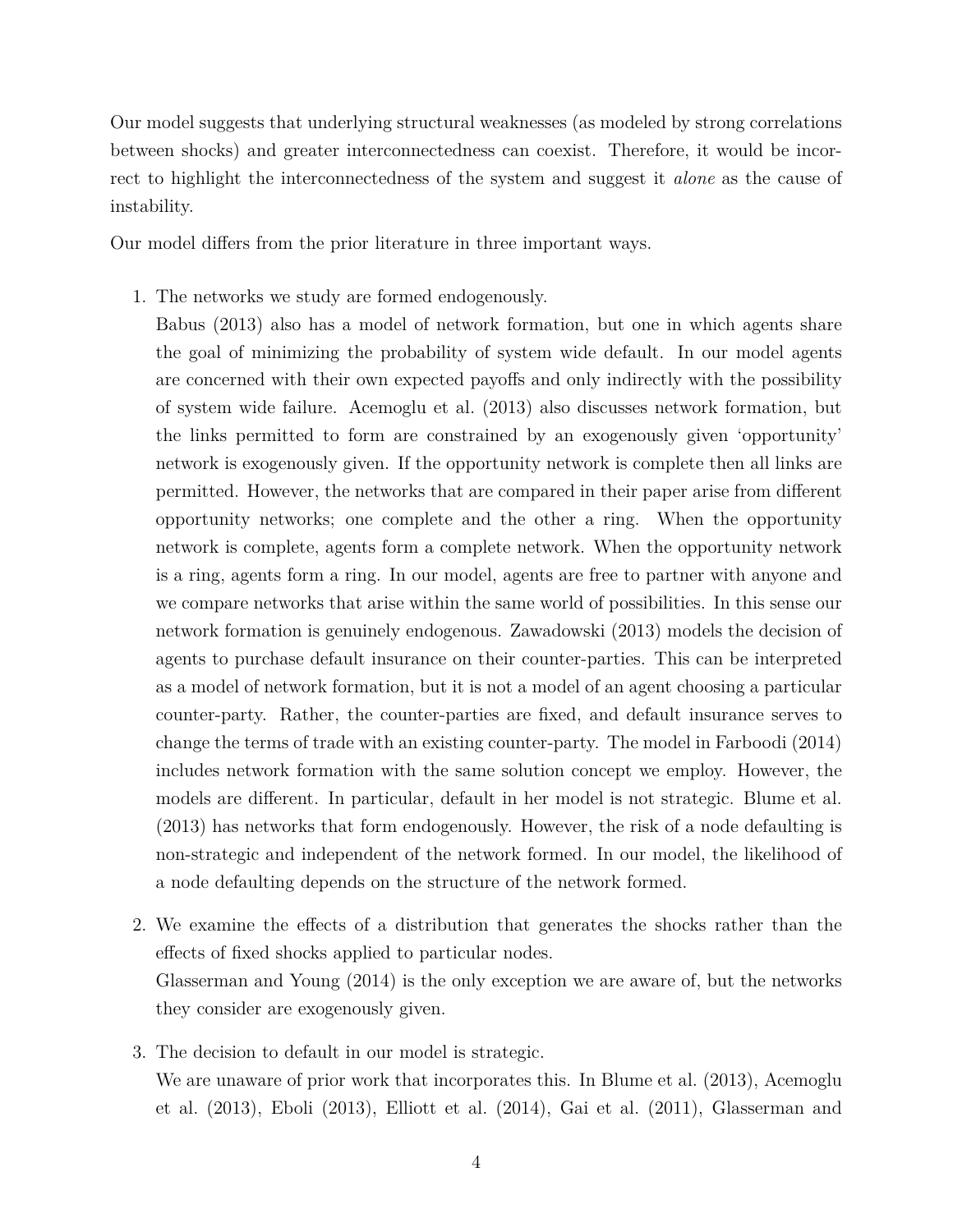Young (2014) and Farboodi (2014) for example, default is triggered when a parameter beyond the control of an agent falls below some threshold.

In section 2, we give a formal description of the model. Section 3 characterizes the set of agents that choose to default in stage three for a given realized network and realization of shocks. Section 4 uses these results to characterize the structure of the realized networks. Section 5 investigates efficiency and systemic risk of the networks formed. Section 6 discusses correlated shocks and section 7 describes some extensions to the basic model. We propose some future work in Section 8.

### **2 The Model**

Denote by *N* a finite set of agents.<sup>4</sup> Each pair of agents in *N* can form a joint venture. We frequently refer to agents as **nodes** and each potential partnership as a **potential edge**.

A potential edge *e*, a subset of *N* with two elements, represents a bilateral contract whose payoff to each party is contingent on some future realized state *θ <sup>e</sup>* and actions that each incident<sup>5</sup> node can take upon realization of  $\theta^e$ . The set of possible values of  $\theta^e$  is  $\Theta$ , a finite set of real numbers.

The model has three stages. In stage one, the stage of network formation, agents, by mutual consent, decide which potential edges to pick. The edges picked are called realized. The set of **realized edges** is denoted *E*. The corresponding network denoted (*N, E*), is called a **realized network**.

In stage two, for each realized edge  $e, \theta^e$  is chosen by nature identically and independently across edges via a distribution  $\phi$  over  $\Theta$ . We relax the independence assumption in Section 6. We denote by  $(N, E, \theta)$  the realized network and vector of realized  $\theta$ 's.

In stage three, with full knowledge of  $(N, E, \theta)$  each agent *n* chooses one of two possible actions called *B* (business as usual) or *D* (default), denoted by *an*. Agent *n* enjoys the sum of payoffs  $u_n(a_n, a_m; \theta^{\{n,m\}})$  over all of his neighbors<sup>6</sup> *m* in  $(N, E)$ .

We make two assumptions about payoff functions. The first is that if an agent *n* in (*N, E*) has degree one and the counter-party defaults, it is the unique best response for agent *n* to default as well. Formally:

<sup>&</sup>lt;sup>4</sup>We abuse notation by using *N* to denote the cardinality of the set when appropriate.

<sup>&</sup>lt;sup>5</sup>A node *v* is incident to an edge *e* if  $v \in e$ .

<sup>&</sup>lt;sup>6</sup>Two distinct nodes *v* and *v*' are neighbors if  $\{v, v'\} \subset E$ . In this case *v* and *v*' are also said to be adjacent.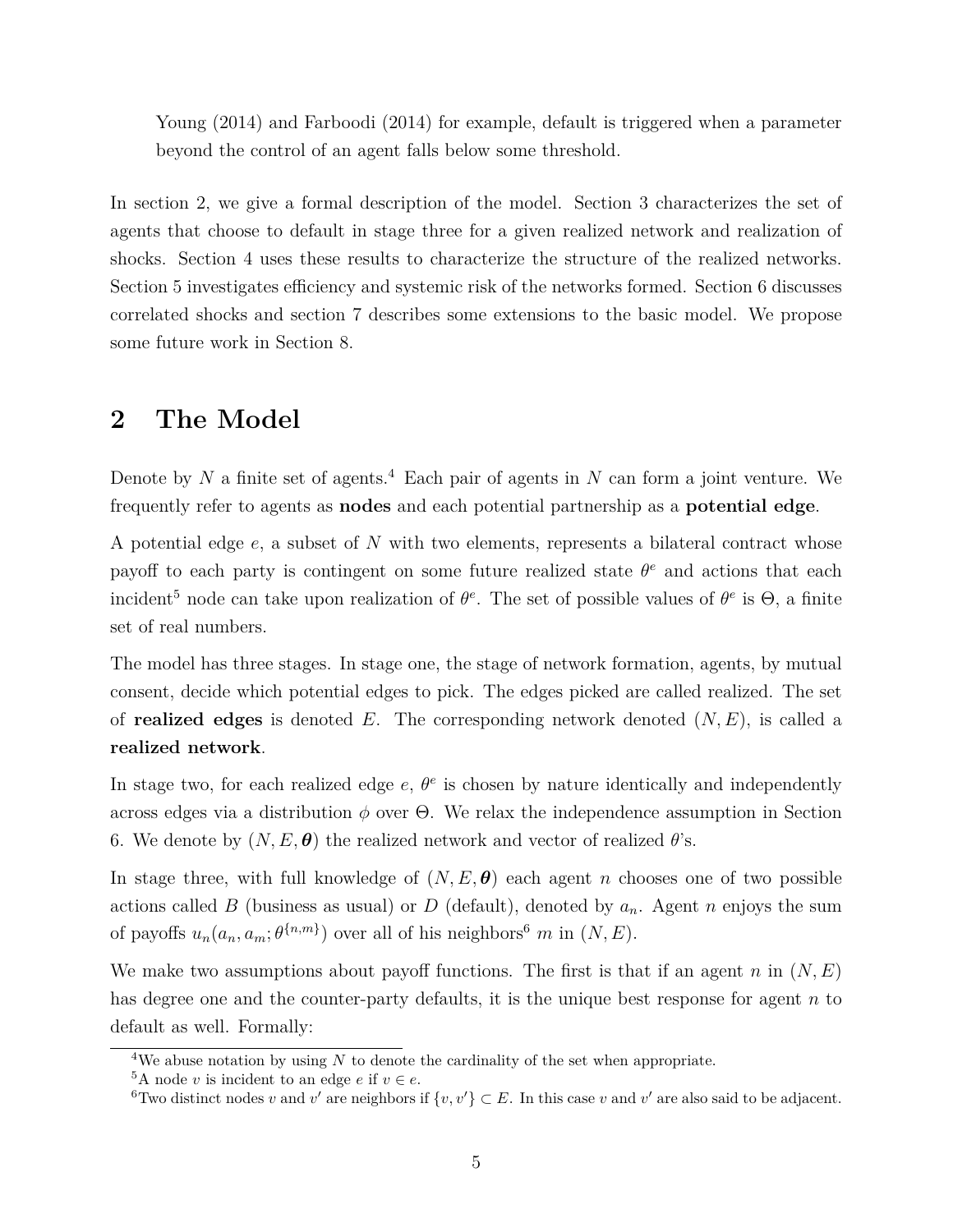#### **Assumption 1.**  $u_n(D, D; \theta) > u_n(B, D; \theta)$  for all *n* and  $\theta$ .

The second assumption is a supermodularity which can be interpreted as a form increasing returns in fulfilling the terms of the partnership.

**Assumption 2.**  $u_n(D, D; \theta) + u_n(B, B; \theta) > u_n(B, D; \theta) + u_n(D, B; \theta)$  for all n and  $\theta$ .

If we focus on a pair of agents (*n, m*) and denote by *e* the realized edge between them, the payoff matrix of the game they are engaged in stage three is the following (player *n* is the row player and *m* the column player):

| $B \mid u_n(B, B; \theta^e), u_m(B, B; \theta^e) \mid u_n(B, D; \theta^e), u_m(D, B; \theta^e)$ |  |
|-------------------------------------------------------------------------------------------------|--|
| $D \mid u_n(D, B; \theta^e), u_m(B, D; \theta^e) \mid u_n(D, D; \theta^e), u_m(D, D; \theta^e)$ |  |

A special case of this game is the coordination game of Carlsson and van Damme (1993) reproduced below that will be considered in section 4:

| $\boldsymbol{B}$ | $\theta^e$ , $\theta^e$ | $\theta^e-1, 0$ |
|------------------|-------------------------|-----------------|
| D                | $0, \theta^e-1$         | 0, 0            |

It is clear from this last table that a pair of agents that share a realized edge play a coordination game whose payoffs depend upon the realized state variable *θ e* . Following Carlsson and van Damme (1993), the game has a natural interpretation. In stage one the agents get together to pursue a joint investment. In stage two,  $\theta^e$  is realized, i.e. new information arrives about the profitability of the project. In stage three, agents are allowed to reassess their decision to continue with the project or not. For other examples of games of this kind and their applications in finance see Morris and Shin (2003).

Two features of the model deserve discussion. First, in contrast to prior literature, shocks, in the form of realized states, apply to edges rather than nodes. In section 7 we extend our model to allow for shocks to nodes as well as edges. However, we believe shocks to edges to be of independent interest. An agent's solvency depends on the outcomes of the many investments she has chosen to make. The interesting case is when these investments required coordination with at least one other agent, a joint venture if you will. It is the outcome of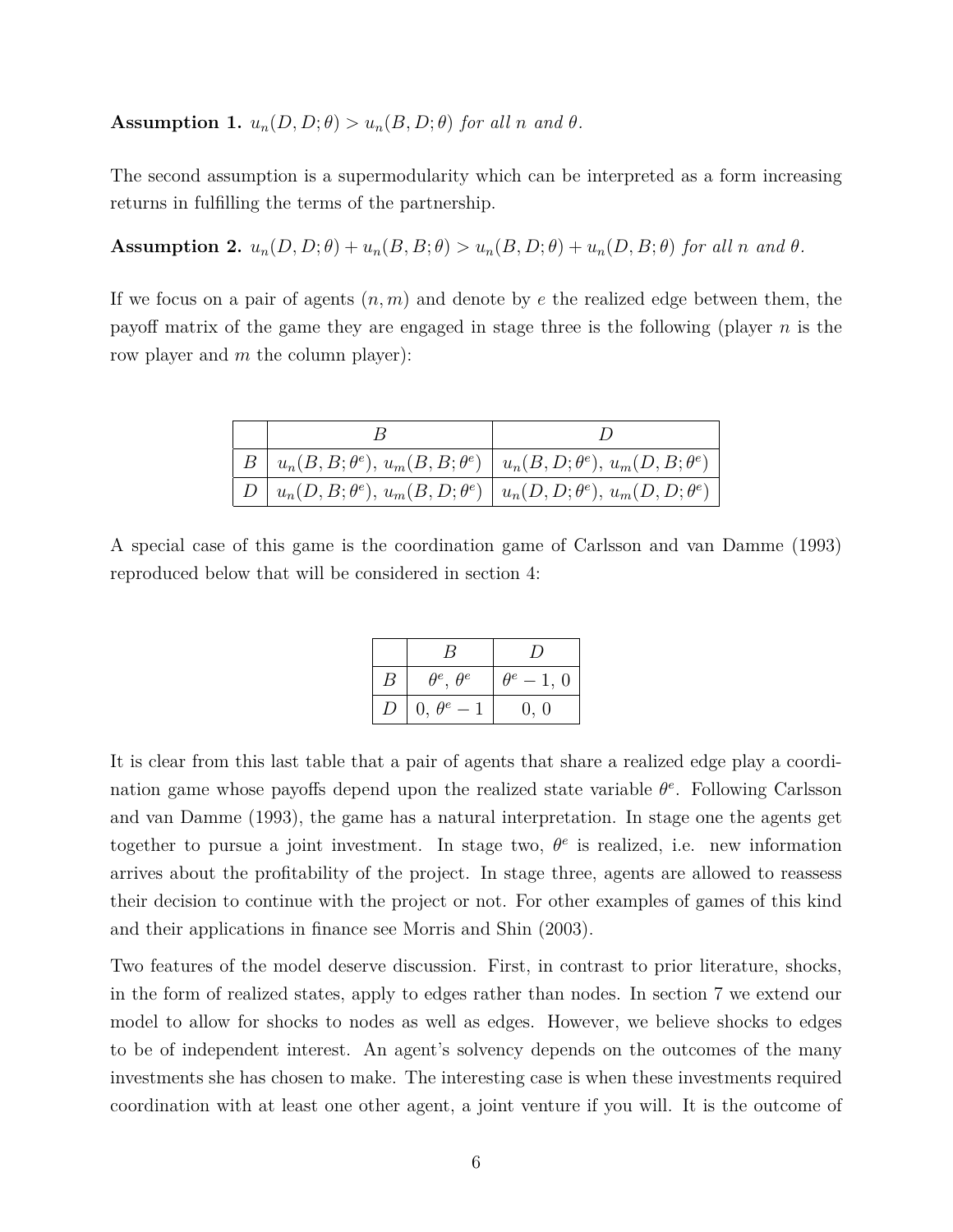this joint venture that will determine whether the participants decide to continue or walk away.

The second is that an agent must default on all partnerships or none. While extreme, it is not, we argue, unreasonable. Were an agent free to default on any subset of its partnerships, we could model this by splitting each node in  $(N, E)$  into as many copies of itself as its degree.<sup>7</sup> Each copy would be incident to exactly one of the edges that were previously incident to the original node. Thus, our model could easily accommodate this possibility. However, this has the effect of treating a single entity as a collection of independent smaller entities which we think inaccurate. Institutions considering default face liquidity constraints, which restrict, at best, the number of parties they can repay. When a company fails to pay sufficiently many of its creditors, the creditors will force the company into bankruptcy. While entities like countries can indeed selectively default, there is a knock-on effect. Countries that selectively default, have their credit ratings downgraded which raise their borrowing costs for the other activities they are engaged in. Thus, it is entirely reasonable to suppose that the default decisions associated with the edges a node is incident to must be linked. Ours is an extreme, but simple, version of such a linkage.

### **2.1 Solution concepts**

Here we describe the solution concepts to be employed in stages one and three. We begin with stage three as the outcomes in this stage will determine the choices made by agents in stage one.

Agents enter stage three knowing  $(N, E, \theta)$ . With this knowledge, each simultaneously chooses action *B* or *D*. We do not allow actions chosen in stage three to be conditioned on what happens in earlier stages. The outcome in stage three is assumed to be a Nash equilibrium. While 'everybody plays *D*' is a Nash equilibrium, by Assumption 1, it need not be the only one. We focus on the Nash equilibrium in which largest (with respect to set inclusion) set of agents, among all Nash equilibria, play *B*. Call this the **cooperating equilibrium**. The proposition below shows that the cooperating equilibrium is well-defined and unique, by using rationalizable strategies.

A realized network along with realized states, (*N, E, θ*), exhibits **system wide failure** if in the cooperating equilibrium of the game all agents in  $N$  choose  $D$ <sup>8</sup>. In this case, agents can coordinate on nothing but action *D*. The probability of system wide failure of a realized network is called its **systemic risk**.

<sup>7</sup>The degree of a node in a graph is the number of edges incident to it.

<sup>8</sup>This is equivalent to saying that 'everybody plays *D*' is the only Nash equilibrium.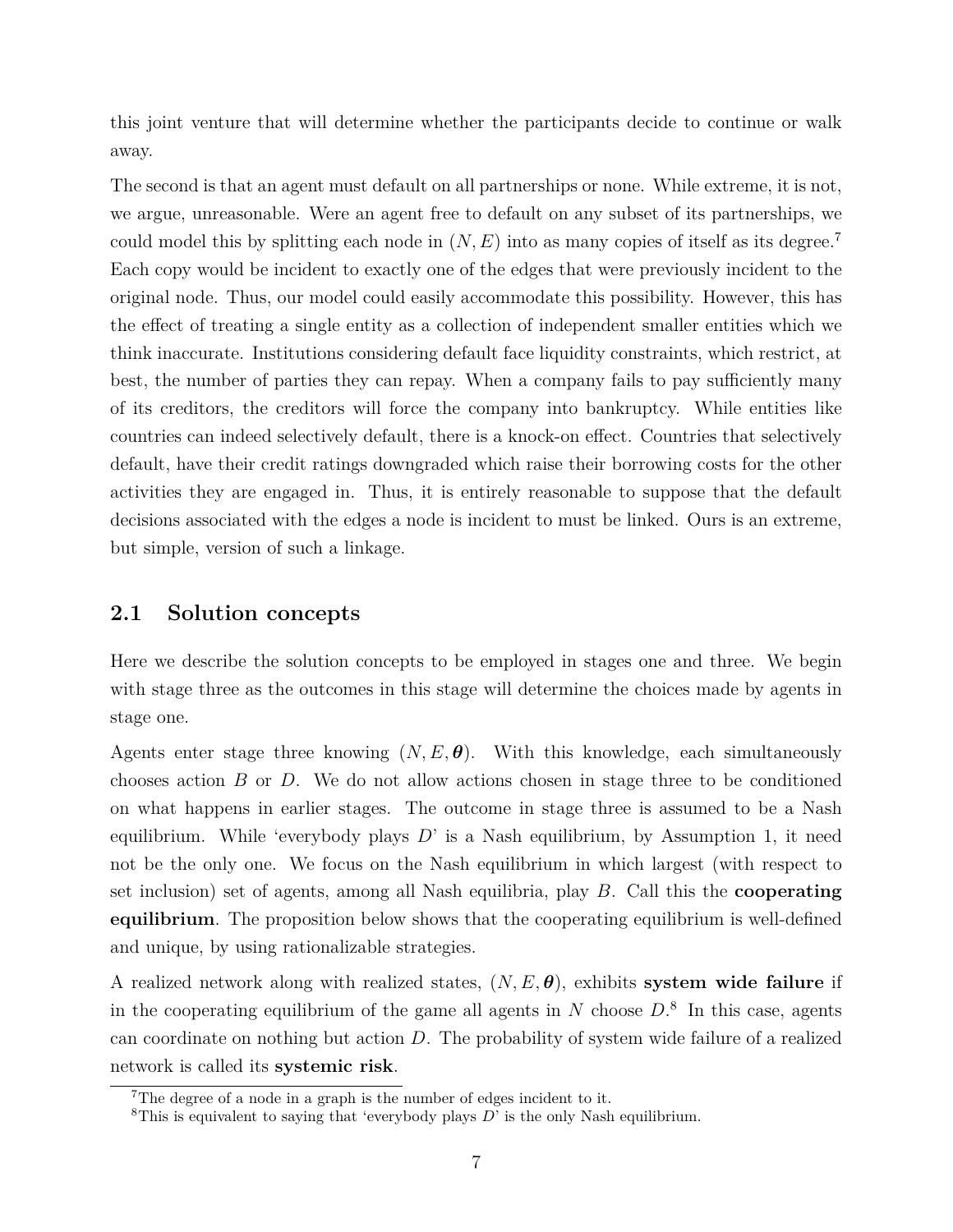**Proposition 1.** *A cooperating equilibrium is well-defined and unique.*

*Proof.* Fix  $(N, E, \theta)$ . The profile where all agents in N play D is a Nash equilibrium by Assumption 1. Hence, *D* is rationalizable for everyone. Let *M* be the set of agents who have the unique rationalizable action *D*. For agents in  $N \setminus M$ , both *B* and *D* are rationalizable.

Consider an agent  $n \notin M$ . *B* is rationalizable, i.e., *B* is a best response to some strategy profile, say  $a_{-n}$ , of agents  $-n$  in which agents in *M* play *D*. Let  $\Delta(s_{-n})$  be the difference in payoffs for *n* between playing *B* and *D* against strategy profile  $s_{-n}$  of  $-n$ .  $\Delta(a_{-n}) \geq 0$  since *B* is a best reply to *a*<sup>−</sup>*n*.

Now consider the strategy profile *b*<sup>−</sup>*<sup>n</sup>* of agents −*n* such that agents in *M* play *D* and the rest play *B*. We will prove that  $\Delta(b_{-n}) \geq \Delta(a_{-n})$ . In  $a_{-n}$ , players in  $N \setminus M$  could be playing *B* or *D*. Let  $K \subseteq N \setminus M$  be those agents who play *D* in  $a_{-n}$  and let  $\Gamma_n$  be the set of neighbors of *n* in the realized network  $(N, E)$ . Then  $\Delta(b_{-n}) - \Delta(a_{-n}) =$ 

$$
\sum_{k \in K \cap \Gamma_n} \left( u_n\left(B, B; \theta^{\{n,k\}}\right) - u_n\left(D, B; \theta^{\{n,k\}}\right) \right) - \left( u_n\left(B, D; \theta^{\{n,k\}}\right) - u_n\left(D, D; \theta^{\{n,k\}}\right) \right)
$$

which is positive by Assumption 2.

As  $\Delta(b_{-n}) \geq \Delta(a_{-n}) \geq 0$  it follows that *B* is a best reply by *n* to  $b_{-n}$ . This argument works for every agent in  $N \setminus M$ , not just *n*. Also, recall that D is the unique rationalizable action for agents in *M* so that *D* is the unique best reply to any strategy profile in which all agents in *M* play *D*. Therefore, a profile where all agents in *M* play *D* and all agents in  $N \setminus M$ choose *B* is a Nash equilibrium.

Note that in any Nash equilibrium, everyone in *M* must play *D* since it is their unique rationalizable action. Therefore, "*M* plays *D*,  $M<sup>c</sup>$  plays  $B<sup>n</sup>$  is the unique cooperating equi- $\Box$ librium.

The proof suggests an *equivalent definition* of a cooperating equilibrium: the rationalizable strategy profile in which those who have the unique rationalizable action *D* play *D*, while the remainder play *B*.

Recall that rationalizable actions are those which remain after the iterated elimination of strictly dominated actions. The iteration is as follows. Those agents who have a strictly dominant action  $D$  play  $D$ . Then, knowing that these agents play  $D$ , it becomes strictly dominant to play *D* for other agents to do so. This iteration stops in a finite number of steps as *N* is finite. The remaining action profiles are the rationalizable ones, and the cooperating equilibrium is given by the profile in which whoever is not reached in the iteration plays *B*.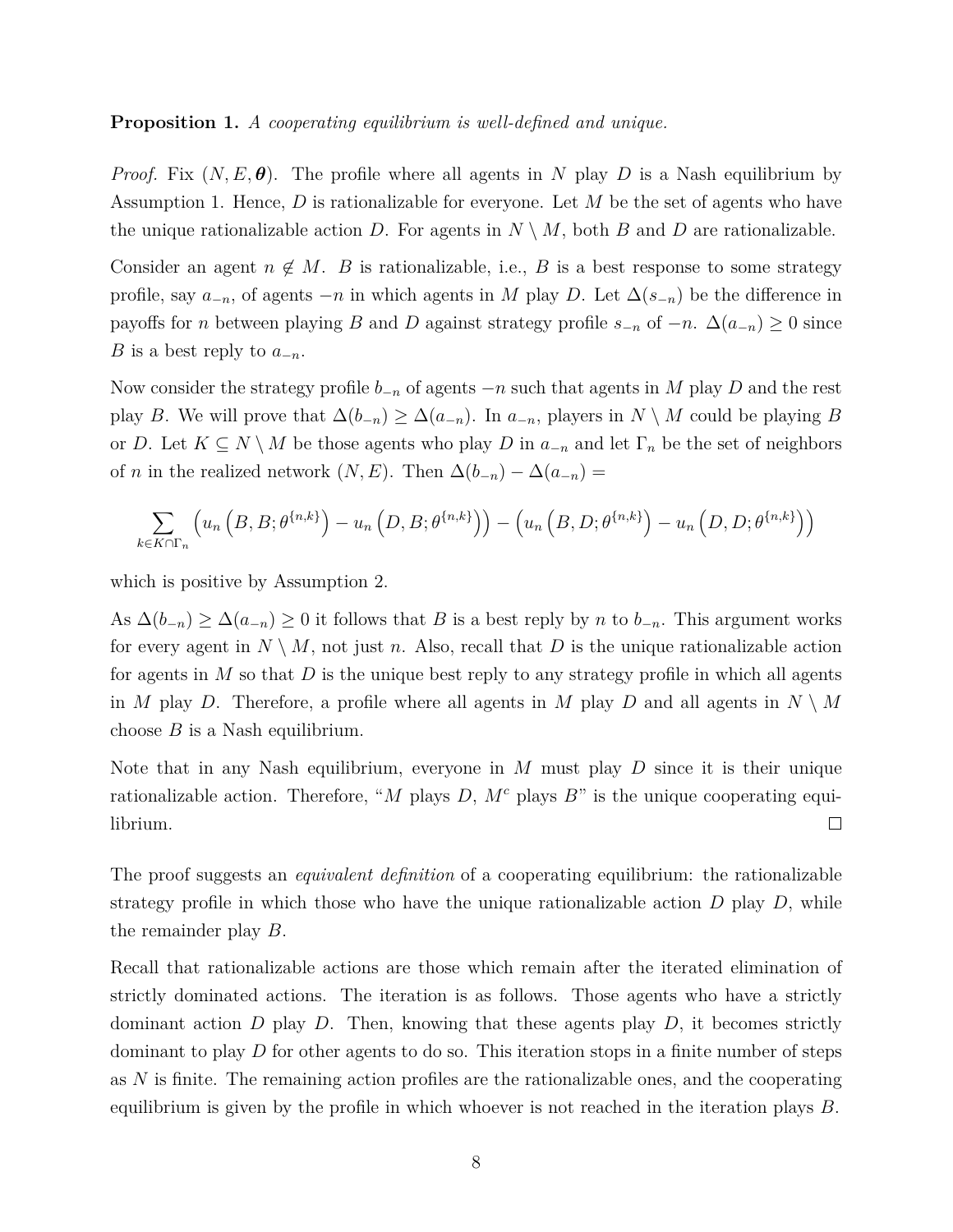One conceptual contribution is to establish a natural analogy between contagion of sequential defaults and rationalizable strategies. First, agents whose incident edges have realized states that cause them to default in any best response, no matter what other players do, default. Then, some agents, knowing that some of their counter-parties will default in any best response, choose to default in any best response. Then some more agents and so on. This resembles the fictitious sequential default idea put forth by Eisenberg and Noe (2001) and used as the basis of many balance-sheet contagion models of systemic risk. But, in our model rational agents foresee the sequential default and act strategically, whereas in their model, and the papers that build on it, it is an iterative process on auto-pilot that leads to default.

In stage one, agents know the distribution by which nature assigns states and the equilibrium selection in stage three. Therefore, they are in a position to evaluate their expected payoff in each possible realized network. Using this knowledge they decide which links to form. Here we describe how the realized network is formed.

Consider a candidate network  $(N, E)$  and a coalition of agents  $V \subset N$ . A **feasible deviation** by *V* allows agents in *V*

- 1. to add any absent edges within *V* , and
- 2. to delete any edges incident to at least one vertex in *V* .

A **profitable deviation** by *V* is a feasible deviation in which all members of *V* receive strictly higher expected payoff.<sup>9</sup>

A realized network (*N, E*) is called **pairwise stable** if there are no profitable deviations by any  $V \subset N$  with  $|V| \leq 2$  (see Jackson (2010)). *G* is in the **core**<sup>10</sup> if there are no profitable deviations for any  $V \subset N$ . We assume that the network formed in stage one is in the core. In the sequel we discuss how our main results change under weaker notions of stability.

Our use of the core can be justified as the *strong* Nash equilibrium of a non-cooperative network formation game played between the members of *N*. Each agent simultaneously proposes to a subset of agents to form an edge. The cost of each proposal is *b >* 0. If

<sup>9</sup>The requirement that all agents in a profitable deviation receive strictly higher payoff prevents 'cycling'. To illustrate, consider three nodes  $N = \{v_1, v_2, v_3\}$  and  $E = \{\{v_1, v_2\}, \{v_2, v_3\}\}\.$  Suppose  $v_1$  and  $v_3$  deviating to  $E' = \{\{v_1, v_3\}, \{v_2, v_3\}\}\$ , leaves  $v_1$  indifferent and  $v_3$  strictly better off. However,  $E'$  is just isomorphic to  $E$  and there is no good sense in which  $v_1$  would bother deviating to  $E'$ .  $v_1$  and  $v_2$  could very well want to deviate back to  $E$  from  $E'$ . The same argument applies for  $E$  with one element as well. As one can see in this example, precluding 'weak' deviations would be overly restrictive, in particular almost trivially imposing very strong forms of symmetry on any candidate network to be formed.

<sup>&</sup>lt;sup>10</sup>Farboodi (2014) calls this solution concept group stable as she uses the word to describe something else in that paper. We believe core is an appropriate name for this solution concept, illuminating the resemblance to the cooperative game notion of the core.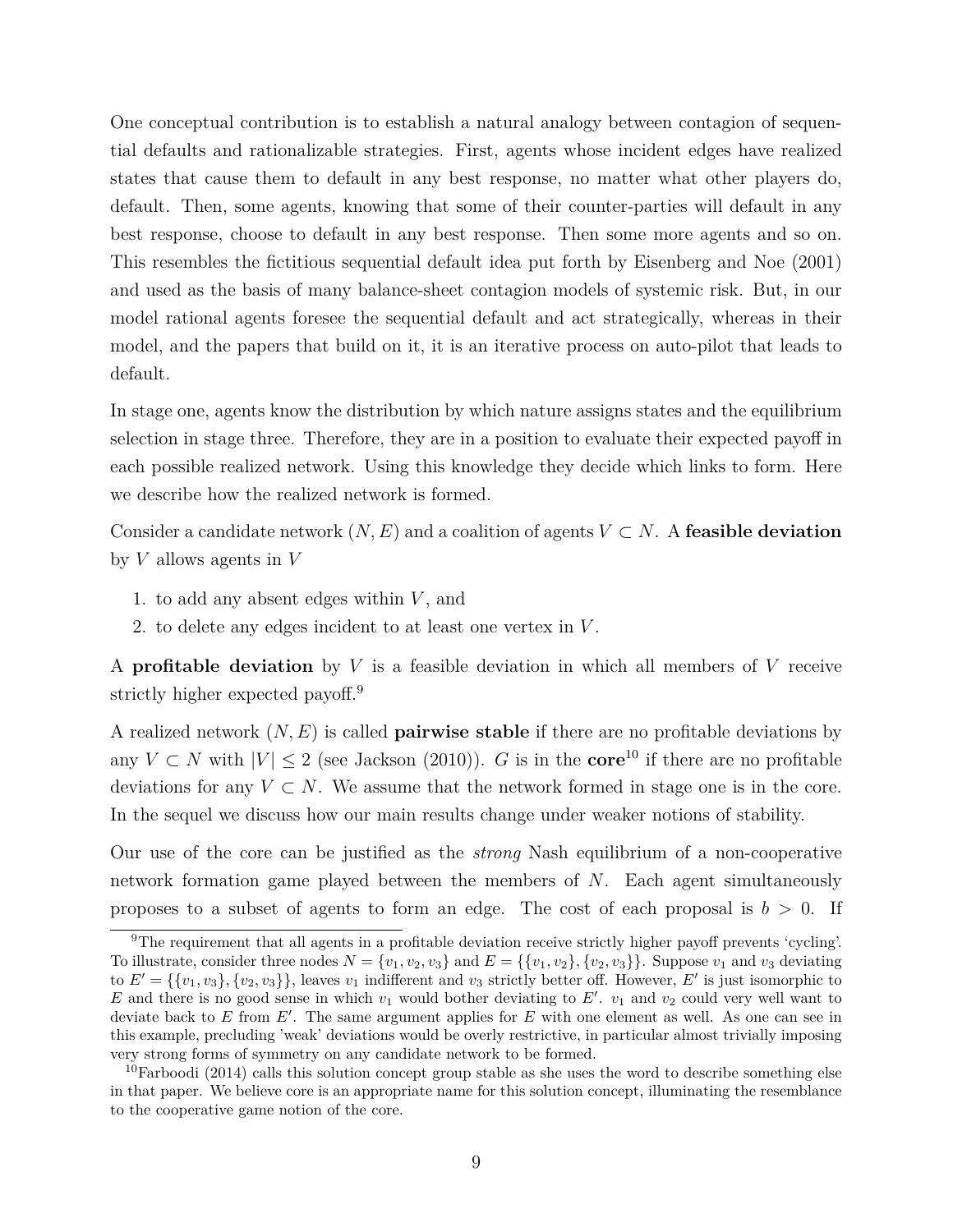a proposal is reciprocated, the corresponding edge is formed. The owners of the edge are refunded *b*. If a proposal is not reciprocated, *b* is not refunded and the edge is not formed.

Notice that in any Nash equilibrium of this game, all proposals must be mutual. Consider a *strong* Nash equilibrium of the proposal game. A coalition *V* can make mutual proposals between themselves to form a missing edge, or undo a proposal by any member which would delete the corresponding edge. Therefore, *strong* Nash equilibria of this game correspond to core networks in the way we have defined it.

### **3 Structure of the Cooperating Equilibrium**

For a given  $(N, E, \theta)$  we characterize the structure of a cooperating equilibrium. In what follows, the following notation will be useful.

Let  $\Theta = {\theta_0, \theta_1, ..., \theta_k}$  be the set of possible states. For each  $v \in N$ , let  $\Delta_v(\theta) = u_v(B, D; \theta)$  $u_v(D, D; \theta)$ ,  $\Delta'_v(\theta) = u_v(B, B; \theta) - u_v(D, B; \theta)$ ; be the gains to *v* from deviating to *B* from from *D*. Denote the vector of these gains by

$$
\Delta_v = (\Delta_v(\theta_0), \Delta_v(\theta_1), ..., \Delta_v(\theta_k), \Delta_v'(\theta_0), \Delta_v'(\theta_1), ... \Delta_v'(\theta_k)) \in \mathbb{R}^{2k+2}.
$$

Let  $V^c = N \setminus V$  denote the complement of *V* in *N* for  $V \subset N$ . For a given  $(N, E, \theta)$  let  $d(v)$ be the degree of  $v \in N$  and  $d(v, V, \theta_s)$  be the number of edges in state  $\theta_s$  which are incident to  $v$  and  $V$ . Let

$$
\pi_s(V|v) = \frac{d(v, V, \theta_s)}{d(v)}
$$

be the portion of *v*'s edges that are incident to *V* and has state  $\theta_s$ . Denote the vector of these ratios respectively for  $V^c$  and  $V$  by

$$
\pi^{v}(V) = (\pi_0(V^{c}|v), \pi_1(V^{c}|v), ..., \pi_k(V^{c}|v), \pi_0(V|v), \pi_1(V|v), ..., \pi_k(V|v)) \in \mathbb{R}^{2k+2}.
$$

Strictly speaking our notation should depend upon (*N, E, θ*). However, as these are all fixed in stage three we omit doing so.

Notice that  $\Delta_v(\theta) < 0$  and  $\Delta_v(\theta) \leq \Delta'_v(\theta)$  for all  $\theta$  and  $v$  (by Assumptions 1 and 2). The following lemma characterizes an agent's best response to the actions of other agents.

**Lemma 1.** *Consider a*  $V \subset N$  *and*  $v \in N$ *. Suppose that agents in*  $V \setminus \{v\}$  *play B, and agents in*  $(N \setminus V) \setminus \{v\}$  *play D.* Then *D* (*B*) *is the unique best reply of v if and only if*  $\Delta_v \cdot \pi^v(V) < 0 \; (\Delta_v \cdot \pi^v(V) > 0).$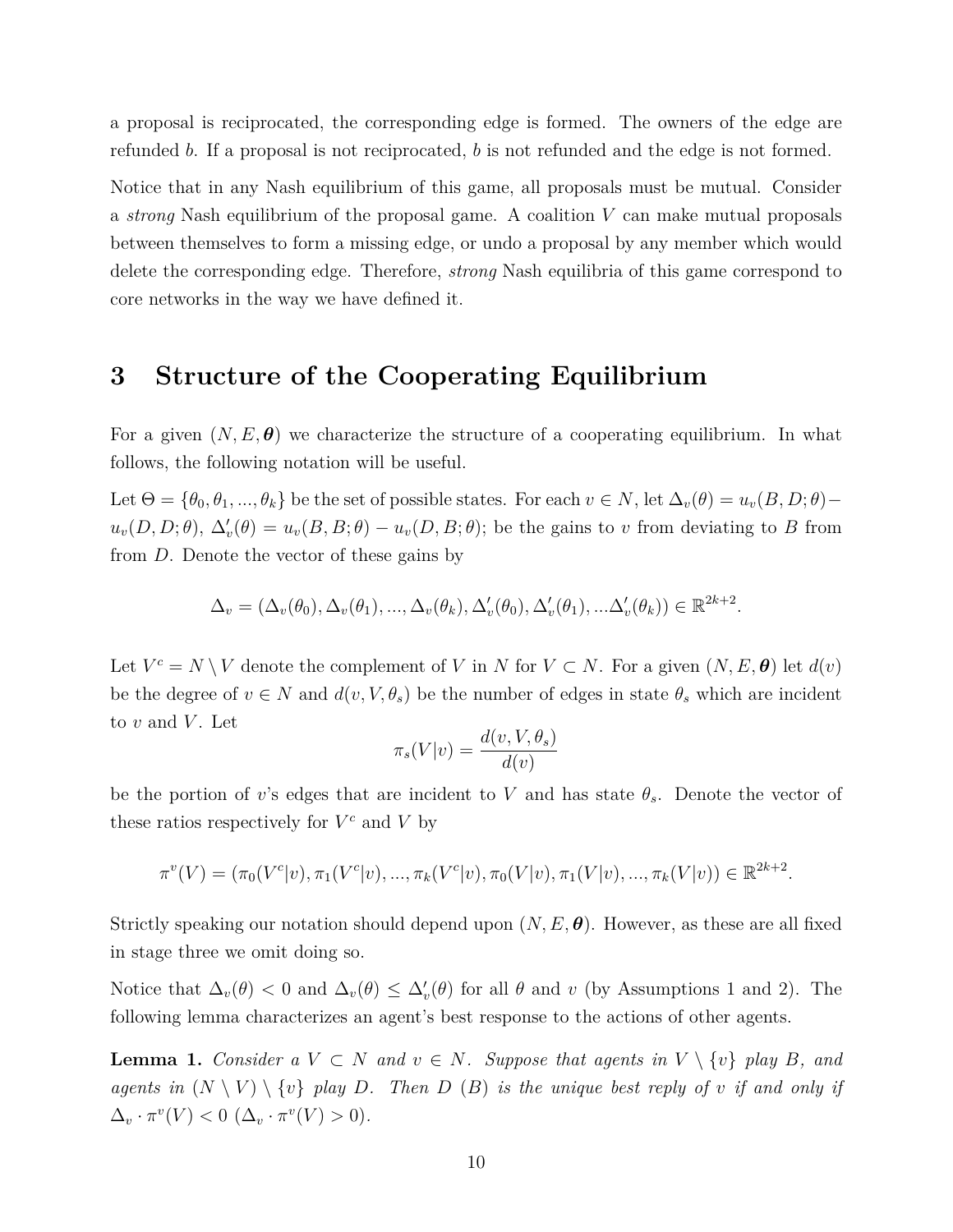Call a  $V \subset N$  **strategically cohesive** if for all  $v \in V$ 

$$
\Delta_v \cdot \pi^v(V) \ge 0.
$$

**Proposition 2.** *In the cooperating equilibrium, an agent v plays B if and only if there exists a* strategically cohesive set  $V$  with  $v \in V$ .

*Proof.* (If part) By the 1,  $\Delta_v \cdot \pi^v(V) \ge 0$  implies that *B* is a best reply by *v* if all players in *V* play *B* and others play *D*. *D* is rationalizable for every player, therefore, *B* can never be eliminated for players in  $V$ . For all players in  $V$  playing  $B$  is rationalizable. Hence in the cooperating equilibrium, all of *V* , in particular *v*, play *B*.

(Only if part) Suppose not. Then *N* is not strategically cohesive (since  $v \in N$ ) and there exists  $v_1 \in N$  such that  $\Delta_{v_1} \cdot \pi^{v_1}(N) < 0$ . Notice that  $\pi^{v'}(V') = \pi^{v'}(V'/\{v'\}) = \pi^{v'}(V' \cup \{v'\})$ for any *V'* and *v'* since nodes are not adjacent to themselves. Then,  $\Delta_{v_1} \cdot \pi^{v_1}(N/\{v_1\}) < 0$ . By Lemma 1,  $v_1$ 's best response to  $N/\{v_1\}$  playing *B* is *D*. By Assumption 2,  $v_1$ 's best response to any strategy profile, in particular any strategy profile not eliminated, is *D*. Thus, *v*<sub>1</sub> plays *D* in a cooperating equilibrium. Hence  $v_1 \neq v$ . Let  $N_1 = N/{v_1}$ .  $v \in N_1$ . Therefore, by supposition,  $N_1$  is not strategically cohesive. Hence, there exists  $v_2 \in N$  such that  $\Delta_{v_2} \cdot \pi^{v_2}(N_1) < 0$ . Similarly, by Lemma 1 and Assumption 2,  $v_2$ 's best response to any profile in which  $N_1/\{v_2\}$  plays *B*, in particular any strategy profile not eliminated, is *D*. Thus  $v_2$  plays *D* in the cooperating equilibrium, and  $v_2 \neq v$ . Let  $N_2 = N_1/\{v_2\}$ . Since *N* is finite and *v* plays *D* in the cooperating equilibrium, we reach a contradiction in a finite  $\Box$ number of steps.

**Lemma 2.** If *V* and *V*<sup>'</sup> are both strategically cohesive, then  $V \cup V'$  is also strategically *cohesive.*

*Proof.* Consider a  $v \in V$ . We show that  $\Delta_v \cdot [\pi^v(V \cup V') - \pi^v(V)] \geq 0$ . In this summation the t'th component is  $\Delta_v(\theta_t) \times [\pi_t((V \cup V')^c | v) - \pi_t(V^c | v)]$  and  $k + t$ 'th component is  $\Delta'_v(\theta_t) \times$  $[\pi_t((V \cup V') | v) - \pi_t(V | v)].$  The terms in the brackets add up to 0. Hence the sum of these two terms is equal to  $[\Delta'_v(\theta_t) - \Delta_v(\theta_t)] \times [\pi_t((V \cup V') | v) - \pi_t(V | v)] \ge 0$  by Assumption 2.

Therefore,  $\Delta_v \cdot \pi^v(V \cup V') = \Delta_v \cdot \pi^v(V) + \Delta_v \cdot [\pi^v(V \cup V') - \pi^v(V)] \geq \Delta_v \cdot \pi^v(V) \geq 0.$  $\Box$ 

Call a set  $V \subset N$  **maximally cohesive** if it is the largest strategically cohesive set. This is well-defined by Lemma 2.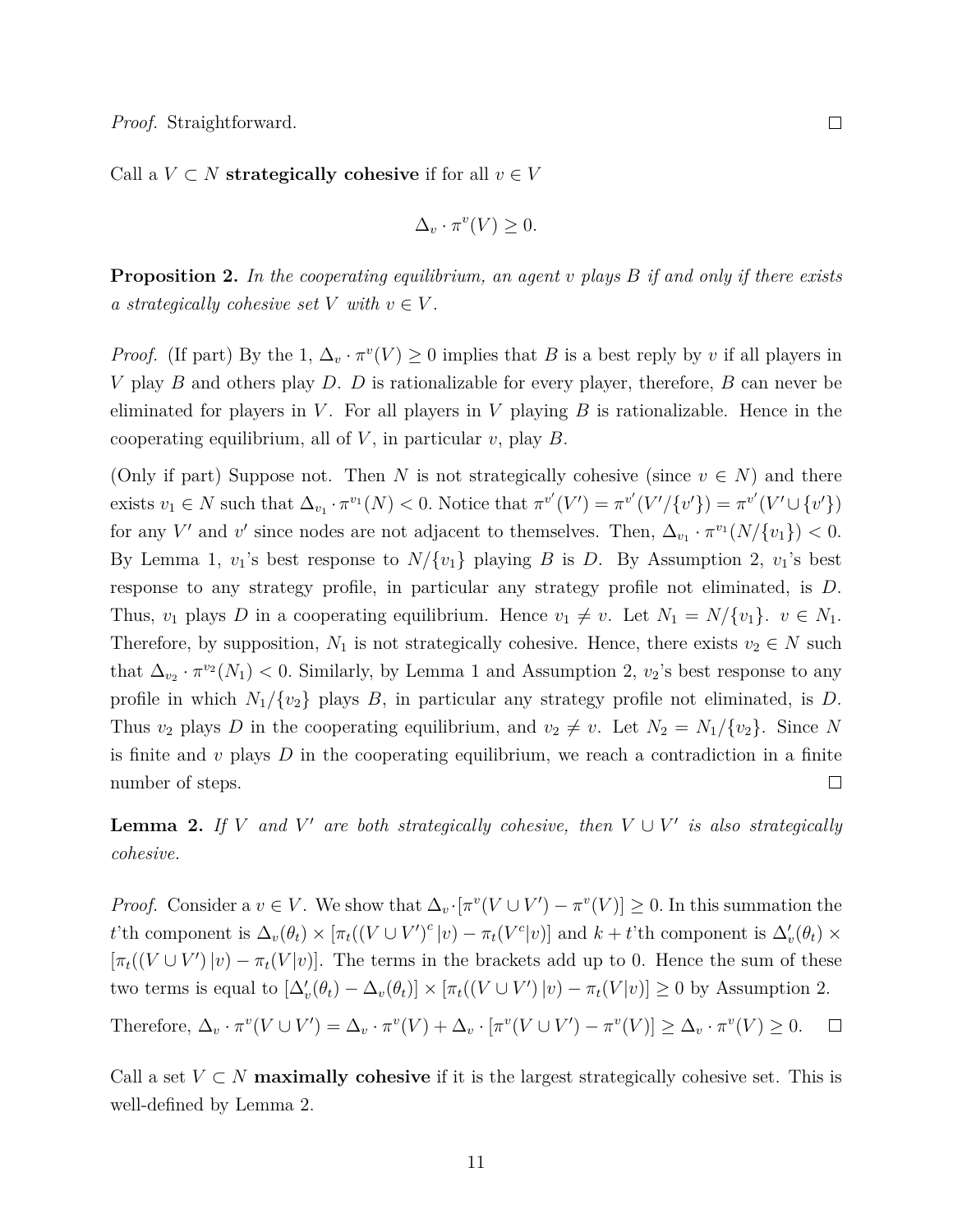**Proposition 3.** *In the cooperating equilibrium, all members of the maximally cohesive set play B, all the others play D.*

Resilience to system wide failure at stage three is determined by the existence of a strategically cohesive set.<sup>11</sup> Strategic cohesiveness is determined by both  $\Delta_v$  and  $\pi^v(V)$ . The first captures the effect of payoffs, while the second captures the effect of the structure of the realized network with states. This suggests that the correct ex-post notion of fragility cannot rely on purely network centric measures. Even if one were to look for an appropriate network centric component of a good measure, it would not be measures like too-interconnected-tofail (which is silent about the neighbors of the neighbors of the too-interconnected node), or degree sequences (which is silent about local structures), but rather cohesiveness which incorporates the idea of a group of nodes reinforcing each other and resisting contagion that began elsewhere.

To separate the effects of network and payoff structure we make some simplifying assumptions and examine their consequences below.

### **3.1 Separating network and payoff effects**

We suppose that  $\theta$  < 1 for all  $\theta \in \Theta$  and that payoff functions are the same across agents:  $u_v \equiv u$ . In particular:

**Assumption 3.**  $u_v(B, B; \theta) = \theta$ ,  $u_v(B, D; \theta) = \theta - 1$ ,  $u_v(D, B; \theta) = u_v(D, D; \theta) = 0$  (in line *with Carlsson and van Damme (1993)).*

For each  $V \subset N$  and  $v \in N$  let  $d(v, V)$  be the number of *v*'s neighbors that are in V. Let

$$
\pi(V|v) = \frac{d(v,V)}{d(v)}.
$$

Let

$$
\pi(v) = (\pi_0(N|v), \pi_1(N|v), ..., \pi_k(N|v)).
$$

Given  $(N, E, \theta)$ , a set  $V \subset N$  is said to be **ex-post cohesive** if  $\pi(V|v) + \theta \cdot \pi(v) \ge 1$  for all  $v \in V$ . The term  $\theta \cdot \pi(v)$  captures *v*'s individual resilience from his payoffs,  $\pi(V|v)$  captures the collective resilience of *V* as a function of network structure. If *V* is sufficiently resilient individually and collectively, then it is ex-post cohesive. Notice that under Assumption 3, strategic cohesiveness reduces to ex-post cohesiveness.

<sup>11</sup>One can think of strategic cohesive sets as 'firebreaks'.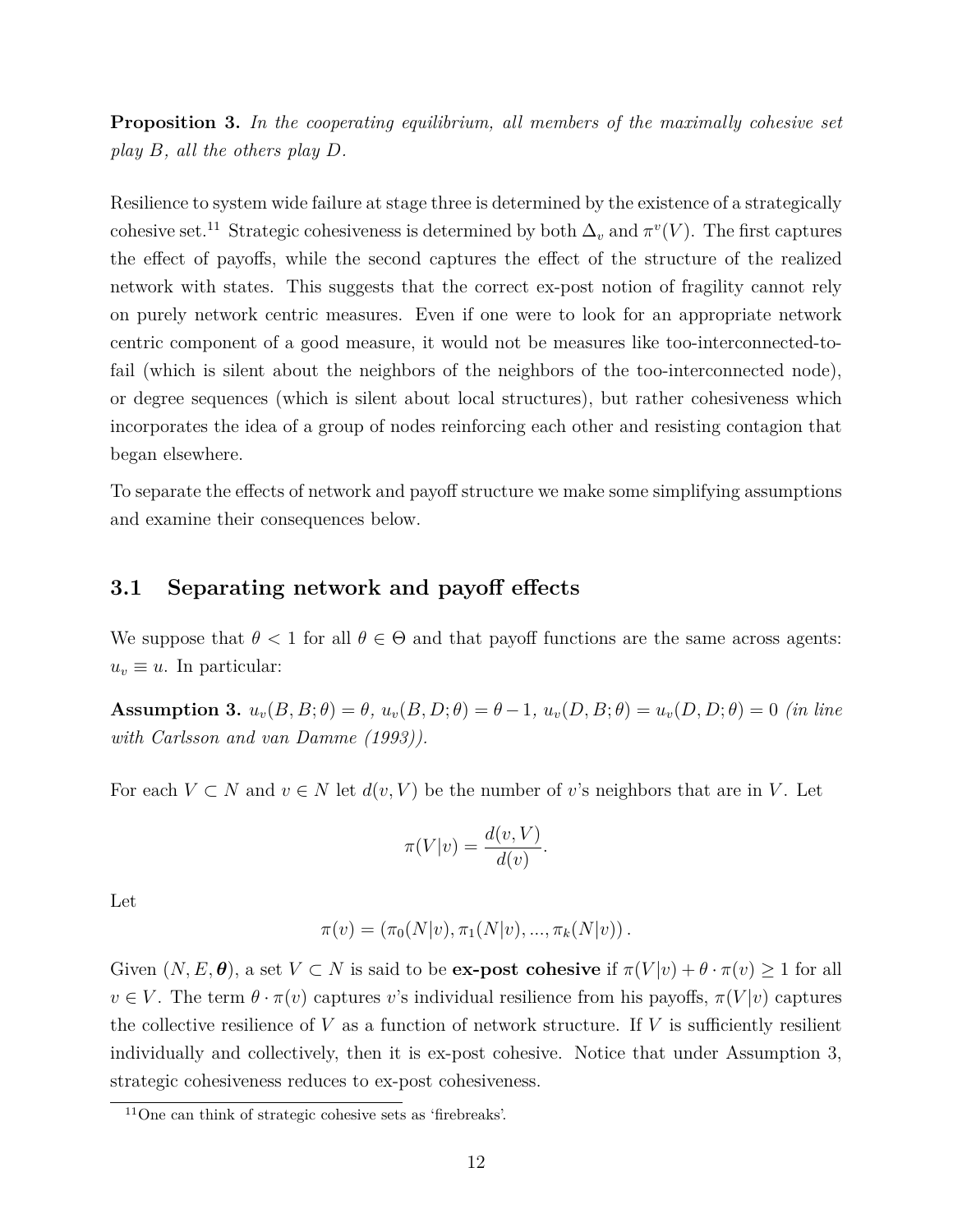For a given  $(N, E, \theta)$ , vertices within an ex-post cohesive set all play B. Thus, they resist default through mutual 'support'. To illustrate, suppose a vertex *v*'s incident edges all have states that are negative valued. Then,  $1 - \theta \cdot \pi(v) > 1$  so that *v* cannot be part of any ex-post cohesive set. Thus, *v* defaults for sure. As another example, suppose all elements of Θ are positive. Then, the maximally cohesive set would be *N* itself for *any* possible case of  $(N, E, \theta)$ . Thus, in any realization, all agents play *B*. Similarly, if all states in  $\Theta$  were negative, the maximally cohesive set would be the empty set. In every realization all agents would choose *D*, i.e., there would be certainty of system wide failure.

#### **3.1.1** *p***-cohesiveness**

Ex-post cohesiveness is closely related to *p*-cohesiveness introduced in Morris (2000). The significance and relevance of *p*-cohesiveness is further illuminated in Glasserman and Young (2014). Given  $p \in \mathbb{R}$ , a set *V* is *p***-cohesive** if for all  $v \in V$ ,  $\pi(V|v) \geq p$ . *p*-cohesiveness imposes a uniform bound on the number of neighbors each vertex in *V* has in *V* . Ex-post cohesiveness imposes heterogeneous bounds on the same quantity that depend solely on the realized characteristics of  $v$ , particularly how  $v$ 's edge states are distributed.<sup>12</sup> Notice that if  $Θ$  was a singleton, say  ${θ_0}$ , ex-post cohesiveness would be equivalent to  $(1-θ_0)$ -cohesiveness. *p*-cohesiveness is an ex-ante concept relying only on the structure of  $(V, E)$ . Ex-post cohesiveness, as its name suggests, is an ex-post concept that depends on  $(N, E, \theta)$ . To illustrate, consider a realized edge with a "bad state"  $\theta < 0$  in which  $\Delta_v(\theta)$  and  $\Delta'_v(\theta)$  are very small. The presence of such an edge would help a set 'containing' the edge become "more" *p*-cohesive, however it makes it "less" ex-post cohesive. In this sense, lack of strategic cohesiveness is the appropriate ex-post notion of fragility taking into account the variety in states, while lack of *p*-cohesiveness is possibly an appropriate ex-ante notion of fragility when the states of edges are not yet realized.

### **3.2 Two states**

We introduce a further simplification,  $|\Theta| = 2$ , with one state being positive and the other negative. This will be convenient for the analysis of the network formation stage and is sufficient to capture most of the essential intuition.

**Assumption 4.**  $\Theta = {\theta_0, \theta_1}, \theta_1 < 0 < \theta_0$ .

In addition:

 $12$ Ex-post cohesiveness can trivially be applied to situation in which edges have heterogeneous volumes.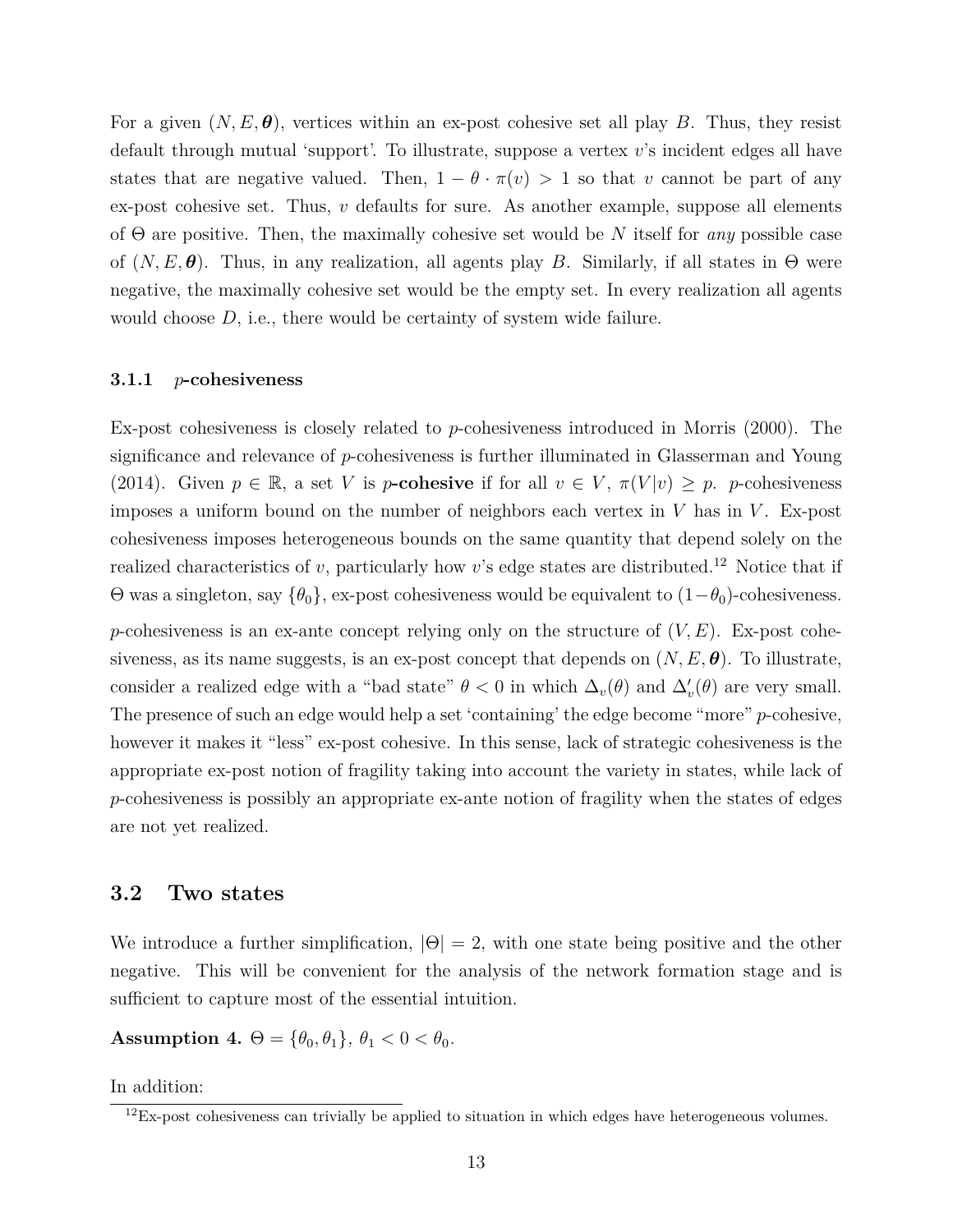**Assumption 5.**  $0 < \theta_0 < min\{\frac{1}{N}\}$  $\frac{1}{N-1}, \frac{-\theta_1}{N-2}$  $\frac{-\theta_1}{N-2}\}$ .

Assumption 5 ensures that the maximum possible sum of gains from trade scale linearly with *N*. Another way to interpret this is that the system as a whole cannot withstand bad shocks that make up a fraction of more than 1*/N* of all edges. This assumption simplifies contagion dynamics and buys us great technical convenience in the benchmark model as we will see in the next proposition. We relax this assumption later on.

A **path** between two nodes  $v_0$  and  $v_{k+1}$  is a sequence of nodes  $v_0, v_1, ..., v_k, v_{k+1}$  such that  $\{v_i, v_{i+1}\} \subset E$  for all  $i = 0, 1, ..., k$ . Two nodes are connected nodes if there is path between them. A subset *V* of nodes is a connected set if any two elements of *V* are connected by a path that is resides entirely in  $V$ .  $V \subset N$  **maximally** connected if V is connected and there is no strict superset of *V* that is connected.

**Proposition 4.** *Fix*  $(N, E, \theta)$ *. A set*  $V \subset N$  *of nodes is ex-post cohesive if and only if it is (ex-ante)* maximally connected and *(ex-post)* all edges with endpoints in *V* have state  $\theta_0$ .

*Proof.* Choose any  $V \subset N$  and any  $v \in V$ . Observe that  $\pi(V|v) = 1$  if and only if all of *v*'s neighbors are in *V*. Otherwise  $\pi(V|v) \leq 1 - \frac{1}{N}$  $\frac{1}{N-1}$ . Also,  $\theta \cdot \pi(v) = \theta_0$  if and only if all edges of *v* are  $\theta_0$ . Otherwise  $\theta \cdot \pi(v) \leq \frac{N-1}{N}$  $\frac{N-1}{N}\theta_0 + \frac{1}{N}$  $\frac{1}{N}\theta_1$  < 0. Note that  $1 - \frac{1}{N-1} + \theta_0$  < 1 and  $1 + \frac{N-1}{N} \theta_0 + \frac{1}{N}$  $\frac{1}{N}\theta_1 < 1$ . Therefore,  $\pi(V|v) + \theta \cdot \pi(v) \ge 1$  if only if both  $\pi(V|v) = 1$  and  $\theta \cdot \pi(v) = \theta_0$  hold. Equivalently, *V* is ex-post cohesive if and only if for any  $v \in V$  all of *v*'s neighbors are in *V* and all edges incident to *v* are in state  $\theta_0$ .  $\Box$ 

In the cooperating equilibrium, an agent defaults even if only one edge in the agent's maximally connected component is in the bad state. This is a consequence of the strong contagion embedded in Assumption 5. The condition  $0 < \theta_0 < \frac{-\theta_1}{N-5}$  $\frac{-\theta_1}{N-2}$  ensures that anyone incident to at least one bad edge defaults. The condition  $0 < \theta_0 < \frac{1}{N}$  $\frac{1}{N-1}$  ensures that anyone who has at least one defaulting neighbor also defaults. In a later section, we relax this assumption and discuss its consequences.

### **4 Network Formation**

In this section we characterize the set of core networks under the assumptions stated previously. We show that a core network consists of a collection of node disjoint complete subgraphs<sup>13</sup>. By forming into complete subgraphs agents increase the benefits they enjoy from partnerships. However, the complete subgraphs formed are limited in size<sup>14</sup> and or-

<sup>&</sup>lt;sup>13</sup>A graph  $(N', E')$  is a subgraph of  $(N, E)$  if  $N' \subset N$  and  $E' \subset E$ .

 $14$ The size of a subgraph or a subset of edges is the number of edges in it.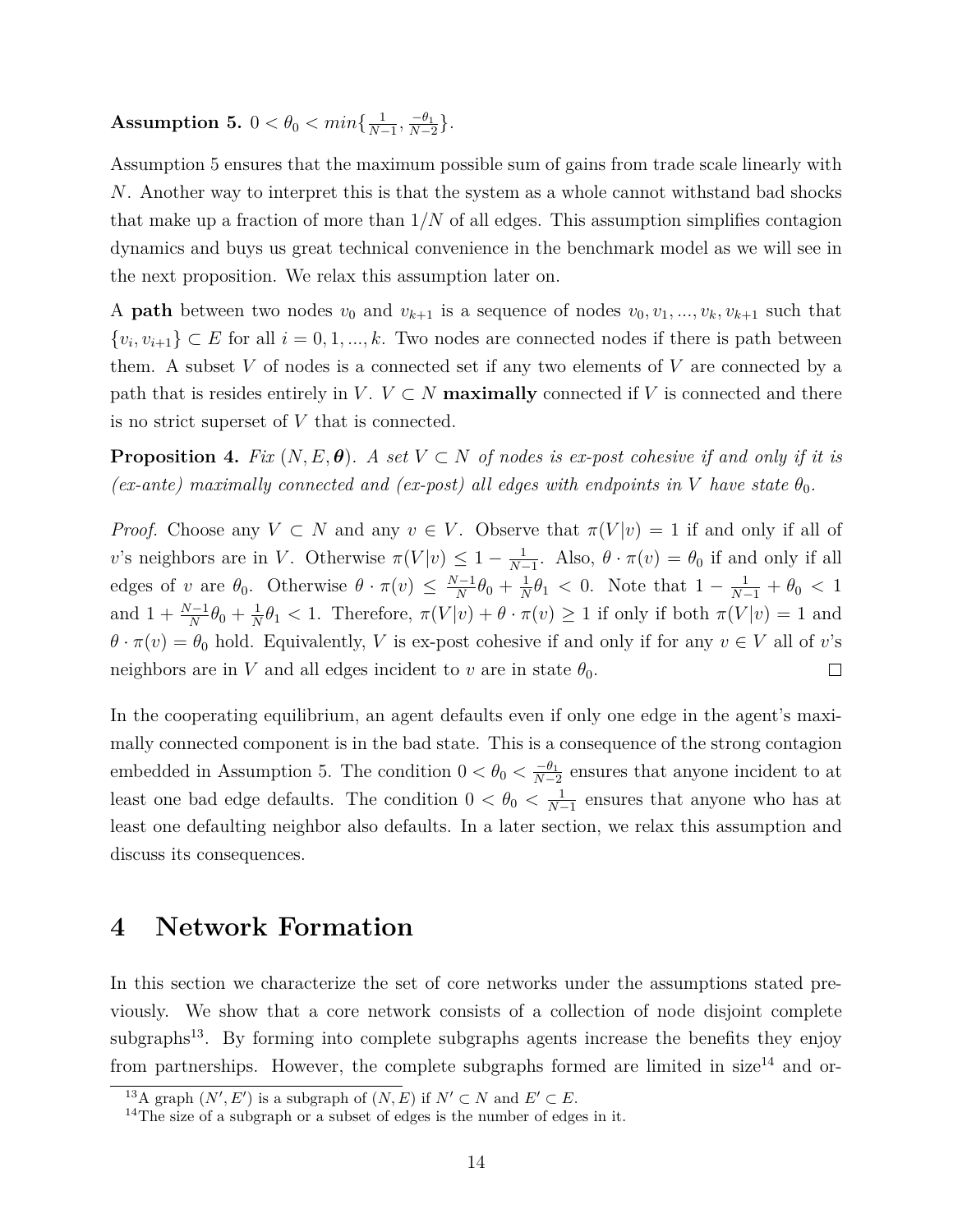$der<sup>15</sup>$ , and are disjoint. In this way agents ensure that a default in one portion of the realized network does not spread to the entire network. This extreme structure is a consequence of the spareness of our model. However, it suggests that more generally we should expect to see collections of densely connected clusters that are themselves sparsely connected to each other. Blume et al. (2013) have a similar finding in their paper.

We first need to determine an agent's expected payoff in various realized networks. Recall that nature determines states identically and independently across edges. Let  $\alpha$  be the probability that an edge has state  $\theta_0$  and  $1 - \alpha$  be the probability that it has state  $\theta_1$ . Consider  $v \in N$  and suppose that in a realized network, *v* has degree *d* and the maximally connected component that contains *v* has *e* edges. By virtue of Proposition 4 we need only consider the case where everyone in the maximally connected component defaults or no one does. The probability that every node in the relevant component defaults is  $1 - \alpha^e$ . In this case, *v* gets 0. The probability that no one in the relevant component defaults is  $\alpha^e$ . In this case, *v* gets  $d\theta_0$ . So *v*'s expected payoff in stage two is  $d\alpha^e\theta_0$ . Using this, we can find what happens in stage one.

Being pairwise stable, henceforth stable, is a necessary condition for being a core network. We first identify conditions on stable networks, then move onto core networks.

### **4.1 Stable networks**

#### **Lemma 3.** *Any stable network consists of disjoint complete subgraphs.*

*Proof.* Suppose, for a contradiction, a stable network with two non-adjacent nodes v' and  $v''$  in the same connected component. Take a path  $v' = v_1, v_2,... v_t = v''$  between  $v'$  and  $v''$ . Insert the edge  $\{v', v''\}$  and delete  $\{v', v_2\}$ , as well as  $\{v_{t-1}, v''\}$ . The degrees of  $v'$  and *v* are unchanged but the number of edges in the component that contains them strictly decreases. Hence, this is a profitable pairwise deviation by  $v'$  and  $v''$  which contradicts stability. Therefore, in any stable network all nodes within the same connected component are adjacent, which completes the proof.  $\Box$ 

The orders of these complete subgraphs are not arbitrary. Let  $U(d) := d\alpha^{(0.5)d(d+1)}$ , and  $d^* = \arg \max_{d \in \mathbb{N}} U(d)$ . For generic  $\alpha$ ,  $d^*$  is well defined. Note that  $U(d)$  is strictly increasing in  $d \in \mathbb{N}$  up to  $d^*$ , and strictly decreasing after  $d^*$ . Further,  $d^*$  is an increasing step function of  $\alpha$ . Let  $h^* \geq d^*$  be the largest integer *h* such that  $U(1) \leq U(h)$ . Let  $h^{**} \leq d^*$  be the largest integer such that  $\frac{1}{\alpha} \leq \frac{h+1}{h}$  $\frac{1}{h}a^{(0.5)h(h+1)} = \frac{U(h+1)}{h\alpha^h}.$ 

 $15$ The order of a subgraph or a subset of nodes is the number of nodes in it.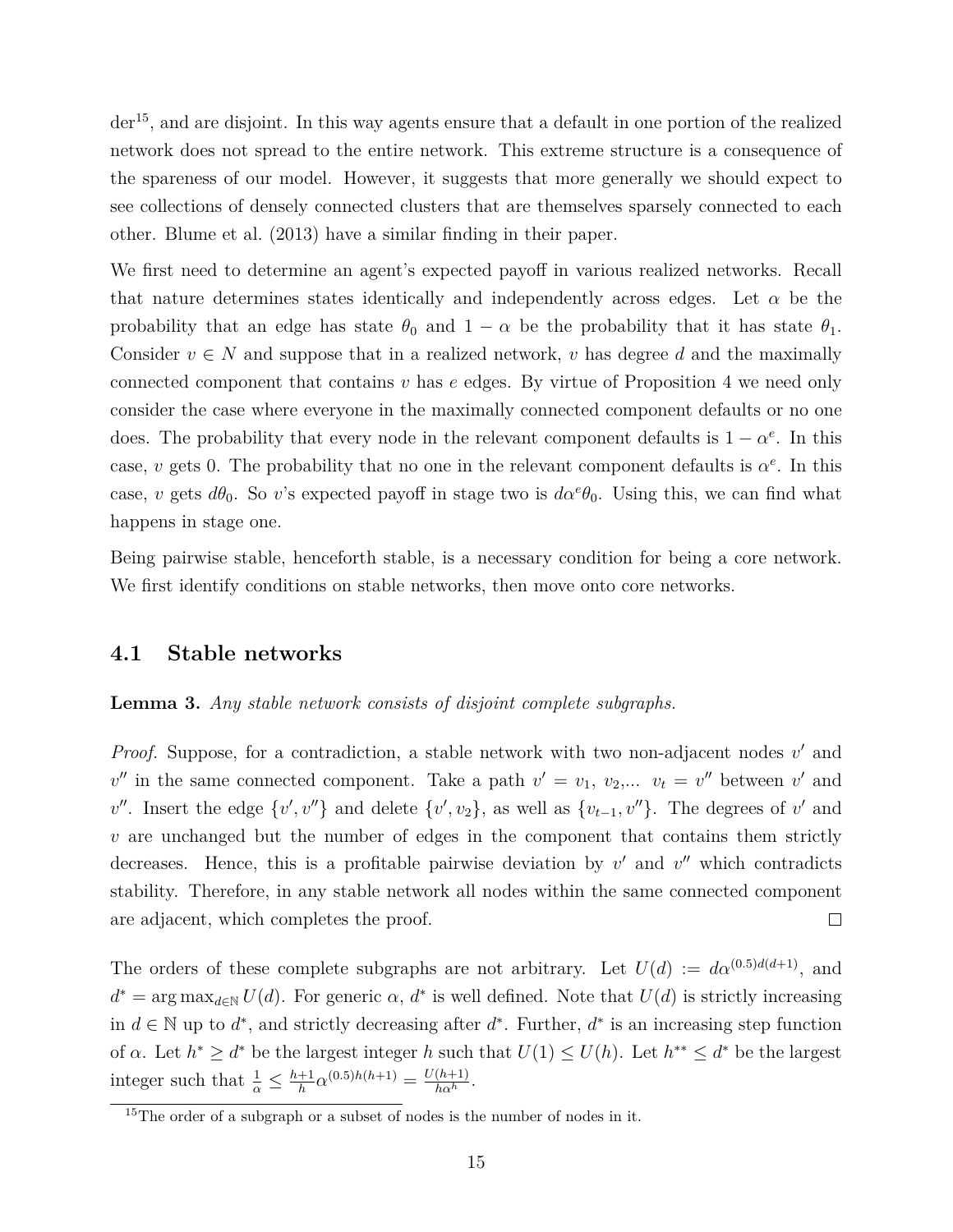**Proposition 5.** *Any network that consists of disjoint complete subgraphs, each with order between*  $h^{**} + 1$  *and*  $h^* + 1$ *, is stable. Call these uniform stable networks.<sup>16</sup>* 

*Proof.* Consider a uniform-stable network and suppose that there is a profitable bilateral deviation by two nodes. Take one of them, let her have degree  $d$ , and let her have  $e =$  $d(d+1)/2$  edges in her complete subgraph. Suppose that in the bilateral profitable deviation she deletes *x* of her incident edges in her complete subgraph, and adds  $t \in \{0, 1\}$  new edges.

If  $x = d$ , her payoff is at most  $\alpha = U(1) \leq U(d)$  (since  $1 \leq d \leq h^*$ ) which cannot be a profitable deviation. So  $x < d$ , which means she is still incident to  $e - x$  edges in her old component. Then her payoff is at most  $(d - x + t)a^{e-x+t}$ . If  $t - x \leq 0$ , this is less than  $d\alpha^e$ since  $y\alpha^y$  is strictly increasing up to  $k^*$  in  $y \in \mathbb{N}$  and  $h \leq k^*$ . Then  $t - x > 0$ , which is possible only when  $t = 1$  and  $x = 0$ . This is true for the other deviator as well. Therefore, these two deviators keep all their previous edges and connect to each other with a new edge.

Let the other deviator have degree  $d'$ . Without loss of generality, let  $d \leq d'$ . Then, the deviator with the smaller degree has her payoff moved from  $d\alpha^{(0.5)d(d+1)}$  to  $(d+1)\alpha^{1+(0.5)d(d+1)+(0.5)d'(d'+1)}$ which is less than or equal to  $(d+1)\alpha^{1+d(d+1)}$ . This being a profitable deviation immediately implies  $d < h^{**}$ , which is a contradiction.  $\Box$ 

### **4.2 Core networks**

**Lemma 4.** *If a network is in the core, it consists of a collection of disjoint complete subgraphs, all but one of order*  $(d^* + 1)$ *. The remaining complete subgraph is of order at most*  $d^* + 1$ .

*Proof.* By Lemma 3 a core network (if it exists) is composed of disjoint complete subgraphs. The payoff to an agent in a  $(d+1)$ -complete subgraph is  $U(d) = d\alpha^{(0.5)d(d+1)}\theta_0$ . This is strictly increasing up to  $d^*$ .

First, no complete subgraph can have order  $d+1 > d^*+1$  in the realized network. Otherwise, *d*<sup>\*</sup> + 1 members could deviate by forming a (*d*<sup>\*</sup> + 1)-complete subgraph and cutting all other edges. This would be a strict improvement since  $d^*$  is the unique maximizer of  $U(d)$ .

Second, there cannot be two complete subgraphs of order  $d+1 < d^* + 1$ . Suppose not. Let there be  $d' + 1$  nodes all together in these two complete subgraphs. Then  $min\{d' + 1, d^* + 1\}$ 

<sup>&</sup>lt;sup>16</sup>This is close to a complete characterization of all stable networks in the following sense. Any complete subgraph in any stable network has to be of order at most  $h^* + 1$ . Moreover, there can be at most one complete subgraph with order less than  $h^{**} + 1$ . The bound on the smallest order depends on what the second smallest order is, and is more involved to characterize.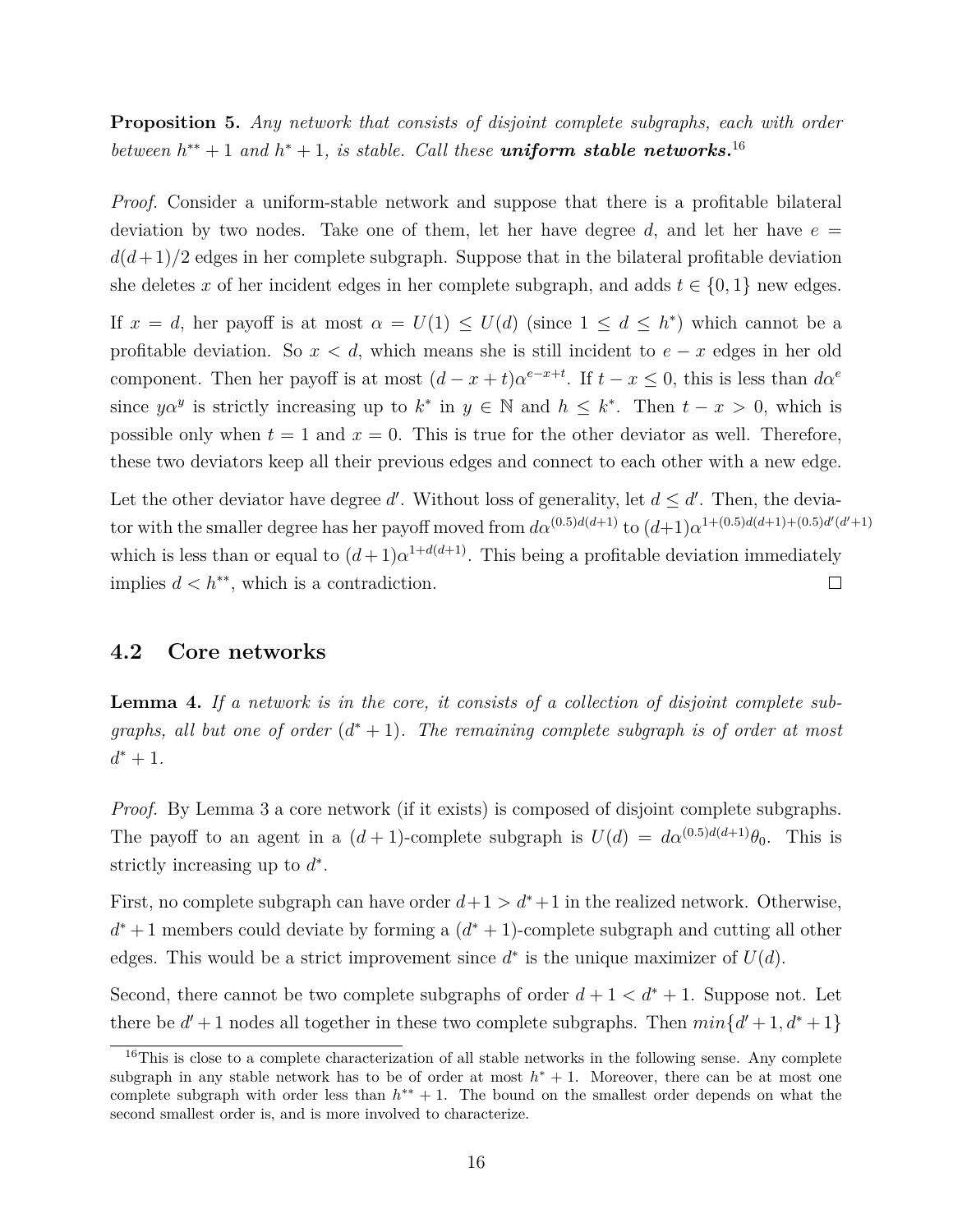nodes would have a profitable deviation by forming an isolated complete subgraphs since  $U(d)$  is increasing in *d* up to  $d^*$ .  $\Box$ 

A realized network in the core necessarily consists of a collection of complete subgraphs of order  $d^* + 1$  and one 'left-over' complete subgraph with order different from  $(d^* + 1)$ . To avoid having to deal with the 'left-over' we make a parity assumption about *N*. For the remainder of the analysis we assume  $N \equiv 0 \pmod{d^* + 1}$ . In fact, without this assumption, the core may be empty. To see why, assume that the 'left-over' complete subgraph is of order 1. This single left-over agent would like to have any edge rather than having none, and any other agent would be happy to form that edge since that extra edge does not carry excess risk. We would expect a pairwise deviation which would contradict the stability. However, even in this case,  $N-1$  agents don't have a deviation among themselves without using the single left over node. In section 7 we consider solution concepts other than core or stability as well.

**Theorem 1.** For  $N \equiv 0 \pmod{d^* + 1}$ , the core is non-empty, unique (up to permutations) and consists of disjoint  $(d^* + 1)$ -complete subgraphs.

*Proof.* Assuming non-emptiness of the core and the parity assumption, Lemma 4 suffices to yield uniqueness once we have existence. It remains to show that a realized network  $G = (N, E)$  consisting of disjoint complete subgraphs  $C_1, C_2, ..., C_k$  all of order  $(d^* + 1)$  (for *k* such that  $N = k(d^* + 1)$  is a core network.

For any profitable deviation by V' from *G* to *G*', define  $\phi(V', G')$  as the number of edges between *V'* and *N/V'* in *G'*. Let the minimum of  $\phi$  be attained at  $(V^*, G^*)$ .

Consider  $G^*$ . Take a node  $v' \in V^*$  that is adjacent to  $N/V^*$ . Suppose that there exists  $v'' \in V^*$  such that *v*' is connected but not adjacent to. Cut one edge connecting *v*' to  $N/V^*$  and join the missing edge between *v*' and *v*". This new graph, say  $G''$ , is also a profitable deviation by  $V^*$  from *G*. This is because when we move from  $G^*$  to  $G''$ , the degrees of all nodes in  $V^*$  weakly increase, and their component sizes weakly decreases. However,  $\phi(V^*, G'') < \phi(V^*, G^*)$ , which is a contradiction. Therefore, any node in V<sup>\*</sup> that is connected to  $v'$  is adjacent to it. The same holds for any node that is adjacent to  $N/V^*$ .

Take a node in  $V^*$  with minimal degree, say *v* with degree *d*. Let  $d' \geq 0$  be the number of *v*'s neighbors in  $N/V^*$ . Suppose  $d' \geq 1$ . By the last paragraph, a node in  $V^*$  that is connected to a neighbor of *v* can only be a neighbor of *v*. Therefore, any neighbor of *v* in *V* <sup>∗</sup> has at most  $d - d'$  neighbors in  $V^*$ , hence at least  $d' \geq 1$  neighbors in  $N/V^*$ . So by the last paragraph, *v* and his  $d - d'$  neighbors in  $V^*$  are all adjacent to each other, forming  $(0.5)(d - d' + 1)(d - d')$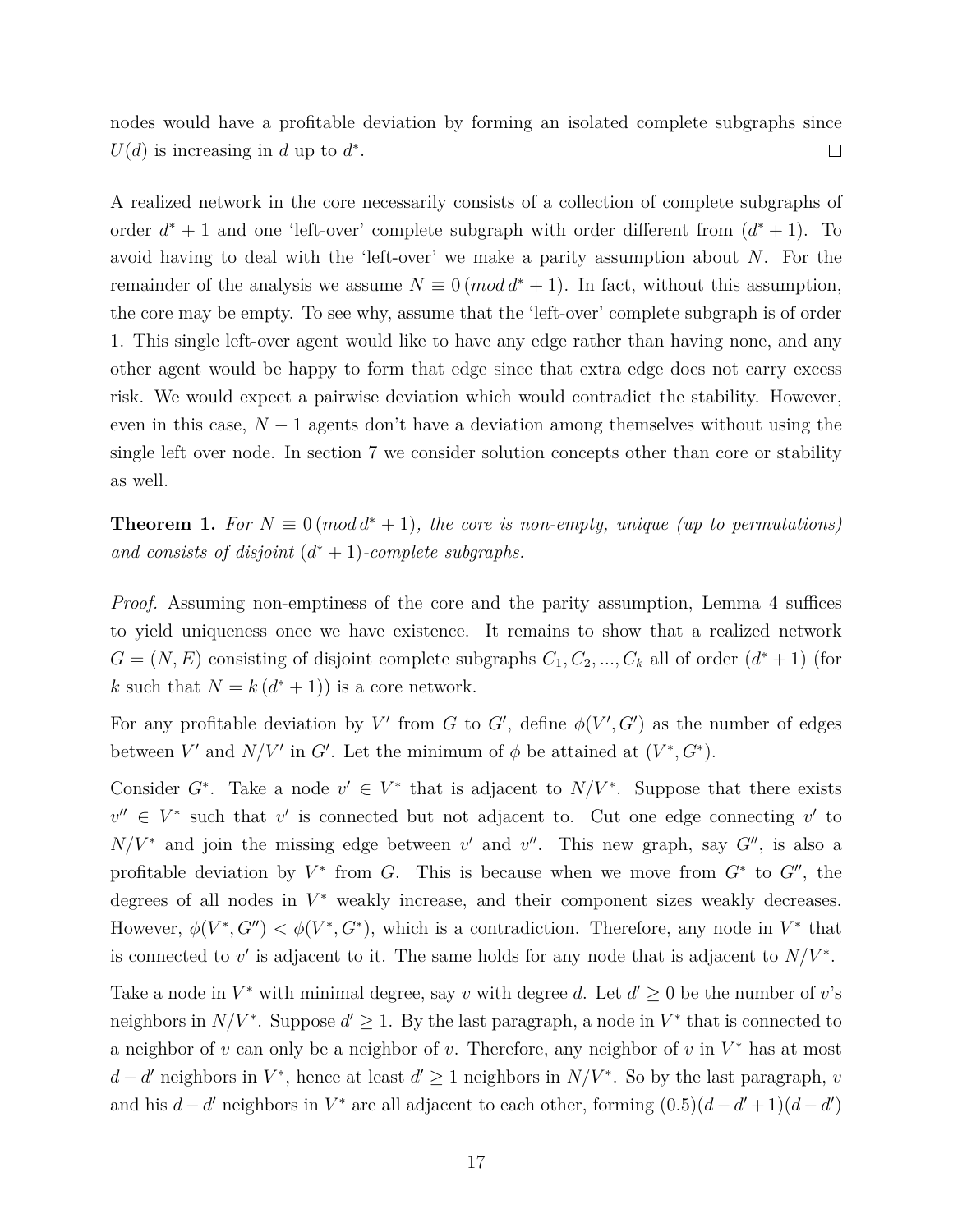edges. Each of them have at least *d'* edges to  $N/V^*$ , so that makes  $d'(d - d' + 1)$  edges. Finally, since nodes in  $N/V^*$  have not deviated from G and are connected to each other, they are all adjacent to each other, forming  $(0.5)d'(d'-1)$  edges. Therefore, in *v*'s maximally connected component, there are at least  $(0.5)d(d+1)$  edges, so that his payoff is at most  $U(d)$ . Now suppose  $d' = 0$ . Then all *v*'s *d* neighbors are in  $V^*$ , hence all have degree at least *d*. Then again, *v*'s component has at least  $d(d+1)/2$  edges, so that his payoff is at most *U*(*d*). In both cases, *v*'s payoff in *G*<sup>\*</sup> is at most  $U(d) \le U(d^*)$ ; contradiction with profitable deviation from *G*.  $\Box$ 

**Theorem 2.** For  $N < d^* + 1$ , the unique core network is the N-complete subgraph.

*Proof.* Recall that  $d\alpha^{(0.5)d(d+1)}$  is increasing in *d* up to  $d^* > N$ . The remainder of the proof follows the proof of Theorem 1 by replacing  $d^* + 1$  with *N*. We omit the details.  $\Box$ 

### **5 Efficiency and Systemic Risk**

In this section we define what it means for a network to be efficient and show that a network is efficient if and only if it is in the core. The other stable networks are inefficient, which suggests that some inefficiencies in observed networks stem from the inability of large groups to coordinate.

We also identify another source of inefficiency by relaxing the assumptions governing the strength of contagion. When bad shocks are highly contagious, any expected externality that a node imposes on others turns back on itself, and is naturally internalized. On the other hand, when bad shocks are weakly contagious, agents don't need to consider anyone other than their immediate neighbors. As a consequence, they don't internalize their externalities which leads to excess connectivity and inefficiency.

We further show that systemic risk in the efficient/core network increases as the probability  $\alpha$  of a good shock increases. This follows the safety belt argument: as the economy gets safer, agents form networks with higher systemic risk. This intuition, however, may change with different notions of systemic risk.

### **5.1 Efficiency**

### **5.1.1 The efficient network**

Call a realized network (*N, E*) **efficient** if it maximizes the sum of expected payoffs of agents among all realized networks. Consider a connected subgraph with *e* edges. A node in the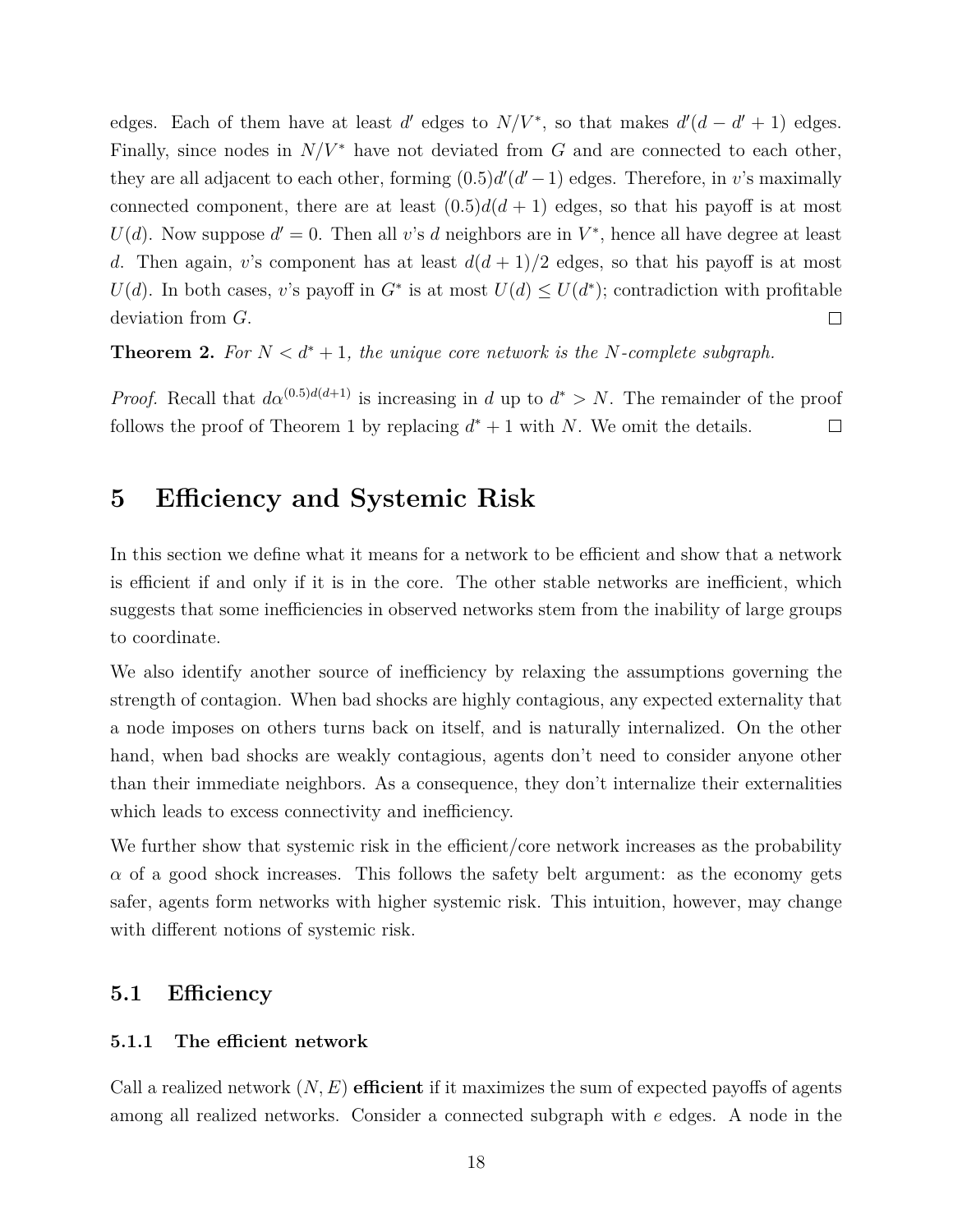subgraph with degree *d* enjoys an expected payoff of  $d\alpha^e\theta_0$ . Therefore, the sum of payoffs of nodes within the graph is  $2e^{\theta}$ , Here we use the well known fact that the sum of degrees is twice the number of edges. It follows then, that the problem of finding an efficient network devolves into two parts: how to partition nodes into maximally connected components, and how many edges to put into each component.

Let  $k^*$  = arg max<sub>y∈N</sub>  $y\alpha^y$ . For generic  $\alpha$  this is well defined.<sup>17</sup> Note that  $y\alpha^y$  is strictly increasing in  $y \in \mathbb{N}$  up to  $k^*$  and strictly decreasing after  $k^*$ . Note also that when maximizing *yα<sup><i>y*</sup> over the non-negative reals, the maximum occurs at a number  $y^* = -\frac{1}{log(a)}$  where  $\alpha^{y^*} = e^{-1}$ . Here **e** is Euler's constant and *y*<sup>\*</sup> lies in the interval  $\left(\frac{\alpha}{1 - \alpha}\right)$  $\frac{\alpha}{1-\alpha}$ ,  $\frac{1}{1-\alpha}$  $rac{1}{1-\alpha}$ ).

### **Theorem 3.** If  $N \equiv 0 \pmod{d^* + 1}$ , a network is efficient if and only if it is in the core.

*Proof.* Recall that  $U(x) = x\alpha^{(0.5)x(x+1)}$ . Let  $\mathcal{U} = \{u \in \mathbb{R} \mid u = U(x) \text{ for some } x \in \mathbb{N}\}\$ . The maximum of U is achieved, uniquely, at  $x = d^*$ . Let  $\bar{u} = U(d^*)$ . Notice that this is the average payoff at the core network. We will prove that the average is strictly less in any other network.

Consider an efficient network *G* and suppose it to be made up of a collection of disjoint connected components:  $C^1, C^2, C^3, \ldots$  Consider component  $C^i$  and suppose it has  $q_i$  edges. The total payoff of  $C^i$  scales with  $2q_i\alpha^{q_i}$ . If  $q_i \neq k^*$  we can improve total payoff by deleting or adding (if not complete graph) edges to  $C<sup>i</sup>$ . Therefore, we can assume that  $q_i = k^*$ , or that  $C^i$  is complete.

Let  $r_i$  be the largest integer such that  $r_i(r_i-1)/2 < q_i \leq r_i(r_i+1)/2$ . Let  $w_i$  be such that  $q_i = r_i(r_i - 1)/2 + w_i$ , where  $1 \leq w_i \leq r_i$ . Note that there must be at least  $r_i + 1$  nodes in *C i* .

**Case 1:**  $1 \leq w_i \leq \frac{r_i-1}{2}$  $\frac{-1}{2}$ .

The average degree of nodes in  $C^i$  is at most  $\frac{2k^*}{r_i+1} = \frac{r_i(r_i-1)+2w_i}{r_i+1} \leq r_i-1$ . Note that  $k^* = q_i \geq$  $(r_i-1)r_i/2+1$ . Hence the average payoff per node is at most  $(r_i-1)\alpha^{k^*} < (r_i-1)\alpha^{\frac{(r_i-1)r_i}{2}} \leq \bar{u}$ . So the average payoff is strictly less than  $\bar{u}$ .

**Case 2:**  $r_i - 1 \ge w_i \ge \frac{r_i}{2}$  $\frac{r_i}{2}$ . Since  $w_i \leq r_i$ ,  $k^* = q_i \leq r_i(r_i+1)/2 - 1$ . The average degree of nodes in  $C^i$  is at most  $\frac{2k^*}{r_i+1} \leq \frac{r_i(r_i+1)-2}{r_i+1} \leq r_i - \frac{2}{r_i+1}$ . Note that  $k^* = q_i = (r_i-1)r_i/2 + w_i \geq r_i^2/2$ . Hence the average payoff per node is at most  $\left(r_i - \frac{2}{r_i+1}\right) \alpha^{r_i^2/2}$ . Now we show that this is strictly less than  $(r_i-1)\alpha^{(r_i^2-r_i)/2} = U(r_i-1)$ . That is equivalent to showing that  $\alpha < (\frac{r_i+1}{r_i+2})^{2/r_i}$ . Recall that  $k^*$ 

<sup>&</sup>lt;sup>17</sup>For  $\alpha$  such that  $(1-\alpha)^{-1}$  is integral, there are two integers in the arg max:  $\frac{\alpha}{1-\alpha}$  and  $\frac{1}{1-\alpha}$ . In other cases, the arg max is unique: it is the unique integer in the open interval  $\left(\frac{\alpha}{1-\alpha}, \frac{1}{1-\alpha}\right)$ , i.e.  $\lfloor \frac{1}{1-\alpha} \rfloor$ .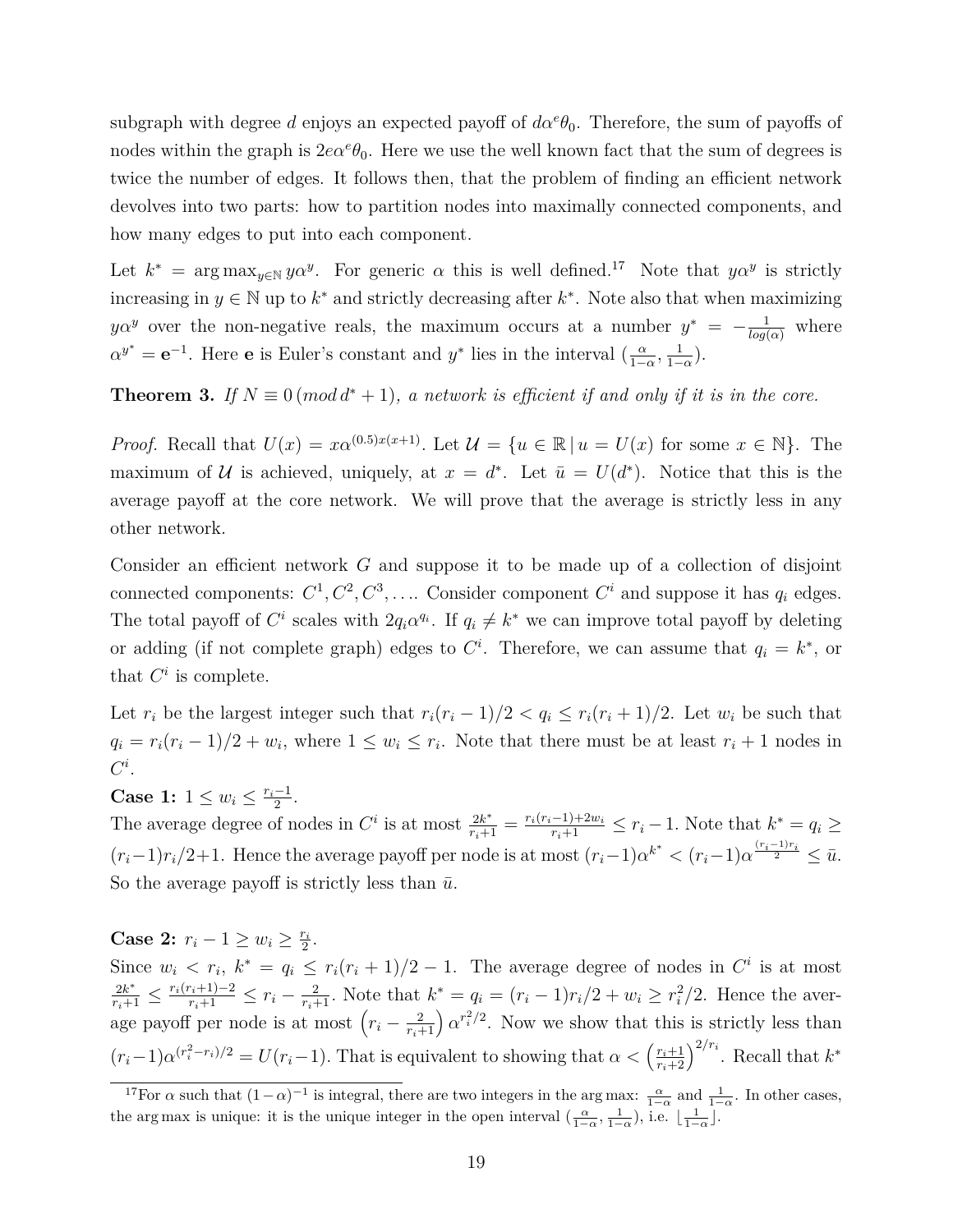is the unique integer between  $\alpha/(1-\alpha)$  and  $1/(1-\alpha)$ . Therefore,  $\alpha \leq 1-\frac{1}{\nu^*}$  $\frac{1}{k^*+1} \leq 1 - \frac{2}{r_i(r_i+1)}$ . Hence, it suffices to verify that

$$
1 - \frac{2}{r_i(r_i+1)} < \left(\frac{r_i+1}{r_i+2}\right)^{\frac{2}{r_i}} \iff \left(\frac{r_i+1}{r_i+2}\right)^{\frac{2}{r_i}} > \frac{(r_i+2)(r_i-1)}{(r_i)(r_i+1)}
$$
\n
$$
\iff (r_i+2)\log\left(1-\frac{1}{r_i+2}\right) > r_i\log\left(1-\frac{1}{r_i}\right)
$$

which is true since the function  $f(x) = x \log(1 - \frac{1}{x})$  $\frac{1}{x}$ ) is strictly increasing. Therefore, the average payoff is strictly less than  $U(r_i - 1) \le U(d^*) = \bar{u}$ .

**Case 3:**  $w_i = r_i$ . (This covers the case in which  $C^i$  is complete as well.) Then the average payoff per node is less than  $U(r_i) \leq \bar{u}$ , and the inequality is strict unless  $C^i$  is a  $(d^* + 1)$ –complete graph.  $\Box$ 

All stable networks other than the core network are, thus, inefficient.<sup>18</sup> This suggests that some inefficiencies that arise in the observed networks may stem from the inability of large groups to coordinate at the network formation stage.

In order to focus on the benchmark case we economize on the proofs of other results by sketching lengthy ones or omitting entirely, proofs similar to previous proofs, in the paper. The fundamental techniques we use are contained in the proofs provided thus far.

#### **5.1.2 Relaxing the strength of contagion**

In this subsection only, we relax the assumption governing the strength of contagion to provide better intuition for why agents may or may not form efficient networks.

In Assumption 5,  $\theta_1 + (N-2)\theta_0 < 0$  ensures anyone incident to an edge subject to a bad shock defaults, whatever his degree  $d \leq N - 1$  is. This allows a single bad shock to start a contagion, and we keep this unchanged here. The condition  $(\theta_0 - 1) + (N - 2)\theta_0 < 0$  ensures that a node, even when all incident edges are good, has to default if at least one neighbor defaults, whatever his degree  $d \leq N-1$  is. This governs the spread of contagion, and we relax this condition here.

First note that under  $\theta_1 + (N-2)\theta_0 < 0$ , a realized network is Nash<sup>19</sup> only if the degrees of all nodes are less than or equal to  $k^*$ .

<sup>&</sup>lt;sup>18</sup>Blume et al. (2013) find that their stable networks are not efficient. However, their notion of efficient is a worst-case one, very different from the one employed here. Farboodi (2014) also finds that formed networks are inefficient, despite having the core as the solution concept.

<sup>19</sup>A network in which no node has a profitable unilateral deviation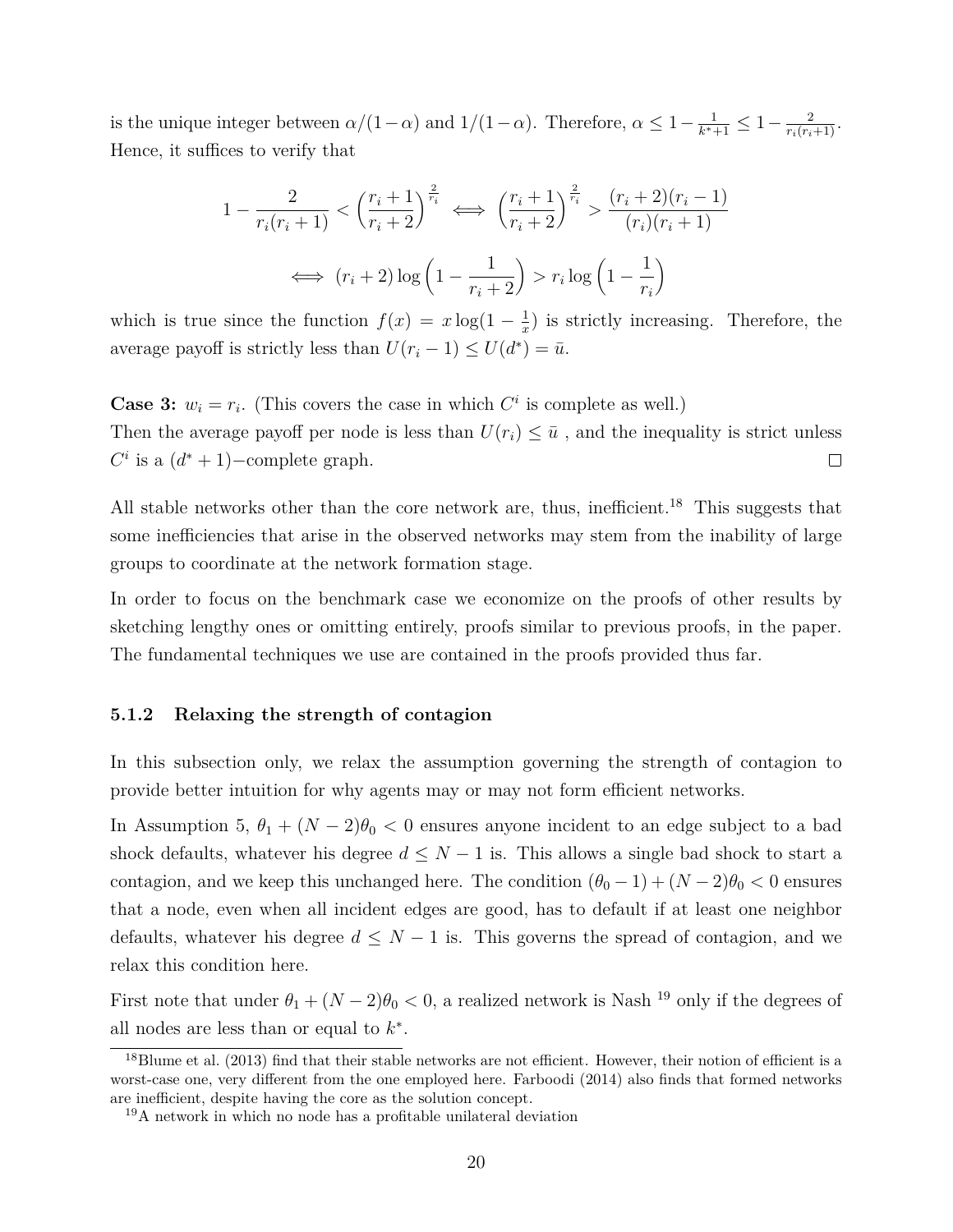If  $2(\theta_0 - 1) + (N - 3)\theta_0 < 0$  that would mean, a node incident to a bad edge, and has degree exactly N, defaults if she has two defaulting neighbors. But, it is unlikely for relatively large *N* that any node will have degree *N* since in any Nash, hence stable, hence core network, all degrees must be less than or equal to *k* ∗ . What is actually relevant for a node with degree *d* is  $2(\theta_0 - 1) + (d - 3)\theta_0 < 0$ , hence we could safely relax the assumption by many degrees, especially for large *N*.

For this reason, we consider the other extreme, as a way of retarding contagion: if all a node's incident edges are good, she defaults only when all her neighbors default. As long as one neighbor does not default, she does not default either. Formally:  $(N-2)(\theta_0-1)+\theta_0>0$ .

In this case, the expected payoff of an agent who has degree *d*, and whose neighbors have degrees  $n_1, n_2, ..., n_d$  is

$$
\frac{1}{\alpha}\alpha^d\left(\alpha^{n_1}+\alpha^{n_2}+\ldots+\alpha^{n_d}\right).
$$

Define  $k^{**} := argmax_{d \in \mathbb{N}} d\alpha^{2d-2}$ . Note that  $\frac{k^*}{2} - 1 \leq k^{**} \leq \frac{k^*}{2} + 1$ .

**Proposition 6.** *A network is efficient if and only if it is k* ∗∗*-regular.*

*Proof.* See appendix.

**Proposition 7.** Consider any stable network. There are at most  $\left(\frac{k^*+1}{2}\right)$ 2 2 *many nodes with degree different than*  $k^* - 1$ *. The remainder have degree*  $k^* - 1$ *. In this sense, any sufficiently large stable network is almost*  $k^* - 1$  *regular, hence inefficient.* 

*Proof.* See appendix.

Note that stable networks exhibit almost double the efficient level of degree per node. In this sense, there is excess interconnection at any stable network when the risk of contagion is low. There are other properties of stable networks which are not of first order importance, thus omitted.<sup>20</sup>

**Proposition 8.** *If*  $N \geq \left(\frac{k^*}{2} + 1\right)^2$  and  $\alpha > \frac{2}{e}$ , the core is empty.

*Proof.* See appendix.

Recall that  $k^* = \lfloor \frac{1}{1 - \epsilon} \rfloor$  $\frac{1}{1-\alpha}$ . When  $\alpha$  is such that  $k^*$  <  $\frac{1}{1-\alpha} - \alpha$ , there are no stable networks for large *N*. For  $\alpha$  such that  $\frac{1}{1-\alpha} - \alpha < k^* < \frac{1}{1-\alpha}$  $\frac{1}{1-\alpha}$ , we have the following.

 $\Box$ 

 $\Box$ 

 $\Box$ 

<sup>&</sup>lt;sup>20</sup>For example, nodes with degrees other than  $k^* - 1$  are in close proximity to each other.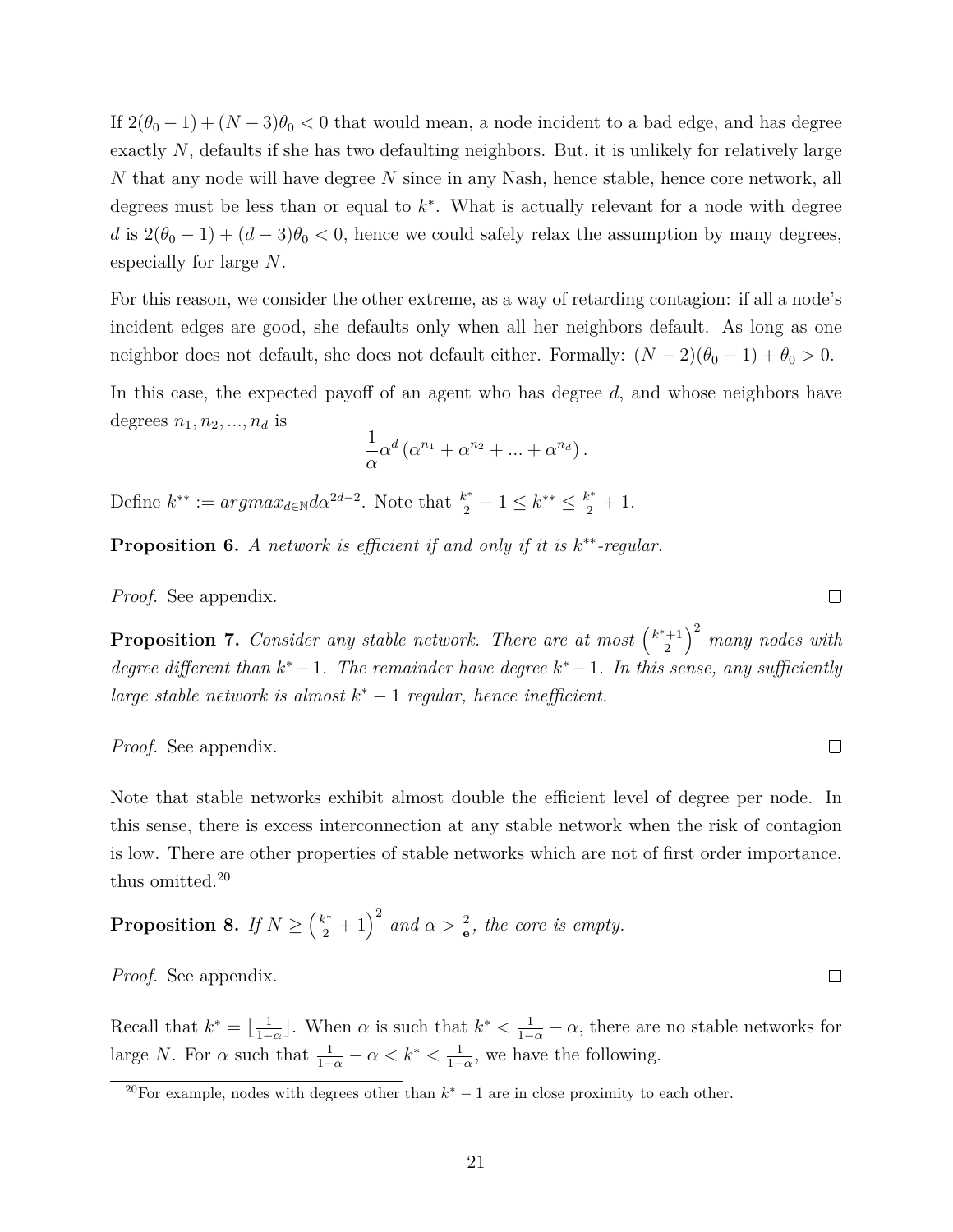**Proposition 9.** *If*  $N \equiv 0 \pmod{k^*}$  *and*  $\alpha$  *such that*  $\frac{1}{1-\alpha} - \alpha < k^* < \frac{1}{1-\alpha}$  $\frac{1}{1−\alpha}$ *, then, a network that consists of disjoint complete subgraphs of order*  $k^*$  *is stable.* 

 $\Box$ 

### *Proof.* See appendix.

When contagion is very strong, any externality imposed on another at any distance, comes back to 'bite one.' The strength of contagion ensures nodes internalize their externalities. Hence, they form efficient structures, in the form of complete subgraphs. When contagion is very weak, nodes no longer internalize the externalities they impose on others. Therefore, efficiency is lost. This highlights the risk of contagion (conditional on it being initiated) as a source of *efficiency* (but not necessarily higher welfare with respect to the weak contagion case), rather than inefficiency, in our main result.

#### **5.1.3 Comparative Statics**

We return to the benchmark model with strong contagion, and provide some comparative statics on efficiency.

Note that the total payoff in a network which consists of disjoint complete subgraphs of order  $d+1$  is  $N \times U(d)$ . The figures below illustrate the differences in connectivity and efficiency between core and stable networks.<sup>21</sup>



Figure 1: Cluster Sizes of Stable and Core Networks vs. *α*

 $21$ We plot the properties of the the most and the least interconnected uniform-stable networks, the ones with cluster size  $h^*$  and  $h^{**}$ .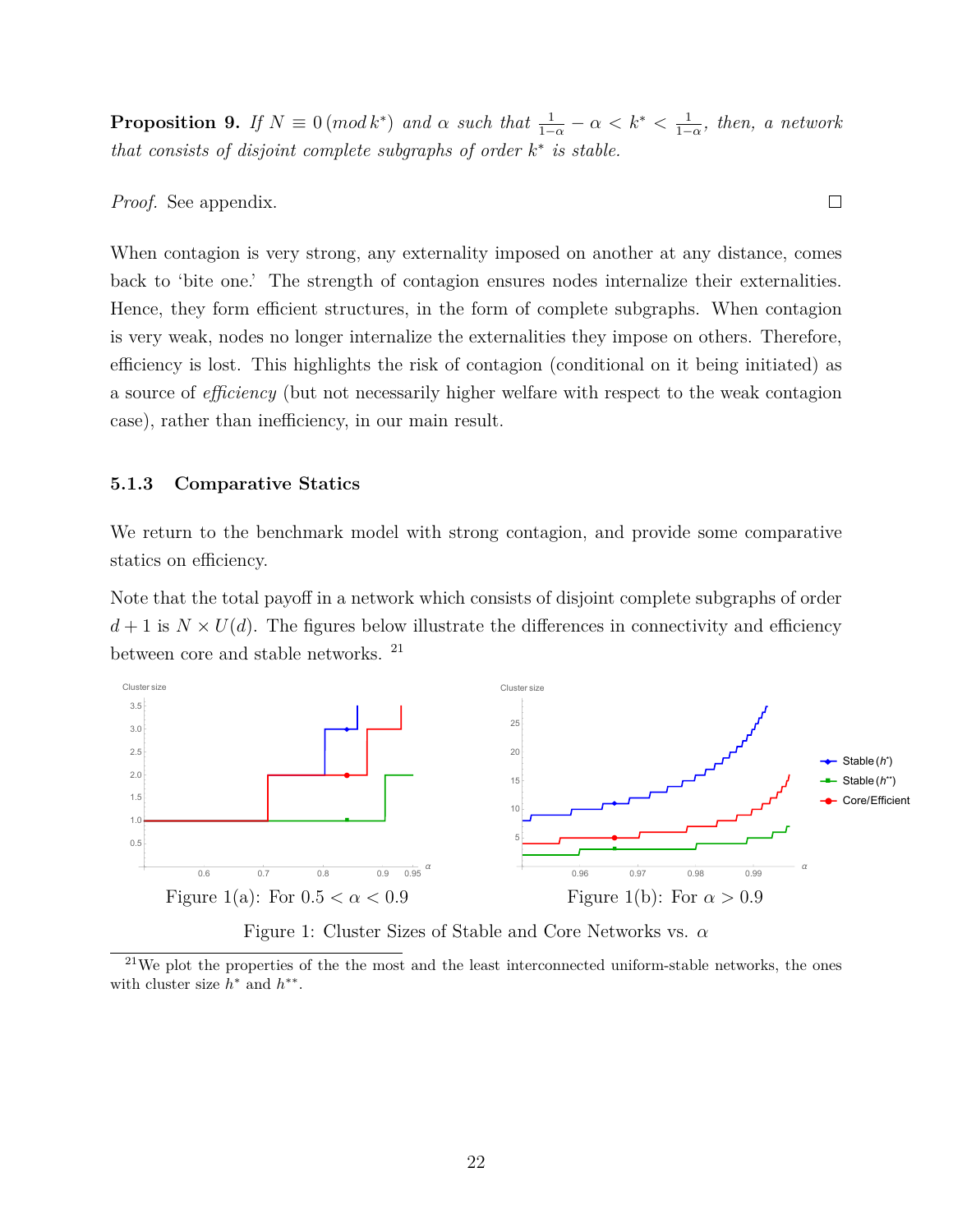



Figure 2(b): Payoff Per Node in Stable and Core/Efficient Networks vs. *α*

Figure 2: Payoffs and Efficiency in Stable Networks

### **5.2 Systemic risk**

#### **5.2.1 Systemic risk at the core/efficient network**

Fix  $N \equiv 0 \pmod{d^*+1}$  and consider the core network. Recall that all nodes of a maximal complete subgraph play *D* if at least one of the edges in the complete subgraph is in a 'bad' state; otherwise they all choose action *B*. The probability that any node/all nodes in a maximal complete subgraph chooses *D* is  $1 - \alpha^{(0.5)d^*(d^*+1)}$ . Hence, the probability that everybody defaults, i.e. systemic risk, is

$$
\left(1 - \alpha^{(0.5)d^*(d^*+1)}\right)^{\frac{N}{d^*+1}}.
$$

For fixed  $\alpha$ , the above expression is increasing in  $d^* < N$ . An increase in  $d^*$  leads to fewer but larger complete subgraphs. Thus, for fixed  $\alpha$  higher interconnectedness translates into higher systemic risk. For fixed  $d^*$ , the expressiong decreases in  $\alpha$ . However it is not apriori clear whether systemic risk increases or decreases with a change in *α*. Note that as *α* increases, the core consists of fewer but larger clusters. As one can see in Figure 3, it turns out, systemic risk of the core/efficient network increases with  $\alpha$ . In our model,  $d^*$  (weakly) increases with  $\alpha$ . It increases at such a rate that systemic risk of the core/efficient network also increases with  $\alpha$ <sup>22</sup> This is displayed in Figure 3.

<sup>&</sup>lt;sup>22</sup>Since  $d^*$  is a step function of  $\alpha$ , in intervals where  $d^*$  stays constant the probability decreases. However, this is an artifact of discreteness. When  $\alpha$  hits  $\left(\frac{d-1}{d}\right)^{\frac{1}{d}}$ ,  $d^*$  jumps from  $d-1$  to  $d$ . If one considers these jumping points of  $\alpha$ , the probability is increasing. In order to clarify further, recall the definition of  $d^* = argmax_{d \in \mathbb{N}} d\alpha^{(0.5)d(d+1)}$ . For a "smooth version" of  $d^*$  as a function of  $\alpha$ , a real number  $d^* = argmax_{d \in \mathbb{R}} d\alpha^{(0.5)d(d+1)}$ , the probability is strictly increasing.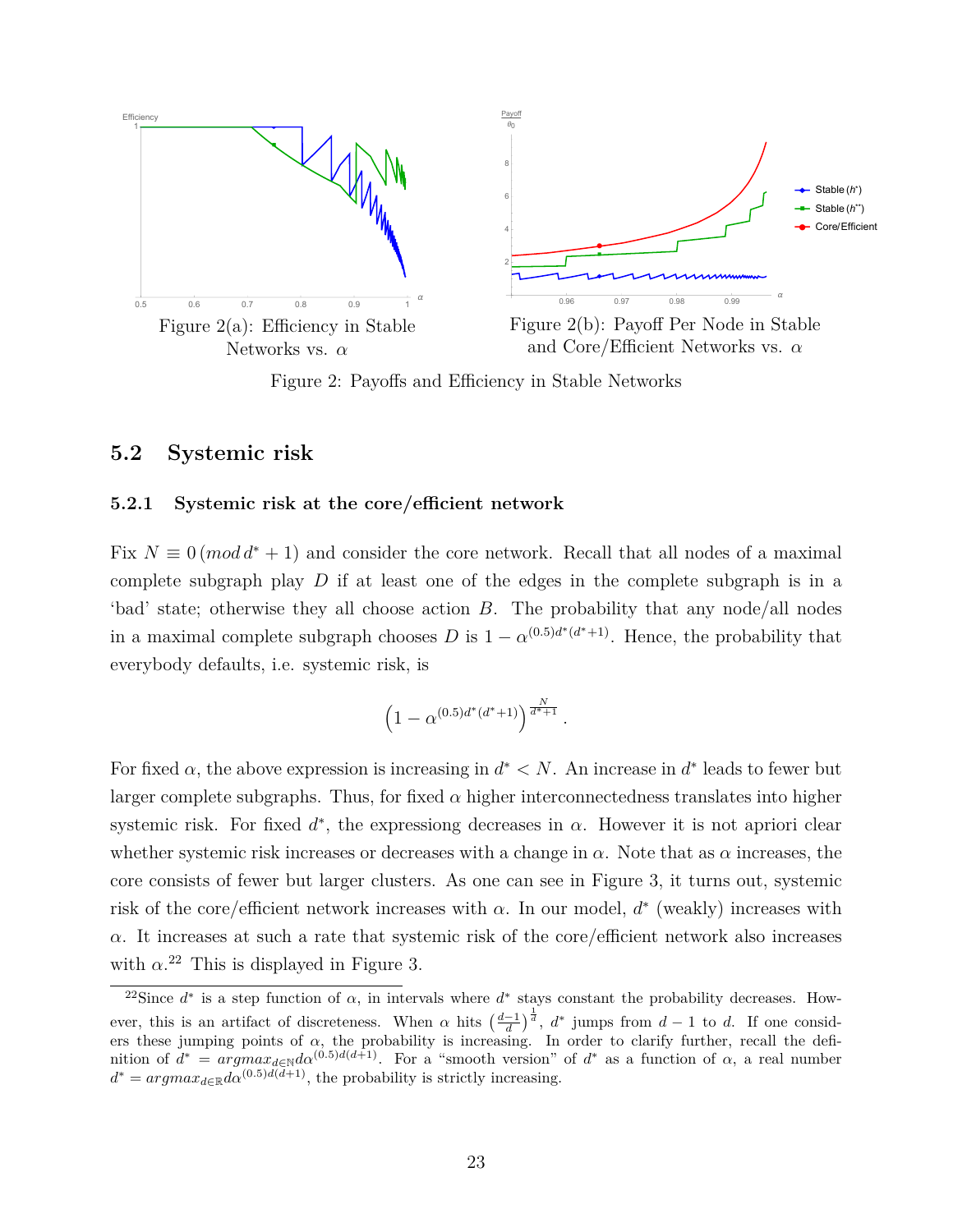

Figure 3: Systemic Risk of the Core Network vs. *α*

Intuitively, as the economy gets fundamentally safer, agents form much larger clusters. That is in their individual interest and furthermore the outcome is efficient. However, the risk from interconnectedness dominates the safety from  $\alpha$ , and this results in *increased* systemic risk: catastrophic events become more frequent. Note that once *α* becomes too large and hits  $\left(\frac{N-1}{N}\right)$ *N*  $\int_{0}^{\frac{1}{N}}$ ,  $d^*$  becomes *N* and the clusters cannot get any larger. Hence the systemic risk cannot get any larger and it starts decreasing again.

Figures 4 below show how the expected number of defaults,  $N \times (1 - \alpha^{(0.5)d^*(d^*+1)})$  varies with  $\alpha$ .



Figure 4: Mean of the Number of Defaults at Core Network vs. *α*

We can actually pin down the exact distribution of the number of nodes that default. Given  $\alpha$ , the number of maximal complete subgraphs that fail is  $k$  with probability

$$
\begin{pmatrix} \frac{N}{d^*+1} \\ k \end{pmatrix} \left(1 - \alpha^{(0.5)d^*(d^*+1)}\right)^k \left(\alpha^{(0.5)d^*(d^*+1)}\right)^{\frac{N}{d^*+1}-k}.
$$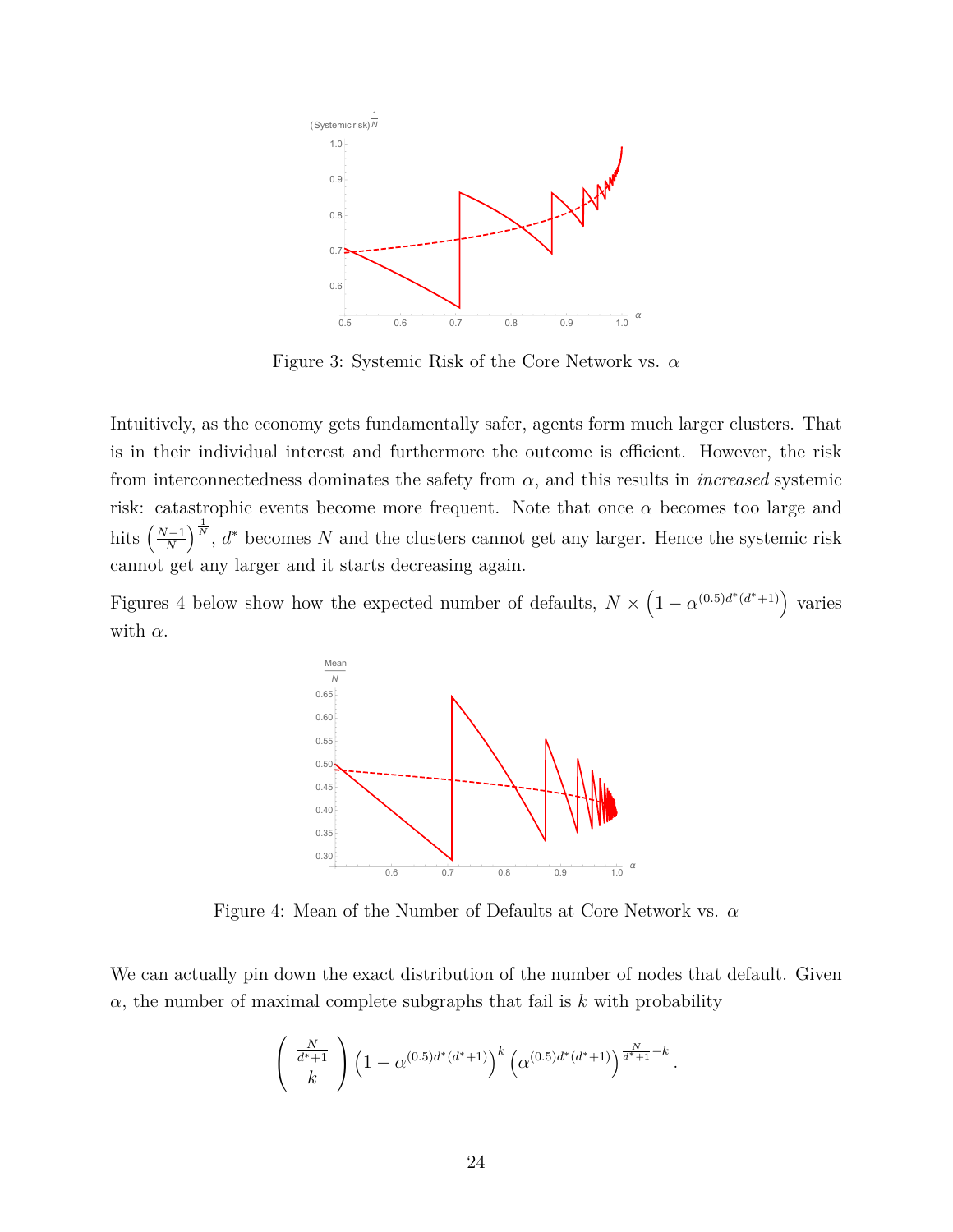This is also the probability that  $(d^* + 1)k$  agents default and the rest do not. For  $N = 100$ , Figure 5 illustrates the distribution.



Figure 5: Probability Distribution of the Number of Defaults at Core Network (For *N* = 100)

There is no first order stochastic dominance order among these distributions. However, the distributions with larger *α*'s second order stochastically dominate those with smaller *α*'s.

#### **5.2.2 Systemic risk at stable and core/efficient networks**

Next, we compare the systemic risk of stable networks with core/efficient networks. Call uniform stable networks whose maximal complete subgraphs all have order larger than or equal to  $d^* + 1$  be called **upper-uniform stable** networks, and those with all maximal complete subgraphs having order smaller than  $d^* + 1$  be called **lower-uniform stable** networks.

**Proposition 10.** *Take*  $N \equiv 0 \pmod{d^* + 1}$ *. Upper-uniform (lower-uniform) stable networks have higher (lower) systemic risk than the core/efficient network.*

*Proof.* Recall that  $(1 - \alpha^{(0.5)x(x+1)})^{1/x}$  is increasing in *x*. Take any complete subgraph with order  $d + 1 \ge d^* + 1$ .

$$
1 - \alpha^{(0.5)d(d+1)} = \left(1 - \alpha^{(0.5)d(d+1)}\right)^{(d+1)/(d+1)} \ge \left(1 - \alpha^{(0.5)d^*(d^*+1)}\right)^{(d+1)/(d^*+1)}
$$

*.*

 $\Box$ 

Let  $d_t+1$ 's be the orders of maximally complete subgraphs of a upper-uniform stable network. Then

$$
\prod_{t} \left(1 - \alpha^{(0.5)d_t(d_t+1)}\right) \ge \left(1 - \alpha^{(0.5)d^*(d^*+1)}\right)^{\frac{1}{d^*+1}\sum d_t+1} = \left(1 - \alpha^{(0.5)d^*(d^*+1)}\right)^{\frac{N}{d^*+1}}.
$$

The case for lower-uniform stable networks have the similar proof.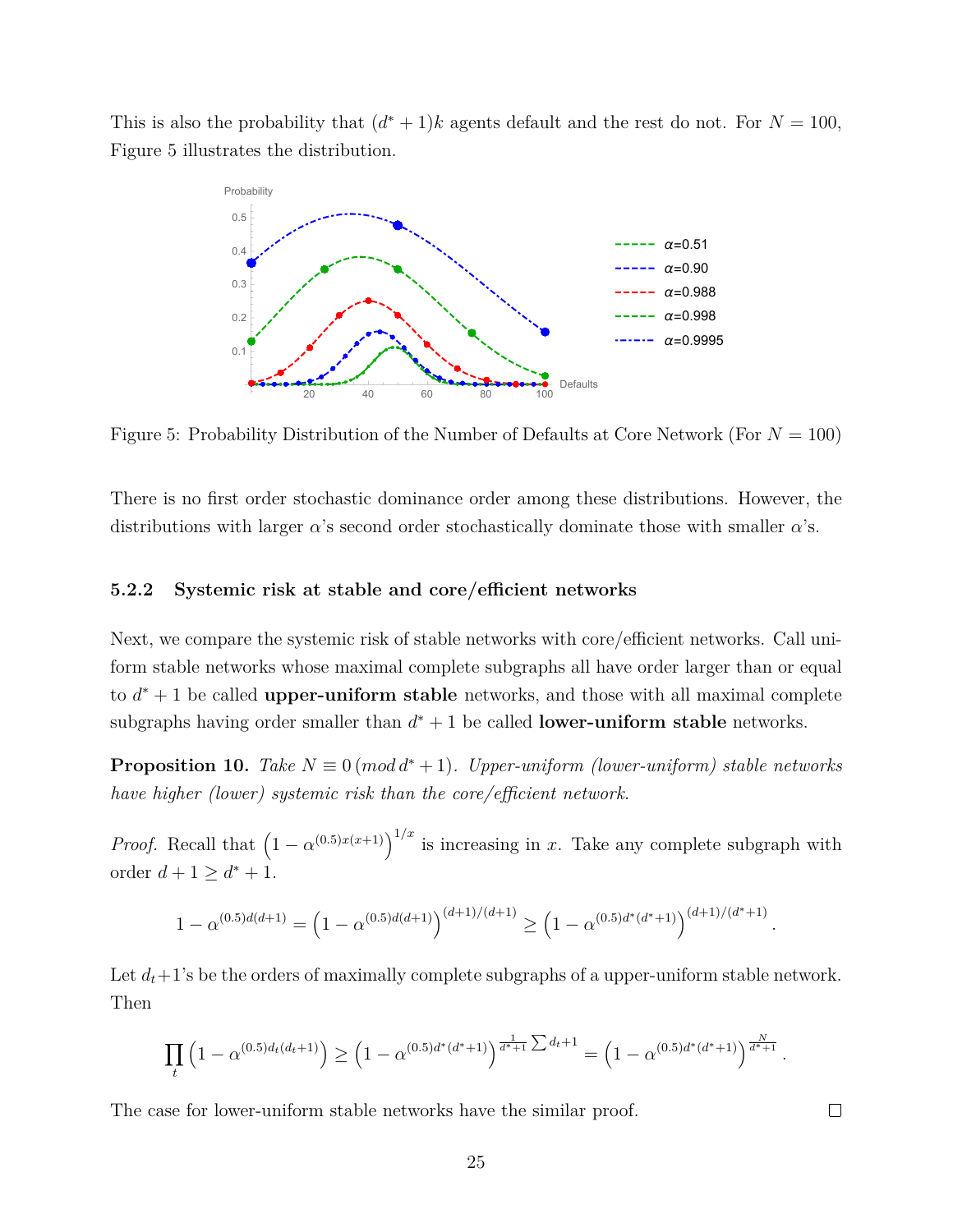Figure 6 illustrates the difference in systemic risk between stable and core networks for various values of *α*.



Figure 6: Systemic Risk in Stable and Core Networks vs. *α*

These findings suggest that some inefficiencies in observed networks may stem from the inability of parties to coordinate. However, systemic risk of these inefficient networks can be more or less than that of the core network. Thus, systemic risk is not a good indicator of inefficiency. The frequency of catastrophic events can be more or less at inefficient networks than the efficient network.

### **6 Correlation**

We noted earlier a debate about whether interconnectedness of nodes is a significant contributor to systemic risk. An alternative theory is that the risk faced is via common exposures, i.e., popcorn. Observed outcomes might be similar in both scenarios but the dynamics can be significantly different.

We model the popcorn story as perfect correlation in states of edges through *φ*. Thus, *φ* is such that with probability  $\sigma$  *all* edges have state  $\theta_0$ , with probability  $1 - \sigma$  *all* edges are in state  $\theta_1$ .

There is no change in the analysis of stage three. As for stage one, now there is no risk of contagion.

**Theorem 4.** *Under 'popcorn', the unique core (and unique stable) network is the complete graph on*  $N$  *nodes, denoted*  $K_N$ *.* 

*Proof.* In any given realized network, if all states are  $\theta_0$  then everybody play *B* and if all states are  $\theta_1$  then everybody play *D*. The payoff of an agent with *d* edges is  $d\theta_0$  or 0 respectively.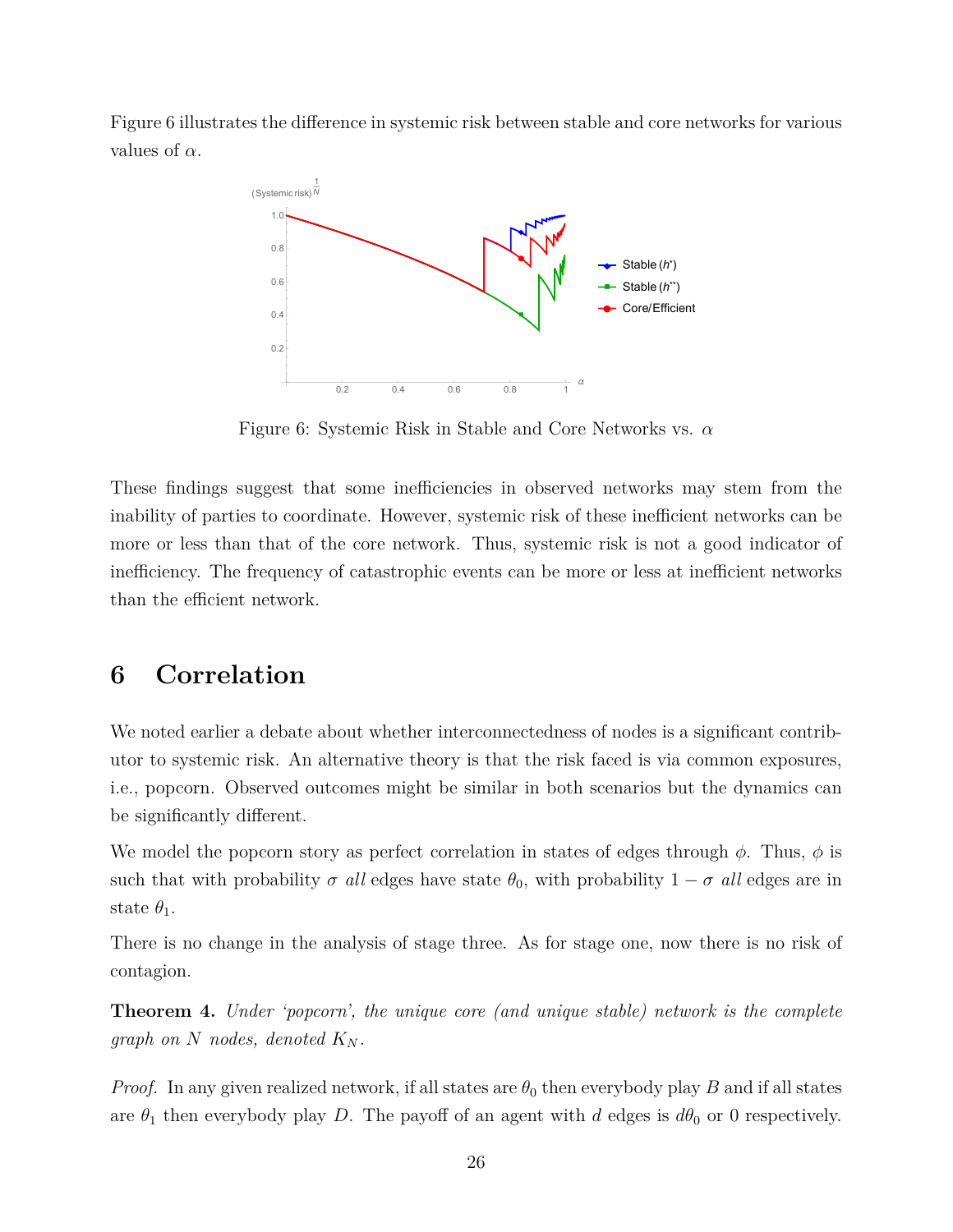Thus, the expected payoff of each agent is  $d\sigma\theta_0$ . Then, it is clear that in a core (or stable) network there cannot be any missing edges because that would lead to a profitable pairwise  $\Box$ deviation. The only candidate is  $K_N$  which is as clearly in the core.

When agents anticipate common exposures (popcorn) rather than contagion, they form highly interconnected networks in order to reap the benefits of trade.

In an independent shocks world, the probability that everybody defaults in  $K_N$  is  $1 - \alpha^N$ , which is the highest systemic risk that any network can achieve in this world. However, *K<sup>N</sup>* is as safe as all the other possible realized networks in the correlated shocks world. This highlights the importance of identifying the shock structure before investigating a given network. A specific network and a particular shock structure might very well be incompatible.

### **6.1 More general correlation**

Perfect correlation and complete independence are two extremes. Here we extend the benchmark model to allow for a correlation structure that is in between. With some probability the economy operates as 'normal' and edges are subject to their own idiosyncratic shocks, while with complementary probability a common exposure to risk is realized and all edges have bad states. Formally, with probability  $1 - \sigma$  all edges are  $\theta_1$ , while with probability  $\sigma$ all states of edges are i.i.d.:  $\theta_0$  with probability  $\alpha$  and  $\theta_1$  with probability  $1 - \alpha$ . Notice that  $\sigma = 1, \alpha > 0$ ' is the extreme case of 'independence with  $\alpha$  being the probability of an edge being in a good state'. The case ' $\alpha = 0$ ,  $\sigma < 1$ ' is the extreme case of 'perfect correlation with  $\sigma$  being the probability of all edges being in a good state'.

In this setting, the expected payoff of an agent is  $d\alpha^e \sigma \theta_0$ . Clearly, the identical analysis in section 4 goes through for any  $\sigma$ . Notice that as  $\alpha$  tends to 1,  $d^*$  diverges to  $\infty$ . For some  $\bar{\alpha}$  < 1,  $\alpha$  >  $\bar{\alpha}$  implies that  $d^*$  > *N*. Then, by Theorem 2, the unique core is  $K_N$ . This illustrates that Theorem 4 is not an anomaly due to perfect correlation. In fact, it is a corollary of Theorem 2; the same result holds for sufficiently strong correlation not just perfect correlation.

### **7 Extensions**

We summarize three variations to our model to illustrate robustness of our results. The first considers weaker notions of network formation. The second allows for shocks to nodes in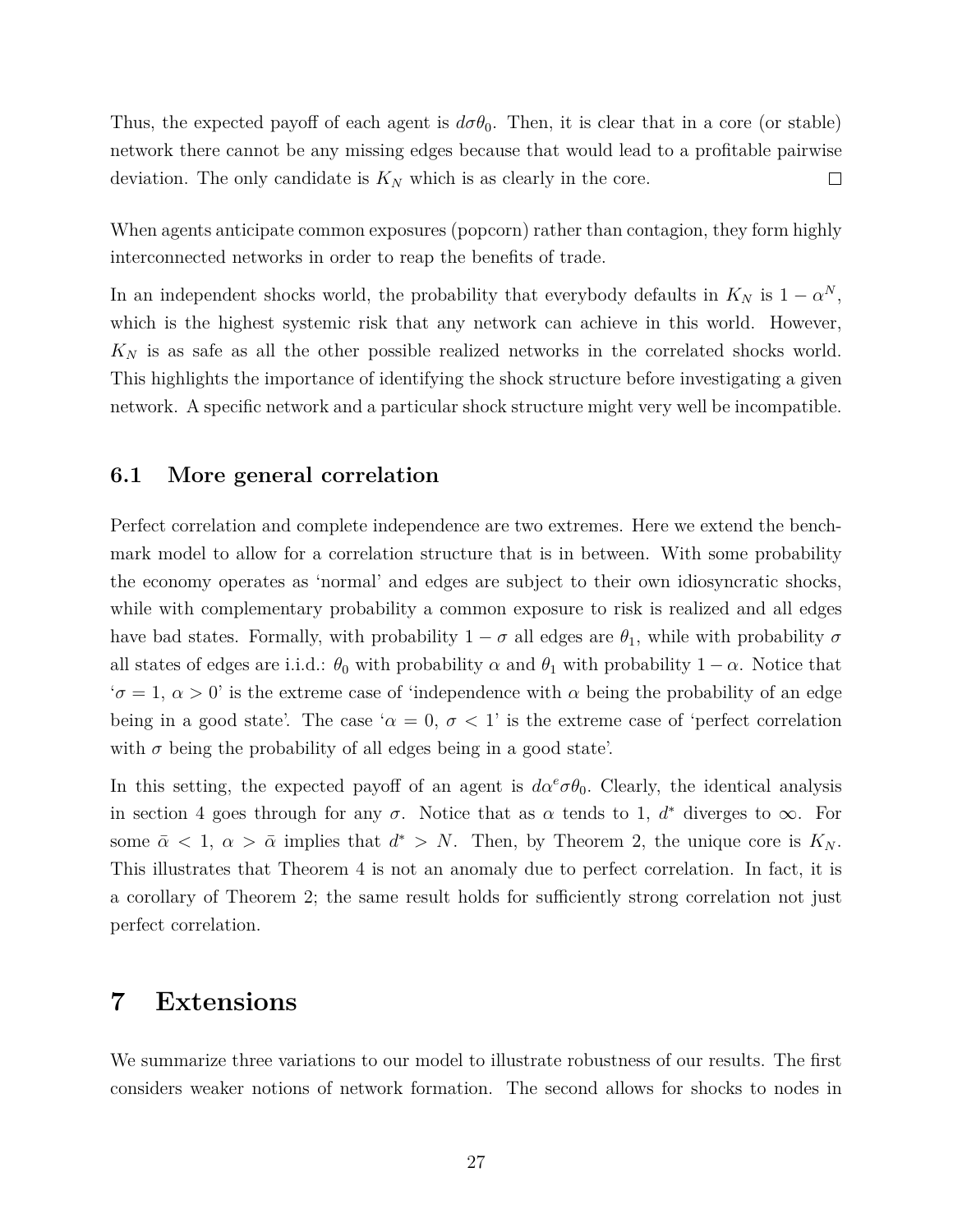addition to edge shocks. Lastly, we consider different forms of asymmetries between nodes and see how the results are altered.

### **7.1 Weaker notions of network formation**

The results above about the core assume the ability of any coalition to get together and 'block'. Networks that survive weaker notions of blocking are also of interest. Two natural candidates are Nash networks and stable networks. The first preclude deviations by single nodes only, while the second by pairs only. All core networks are pairwise stable, and all pairwise stable networks are Nash networks.

Robustness to unilateral deviations is too permissive. Most (permutation classes of) graphs with degree less than  $k^*$  are Nash networks. This is because no node can add an edge in a feasible Nash deviation. As for deleting edges, for graphs that are sufficiently well connected a unilateral deletion will not reduce the cluster size very much. Hence, agents are not going to delete edges since they already have less than  $k^*$  edges. We have already studied stability before in the benchmark model.

Here we consider the middle ground between the core and stable networks. Call a network (*N, E*) *t***-stable** if no coalition of size *t* or less has a profitable deviation. Notice that *N*-stable is equivalent to the core, and 2-stable is equivalent to stable.

### **Proposition 11.** For any  $t \geq d^* + 1$ , the unique *t*-stable network is the core.

Keeping in mind that we typically think of  $d^* + 1$  as being relatively small with respect to *N*, this proposition shows us that the results in the paper don't need the full power of the core that precludes profitable deviations by any coalition. A restriction on relatively small sized coalitions is sufficient. The next theorem concerns  $t \leq d^*$ .

**Proposition 12.** Take any  $t \leq d^*$ . Let  $h^*(t) \geq d^*$  be the largest integer such that  $U(t) \leq$  $U(h^*(t))$ . Any network that consists of disjoint complete subgraphs, each with order between  $d^* + 1$  *and*  $h^*(t) + 1$ *, is t-stable. Call these upper-uniform t-stable networks.* 

Notice that as  $t \leq d^*$  gets smaller, upper-uniform *t*-stable networks become similar to upperuniform stable networks. As  $t \leq d^*$  gets larger,  $h^*(t)$  approaches  $d^*+1$ , so that upper-uniform *t*-stable networks become closer to core networks. After  $d^*$ , for  $t \geq d^* + 1$  the only *t*-stable network is the core itself (the upper-uniform  $(d^* + 1)$ -stable network). These results bridge the gap between the core and stability.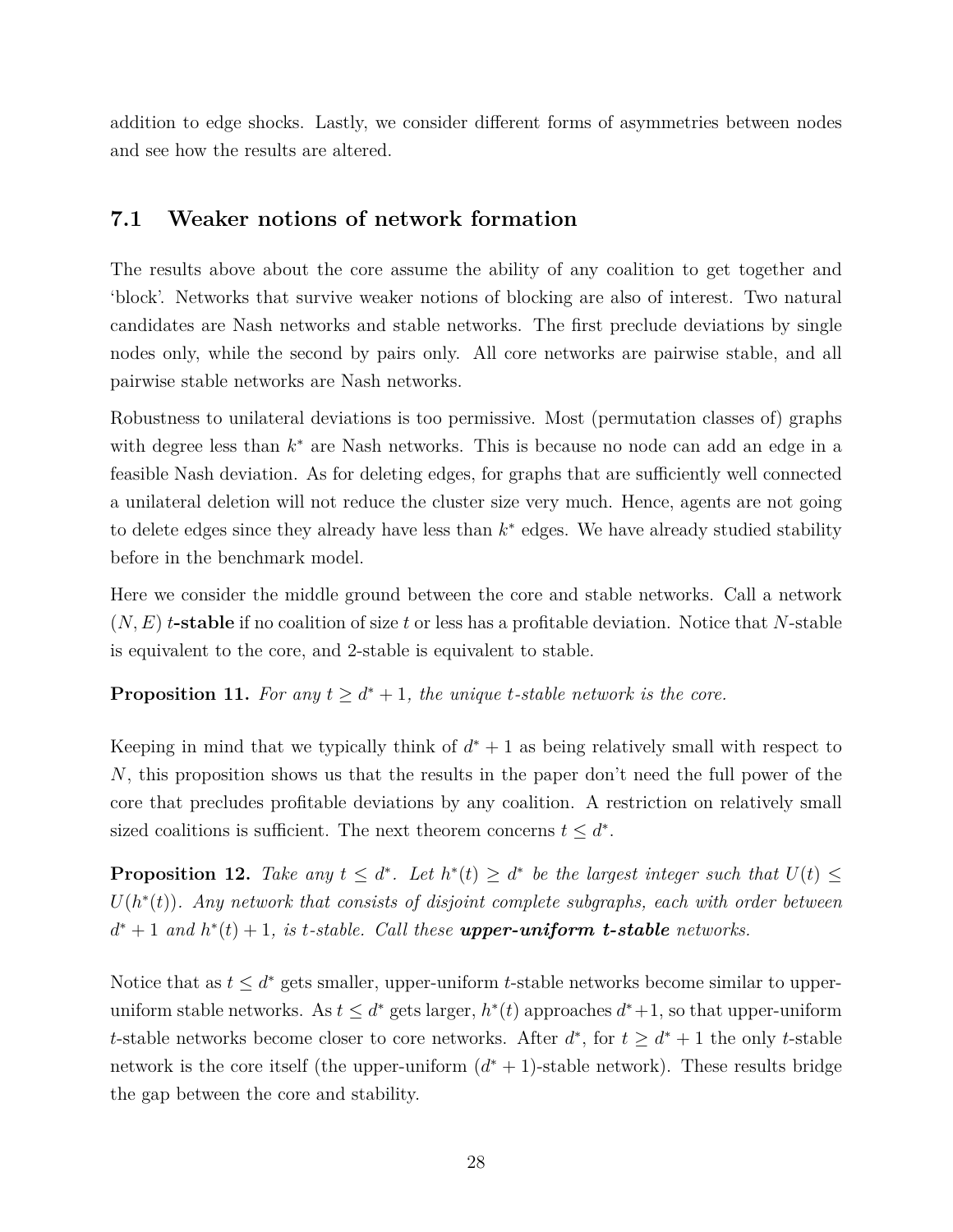As *t* gets larger, *t*-stable-complete networks become more efficient in a sense. Networks are subjected to further constraints by precluding deviations by larger coalitions, and the remaining set of networks get closer to the efficient/core networks, increasing the efficiency. Similarly, systemic risk of upper-uniform *t*-stable networks decline with larger values of *t*.

### **7.2 Node shocks**

We now consider shocks to individual nodes. There are two ways to think about such shocks. The first is an idiosyncratic shock that affects an institution without any direct effect to any other institution, such as liquidity shocks. The second is one in which the financial sector has ties with the real sector and these ties are subject to shocks as well. In the model, each node (financial institution) is incident to an (imaginary) edge outside of the network. The shock to this edge is effectively an idiosyncratic shock to the node itself.

These shocks can be correlated but we consider the case of independent node-shocks only. Formally, after stage two has ended and before we move on to stage three, each 'imaginary' edge independently defaults with probability  $1 - \beta$  or proceed as **normal** with probability *β*.

In stage three, ex-post cohesive sets are maximally connected sets all of whose edges are in state  $\theta_0$  and nodes are normal. In this case members of such a set play *B* and get  $\theta_0$  for each edge they have. Otherwise they play *D* and get 0.

In stage two, the expected payoff of a node with degree *d* in a maximally connected component with *e* edges and *f* nodes has payoff,  $d\alpha^e \beta^f \theta_0$ .

As for stage one, the earlier results apply. A core network will consist of disjoint complete subgraphs. Let  $d^{**} := \arg \max_{d \in \mathbb{N}} d\alpha^{(0.5)d(d+1)} \beta^{d+1}$ . Theorems and comparative statics concerning the core apply with  $d^*$  replaced by  $d^{**}$ .

Note that  $d^{**}$  is smaller than  $d^*$ . This tells us that when agents are exposed to new types of risks, which effectively increases their overall risk, they form less interconnected networks.

### **7.3 Different Types of Agents**

The ex-ante symmetry of agents leads to symmetric realized network as well. Here, we allow one agent to differ from the others in its exposure to risks from states of edges.

This one agent, named *C*, has a utility function which does not depend on the state of its incident edges. In particular, for some fixed  $p \in (0,1)$ ,  $u_C(B, B; \theta) = p$ ,  $u_C(B, D; \theta) = p - 1$ ,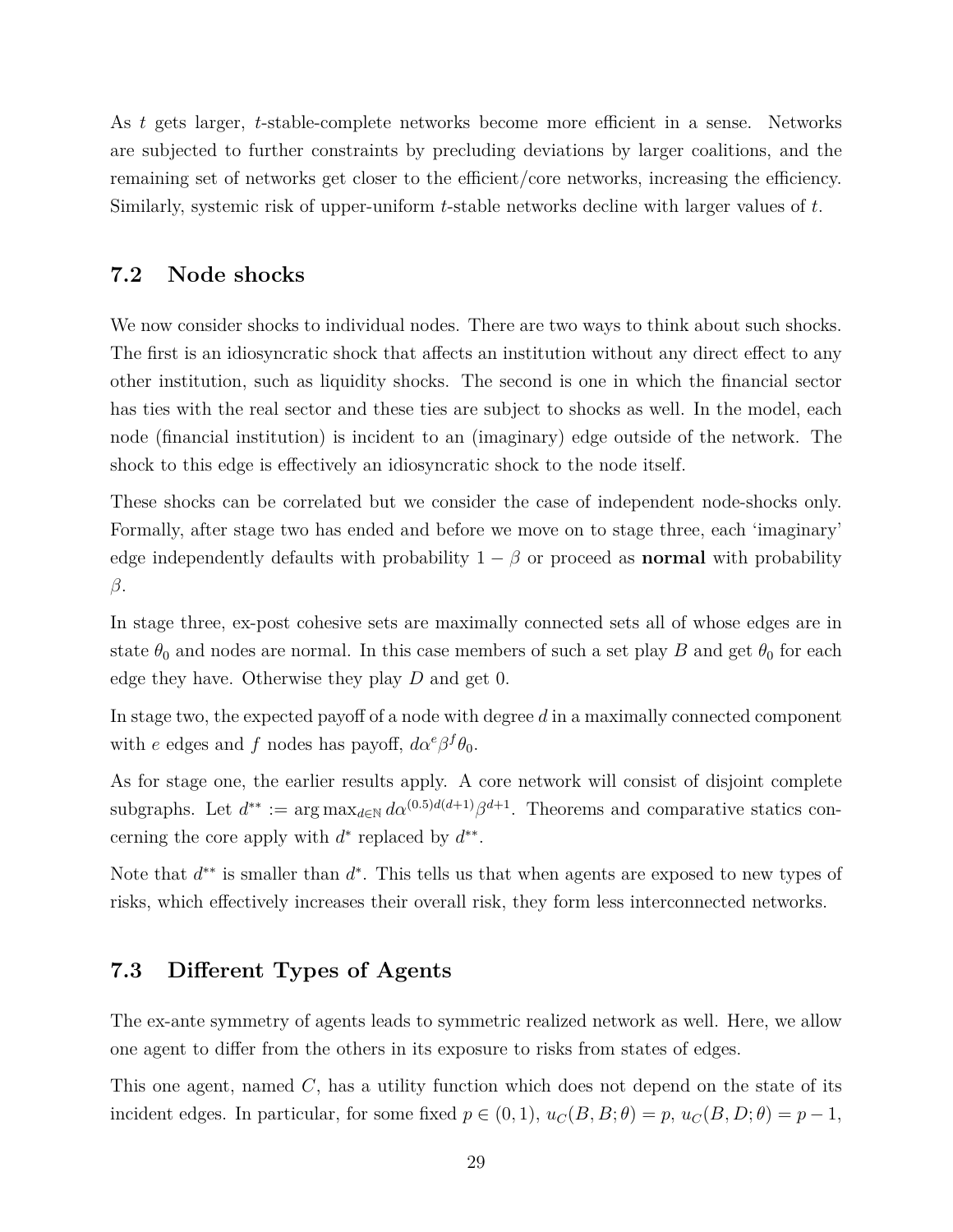$u_C(D, B; \theta) = u_C(D, D; \theta) = 0$  for every  $\theta$ . On the other hand, the other agents enjoy the same payoffs as in the benchmark model from all their incident edges, except the edges with *C*. The payoffs associated with edges incident with *C* have the form:  $u(B, B; \theta) = \theta + \varepsilon$ ,  $u(B, D; \theta) = \theta - 1$ ,  $u(D, B; \theta) = u(D, D; \theta) = 0.23$  In particular, the game played on the edges of *C* is given by

| $\, B \,$      | $ p, \theta + \varepsilon   p-1, 0$ |      |
|----------------|-------------------------------------|------|
| $\overline{D}$ | $0, \theta - 1$                     | 0, 0 |

For technical convenience, we take *p* such that  $\frac{1}{1-p}$  is an integer:  $s^* := \frac{1}{1-p} \in \mathbb{N}$ , and  $p \geq \alpha^* := \alpha^{(0.5)d^*(d^*+1)}$ . 24 Subsequently we will provide an interpretation of agent *C* as a 'lender'.

Call a set of nodes not containing *C* a **group** if these nodes are connected without using paths going through *C*. If a group is connected to *C*, call it a *C***-group**, otherwise an *NC***-group**. If *C* defaults, everybody in all *C*-groups default in any strategy profile that survives iterated dominance. If strictly more than *p* portion of *C*'s neighbors play *D*, node *C*'s only best response is to play *D*. If at most fraction *p* of *C*'s neighbors play *D*, then *B* is a best response of *C* to the belief that the remaining nodes play *B*. Therefore, the unique cooperating equilibrium is given by: 1) all *NC*-groups behaving as in the benchmark case, 2) if more than *p* portion of *C*'s neighbors have at least one bad edge in their group, all *C*-groups and *C* play *D*, 3) if more than or equal to  $1 - p$  portion of *C*'s neighbors have all good edges in their group, then those groups and *C* play *B*, the other *C*-groups play *D*.

**Proposition 13.** *Any stable network consists of some complete subgraphs each containing vertex C but are otherwise disjoint, and some other disjoint complete subgraphs.*

*Proof.* See appendix.

Thus, *C* becomes a central node with many clusters around it, which are still internally densely connected. The number of attached clusters can be large at stable networks, so that *C* serves as a channel through which contagion might spread from one cluster to the other. In this sense, this 'favored' node becomes too central and contributes excessively to systemic risk.

 $\Box$ 

<sup>&</sup>lt;sup>23</sup> $\varepsilon$  can be thought of as a robustness or selection tool. Without this slight perturbation, indifferences lead to many candidates for core which are less intuitive than the unique candidate for the core with this perturbation. We don't provide explicit bounds on *ε* but it can be chosen to be bounded away from 0 as *N* diverges to infinity.

<sup>&</sup>lt;sup>24</sup>It is easy to check that  $\alpha^* > 0.5$ , indeed very close to 0.6 independently of  $\alpha$ .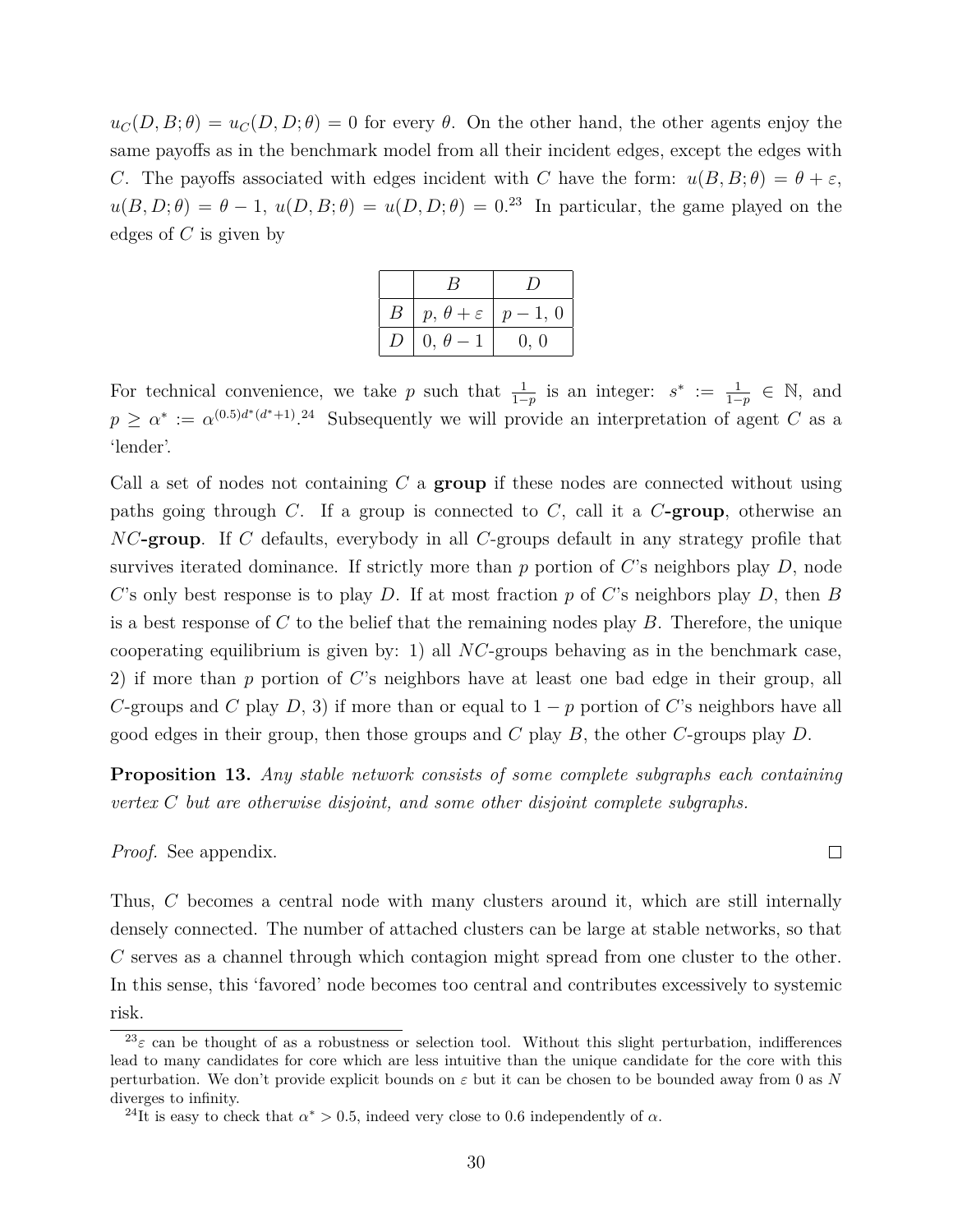**Proposition 14.** Take *N* such that  $N > 1 + (d^* + 1)s^*$ . Any core network consists of exactly  $s^*$  *many complete subgraphs of order*  $d^* + 1$  *that include*  $C$  *and are otherwise disjoint, and some isolated disjoint complete subgraphs of order*  $d^* + 1$ *, and possibly one more left-over isolated complete subgraph of order less than*  $d^* + 1$ *.* 

 $\Box$ 

#### *Proof.* See appendix.

In stable networks, there can be many complete subgraphs, possibly more than *s* <sup>∗</sup> many, that include *C*. However, in the core, there are at most *s* ∗ complete subgraphs that contain *C*. When  $s^*$  or fewer complete subgraphs contain  $C$ , a contagion that starts at some complete subgraph cannot cause  $C$  to default. In fact, even if all but one of the complete subgraphs that contain *C* defaults it is still a best response for *C* not to default. If, however, there are at least  $s^* + 1$  complete subgraphs containing *C*, if all but one default, then, *C* will default. Thus, no complete subgraph will want to connect to *C* once *C* is contained in too many complete subgraphs as this would increase the risk of contagion from other complete subgraphs.

The comparison of stable and core networks here reinforces the previous intuition that the inability of large groups to coordinate leads to inefficiencies. Moreover, we see here that the number of firms matter for the global properties of the network. In an economy where there are a few firms, the result resembles networks with highly interconnected central nodes. However, if the number of firms keeps growing, while the number of risk free nodes remain bounded, the network is going to look more and more like the core in the benchmark model.

#### **7.3.1 Borrowing and lending**

Here we illustrate how *C* can be interpreted as a lender. Every investment, in the benchmark case, requires two partners. Now, suppose that the agents can undertake these ventures solo only if they can find outside funding. Node *C* represents this outside funding source. No other node can serve in this role. Without borrowing from *C*, agents must form partnerships for the investments.

An investment undertaken by a single agent *n* with the backing of *C* will involve two funding rounds, at the amounts  $x \geq 1$  and  $y > 0$  respectively. After the initial investment *x*, *C* and *n* are informed what the stochastic gross return *R* will be on the investment. Execution requires a second stage infusion of *y*. Lending *x* involves risk and requires a gross rate of return *r >* 1 determined exogenously. Lending *y* is optional and decided after *R* is observed. This is riskless and the gross rate of return on *y* is 1.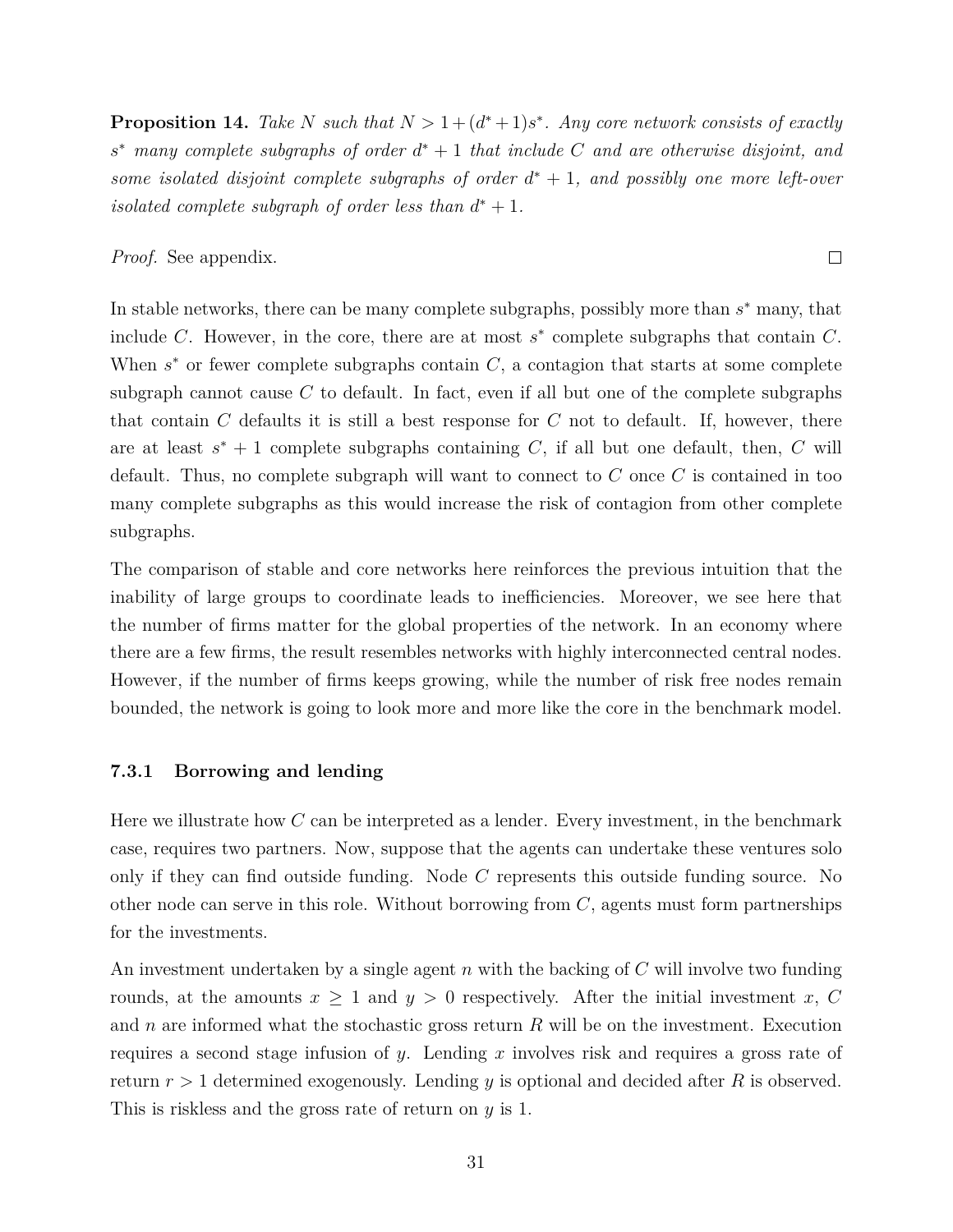An edge between *n* and *C* represents a decision by *C* to extend to *n* the initial amount of *x*. After the edge is formed, *x* is a sunk cost for *C*. After *R* is determined by nature in the second stage, both *C* and *n* must decide whether to continue with the project.

If both *C* and *n* choose to continue (this will correspond to action *B*), *C* lends *n* the extra *y* and the investment is complete. Node *n* obtains *R* and pays *C* back *rx* + *y*. Hence the payoff to *C* is  $rx + y - x - y = (r - 1)x$  and to *n* is  $R - rx - y$ .

If *C* chooses to continue (action *B*) but *n* defaults (play *D*), then *C* does not give *y*, and *n* does not return the initial *x*. The payoffs to *C* in this case is  $-x$  and to *n* is 0.

If *C* chooses to stop (action *D*), but *n* chooses *B*, *n* pays *C* back *rx* which he owes (*C* uses these funds to pay its other debts and still defaults), but does not obtain *y*, and hence cannot complete the project. Therefore, the payoffs are 0 for *C* and −*rx* for *n*. If both play *D*, both get 0. The game form is given by

| $\boldsymbol{B}$ | $rx-x, R-rx-y$ | $-x, 0$ |
|------------------|----------------|---------|
|                  | $0, -rx$       | 0, 0    |

Define *p* to be  $1 - \frac{1}{r}$  $\frac{1}{r}$ . Since all edges of *C* have the same payoff structure, his payoffs can be scaled for normalization. Multiply *C*'s payoffs by  $\frac{1-p}{x}$ . Assume that the uncertainty in *R* is tied to the state of the edge  $\theta$  in the form  $R = \varepsilon + y + rx + \theta$ . Then the game form on the edges of *C* becomes:

|         | В                                     |      |
|---------|---------------------------------------|------|
| $B_{-}$ | $p, \theta + \varepsilon \mid p-1, 0$ |      |
| D       | $0, -$<br>$-c$                        | 0, 0 |

Here *c >* 1. This is identical to the extension outlined above, modulo *c*. Notice this does not effect our results as long as  $c > 1 - \theta$  for all  $\theta$ , which is true. The interest rate *r* could be determined endogenously via  $\frac{1}{1-p^*}$  where  $p^*$  is the endogenous probability of default for *n*. That is beyond the scope of this paper.

### **7.3.2 Other forms of asymmetry**

There can be many forms of asymmetries between nodes and edges. For example *α*'s could be different. Indeed, if all *α*'s are in an interval  $(\alpha_0^2, \alpha_0)$  for some  $\alpha_0 \in (0, 1)$ , then stable networks still consist of disjoint complete subgraphs.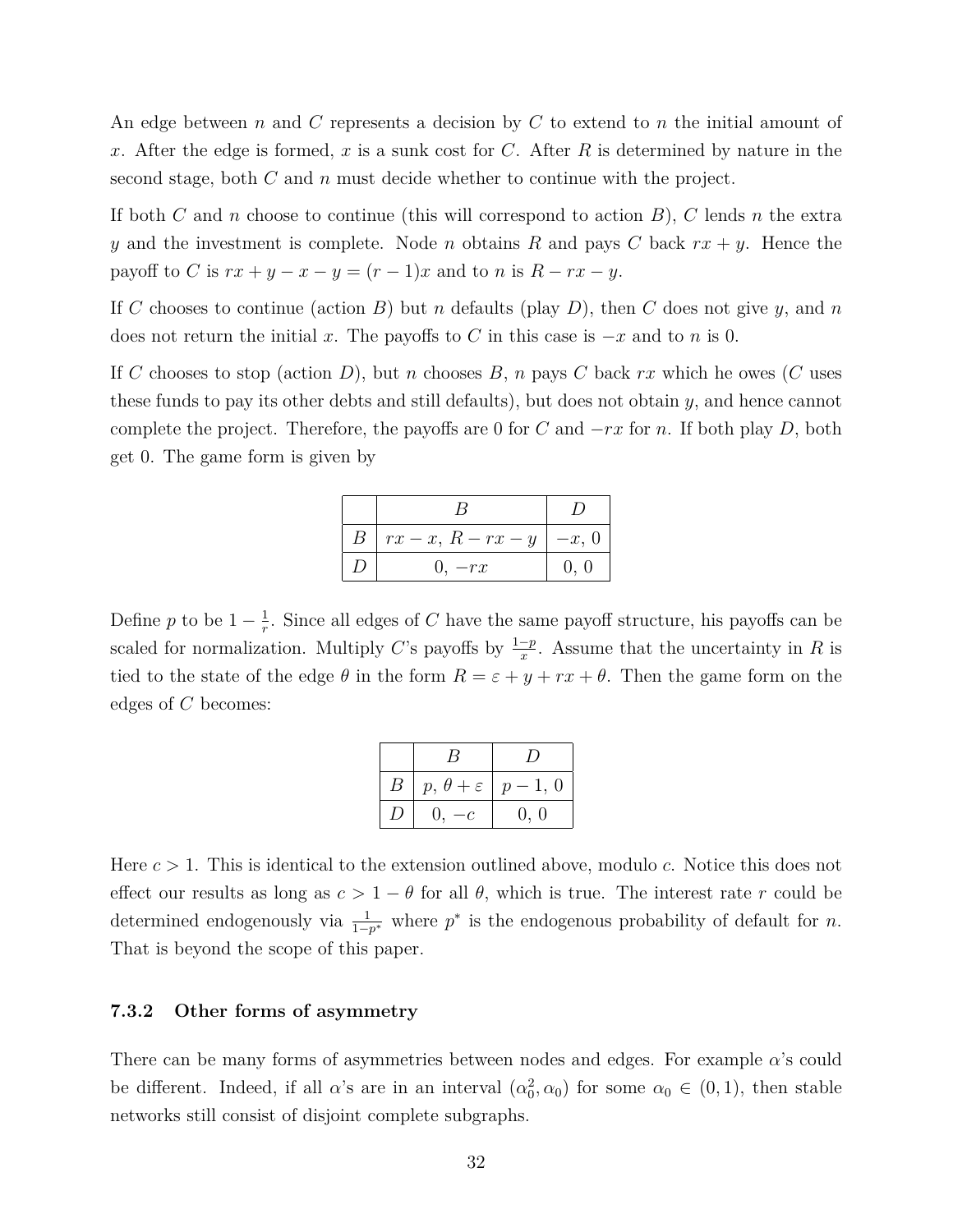Alternatively, consider the benchmark model with node shocks with differing individual default probabilities.

**Proposition 15.** *If there is one firm with a different node shock probability, say*  $\beta' > \beta$ , *everything follows similarly. The core exists and is unique and consists of disjoint cliques of order*  $d^* + 1$  *for appropriate modularity of*  $N$ *.* 

*If there are several groups of people such that each group has number of people divisible by d* <sup>∗</sup>+1 *and members of each group have the same β among themselves, possibly different across groups, then there is assortative matching in the core: 'safer' firms cluster with 'safer' firms from top to bottom.*

## **8 Future Work**

The model we introduce is tractable and rich. We have considered some extensions, and many more important extensions are possible. We list some of them here.

A major extension is allowing for government intervention in the contagion and/or network formation stages. Would the anticipation of government intervention be harmful due to moral hazard costs, or would the ex-post gains from intervention outweigh moral hazard costs? Should there be caps on the ability of a government to intervene ? What are the welfare implications of specific policies ? Furthermore, government reputation can be considered when the model is cast into a dynamic framework.

As we have illustrated in the asymmetry section, borrowing and lending can be incorporated into the model and endogenous prices can be tractably determined.

Another important but difficult extension is introducing asymmetric information. For example in stage three, nodes could be modeled to know the states of their incident edges but not the rest. It is important to see the what happens in that case, yet it is significantly harder to solve for technical reasons.

In the network formation stage, we have introduced a proposal game to micro-found the solution concepts. The agents could have started off with an existing status-quo network, and build extra edges on top of the the existing ones. It would be interesting to see how this will alter the resulting network. Furthermore, one can think of a dynamic proposal game to see whether first-movers tend to become too central.

Recall that the maximal cohesive sets protect themselves from contagion, and this result is independent of the particular coordination game later embedded. Network formation is driven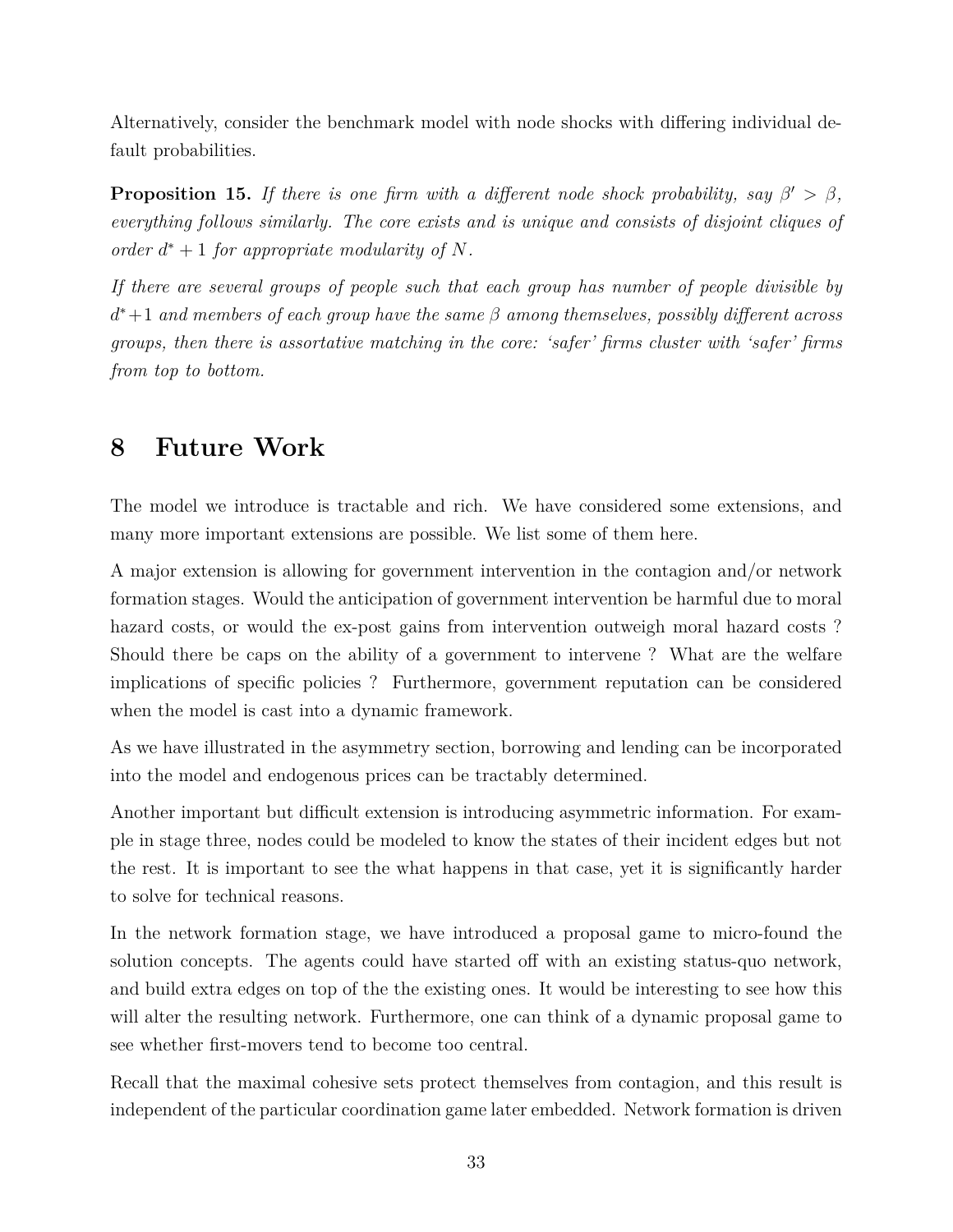by the utility functions, and it is important to see what other utility functions, symmetric or asymmetric among agents, lead to. Some that are of particular interest would be those that resemble borrowing and lending correspondences.

Other extensions can include allowing for more than two actions; allowing for moderate strength of contagion; allowing for heterogeneous volumes of edges; allowing for bilateral transfers between neighbors and allowing for different forms of correlations of shocks.

# **9 Conclusion**

In our model, rational agents who anticipate the possibility of system wide failure during network formation, guard against it by segregating themselves into densely connected clusters that are sparsely connected to each other. As the economy gets fundamentally safer, they organize into larger clusters which results in an increase in systemic risk.

Whether the networks formed efficiently trade-off the benefits of surplus generation against systemic risk depends on two factors. First is the ability of agents to coordinate among themselves during network formation. If the networks formed are robust to bilateral deviations only, they are inefficient. If robust to deviations by relatively larger subsets, they are fully efficient. Second, is the infectiousness of counter-party risk, which serves as a natural mechanism for agents to internalize externalities. With strong contagion, agents recognize they are in the same boat during network formation.

Our model highlights that assessing the vulnerability of a network to system wide failure cannot be done in ignorance of the beliefs of agents who formed that network. Efficient markets generate structures that are safe under the correct specification of shocks, which will appear fragile under the wrong specification of the shock structure. Thus, mistakes in policy can arise from a misspecification in the correlation of risks.

Asymmetries between firms can lead to the emergence of 'central' institutions. However, it does not follow that they are 'too-big' or 'too-interconnected' if the networks formed are in the core. If the networks are robust to bilateral deviations only, then, there can be excess interconnectedness around these central institutions which can generate an excessive risk of contagion. However, in a large enough economy, these central groups become marginal and isolated.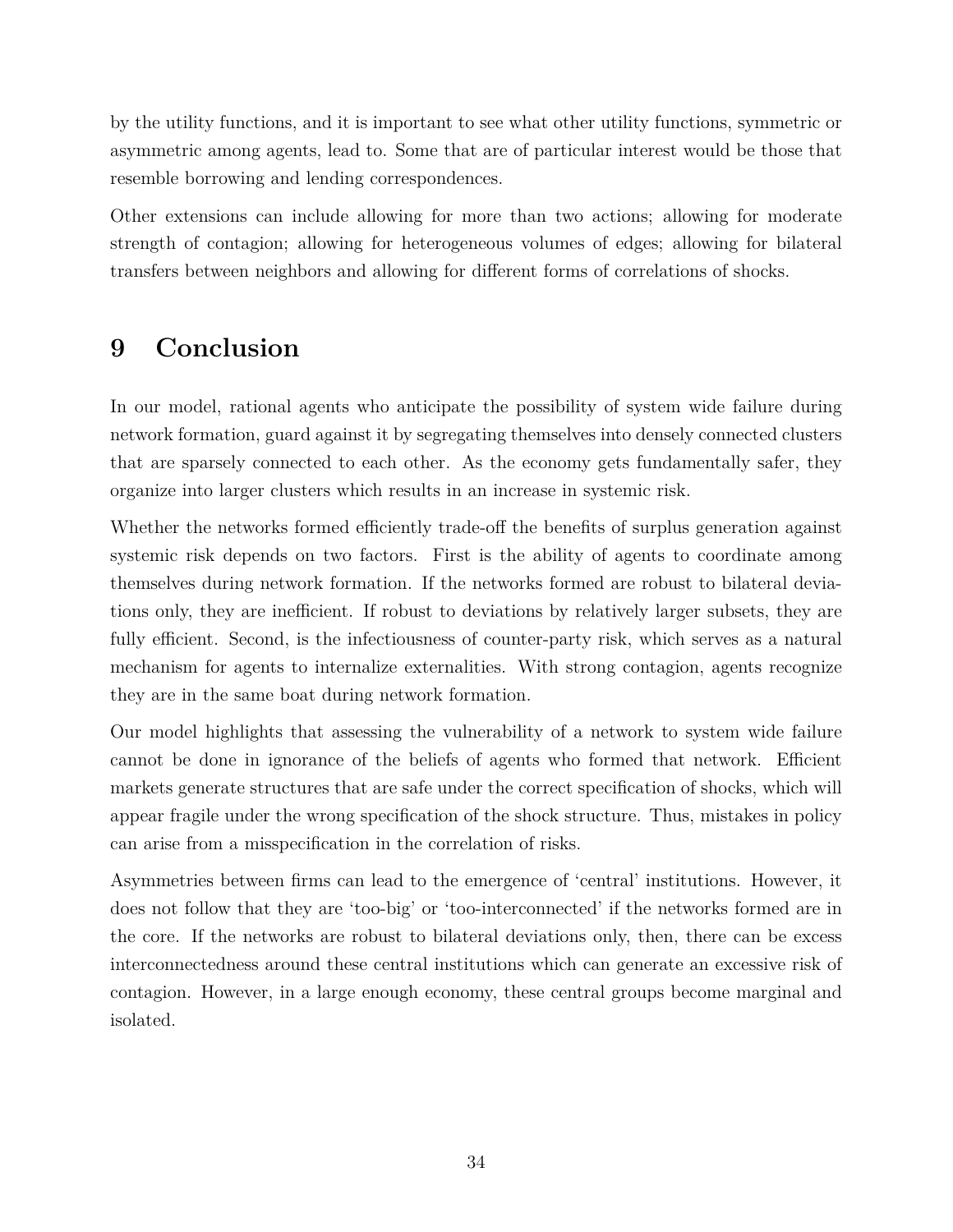### **References**

- **Acemoglu, Daron, Asuman Ozdaglar, and Alireza Tahbaz-Salehi**, "Systemic Risk and Stability in Financial Networks," Working Paper 18727, National Bureau of Economic Research January 2013.
- **Allen, Franklin and Douglas Gale**, "Financial Contagion," *Journal of Political Economy*, 2000, *108* (1), 1–33.
- **Babus, Ana**, "The Formation of Financial Networks," SSRN Scholarly Paper ID 939754, Social Science Research Network, Rochester, NY July 2013.
- **Blume, Lawrence, David Easley, Jon Kleinberg, Robert Kleinberg, and Éva Tardos**, "Network Formation in the Presence of Contagious Risk," *ACM Trans. Econ. Comput.*, May 2013, *1* (2), 6:1–6:20.
- **Carlsson, Hans and Eric van Damme**, "Global Games and Equilibrium Selection," *Econometrica*, September 1993, *61* (5), 989.
- **Eboli, Mario**, "A flow network analysis of direct balance-sheet contagion in financial networks," Working Paper 2013.
- **Eisenberg, Larry and Thomas H. Noe**, "Systemic Risk in Financial Systems," *Management Science*, 2001, *47* (2), 236–249.
- **Elliott, Matthew, Benjamin Golub, and Matthew O. Jackson**, "Financial Networks and Contagion," SSRN Scholarly Paper ID 2175056, Social Science Research Network, Rochester, NY January 2014.
- **Farboodi, Maryam**, "Intermediation and Voluntary Exposure to Counterparty Risk," Working Paper 2014.
- **Freixas, Xavier, Bruno M. Parigi, and Jean-Charles Rochet**, "Systemic Risk, Interbank Relations, and Liquidity Provision by the Central Bank," *Journal of Money, Credit and Banking*, 2000, *32* (3), 611–38.
- **Gai, Prasanna, Andrew Haldane, and Sujit Kapadia**, "Complexity, concentration and contagion," *Journal of Monetary Economics*, 2011, *58* (5), 453–470.
- **Glasserman, Paul and H. Peyton Young**, "How likely is contagion in financial networks?," *Journal of Banking & Finance*, 2014.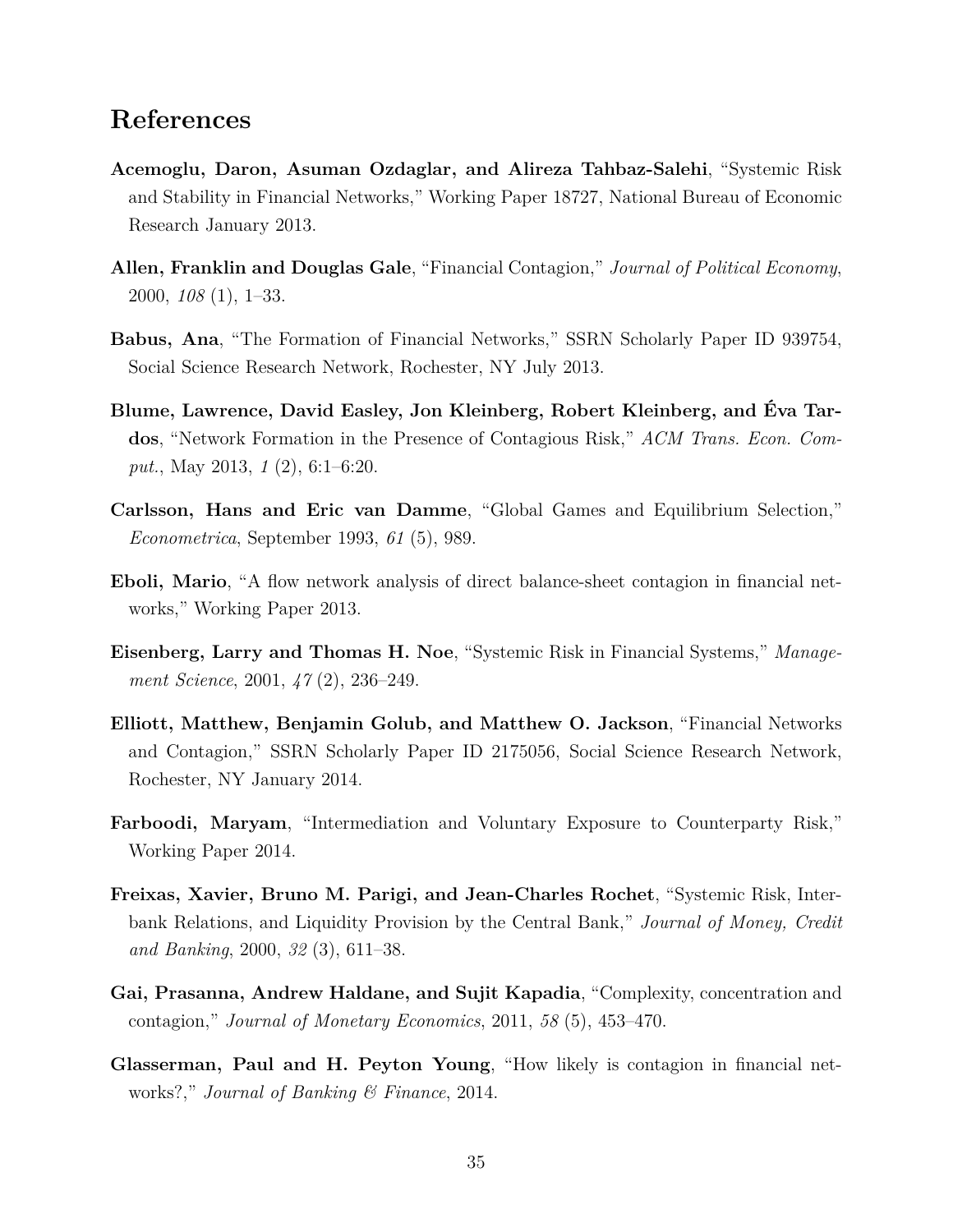- **Jackson, Matthew O.**, *Social and Economic Networks*, Princeton University Press, November 2010.
- **Morris, Stephen**, "Contagion," *Review of Economic Studies*, January 2000, *67* (1), 57–78.
- **and Hyun Song Shin**, "Global games: theory and applications," in "Advances Economics And Econometrics Theory And Applications Eighth World Congress Volume 1, Cambridge University Press" 2003.
- **Vivier-Lirimonty, Sébastien**, "Contagion in Interbank Debt Networks," Working Paper 2006.

**Zawadowski, Adam**, "Entangled Financial Systems," *Rev. Financ. Stud.*, March 2013.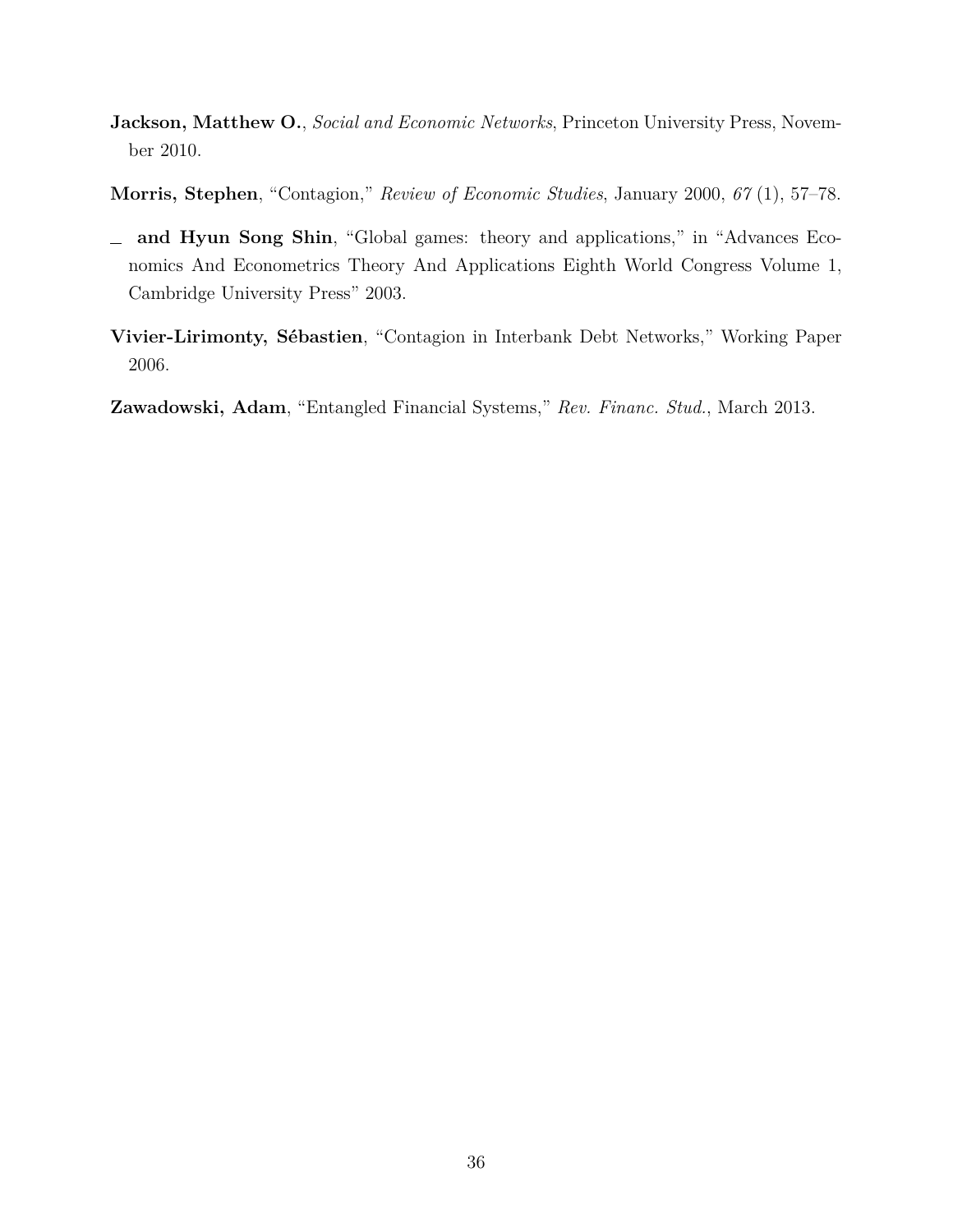### **10 Appendix**

### **Proof of Proposition 6**

*Proof.* (Sketch) By Cauchy-Schwarz inequality, the total expected payoff is less than  $\sum_{i\in N} d_i \alpha^{2d_i}$ , which is less than  $N k^{**} \alpha^{2k^{**}}$ . This bound is achieved if and only if the network is  $k^{**}$ regular.  $\Box$ 

#### **Proof of Proposition 7**

*Proof.* (Sketch)

- 1. A realized network is Nash if and only if the degree of all nodes is less than or equal to *k* ∗ .
- 2. Take a stable network. Let *d* be the smallest degree of any node in the network. If two nodes have degrees  $d_1$  and  $d_2$  such that  $k^* + \underline{d} \geq d_1 + d_2 + 2$ , then they are adjacent.
- 3. Any node with degree  $d_i \leq k^* 2$  must be adjacent to each node with degree <u>d</u>. Thus, there can be at most  $\underline{d}$  nodes with degrees less than or equal to  $k^* - 2$ .  $(\underline{d} \leq k^* - 1)$ .
- 4. Take a stable network. Take two nodes  $v', v''$  with degrees at most  $d$ , which are adjacent to a third node with degree at least  $d + 1$ . Then  $v'$  and  $v''$  are adjacent.
- 5. Nodes with degree at most  $k^* 1$  who have neighbors of degree  $k^*$  form a clique. Then, there can be at most  $max{m(k^* - 1 - m)} \leq (\frac{k^* - 1}{2})$ 2  $\int^2$  nodes with degree  $k^*$  that have neighbors with degrees smaller than *k* ∗ .
- 6. If two nodes  $v', v''$  have degrees  $k^*$ , and all their neighbors also have degree  $k^*$ , then  $v'$  and  $v''$  are adjacent. Such nodes form a clique, so that there can be at most  $k^* + 1$ many such nodes.
- 7. Bringing all the pieces together: there can be at most  $k^* 1 + \left(\frac{k^* 1}{2}\right)$ 2  $\int_0^2 + k^* + 1 = \frac{k^* + 1}{2}$ 2  $\setminus^2$ many nodes with degree different from  $k^* - 1$ .

 $\Box$ 

#### **Proof of Proposition 8**

*Proof.* (sketch)

- 1. All nodes with degree less than or equal to  $k^* 2$  form a clique.
- 2. There are at most  $\left(\frac{k^*-1}{2}\right)$ 2  $\int_{0}^{2}$  nodes which have degree at most  $k^{*} - 2$  or have neighbors with degree less than equal to  $k^* - 2$ . The remainder have degree at least  $k^* - 1$  and all neighbors with degree  $k^* - 1$  or  $k^*$ . Hence all these others have payoff at most 1 *α*  $(k^* \alpha^{k^*}) \times \alpha^{k^*-1}.$